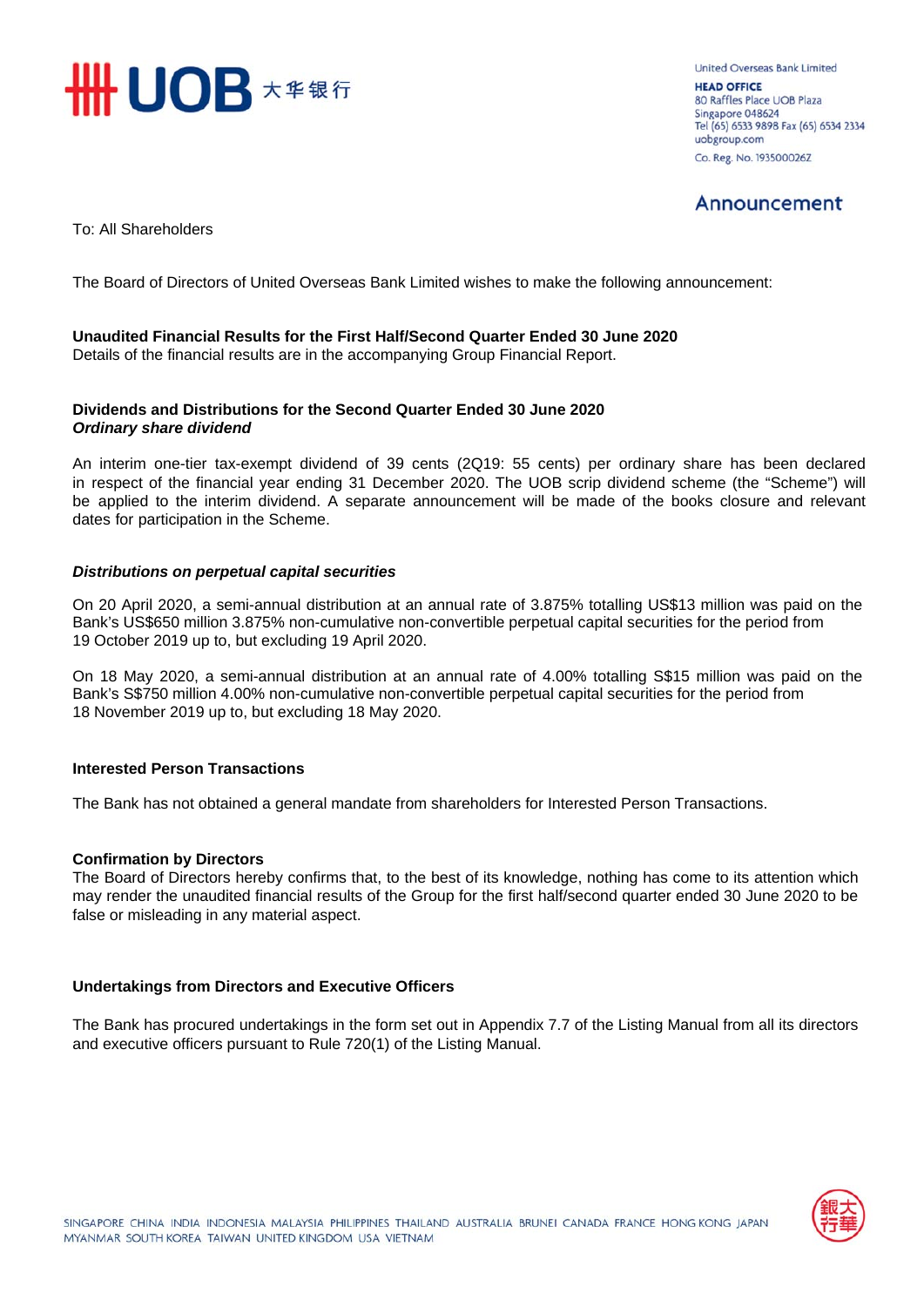

## **BY ORDER OF THE BOARD UNITED OVERSEAS BANK LIMITED**

Joyce Sia / Theresa Sim Company Secretaries

Dated this 6<sup>th</sup> day of August 2020

The results are also available at www.UOBgroup.com

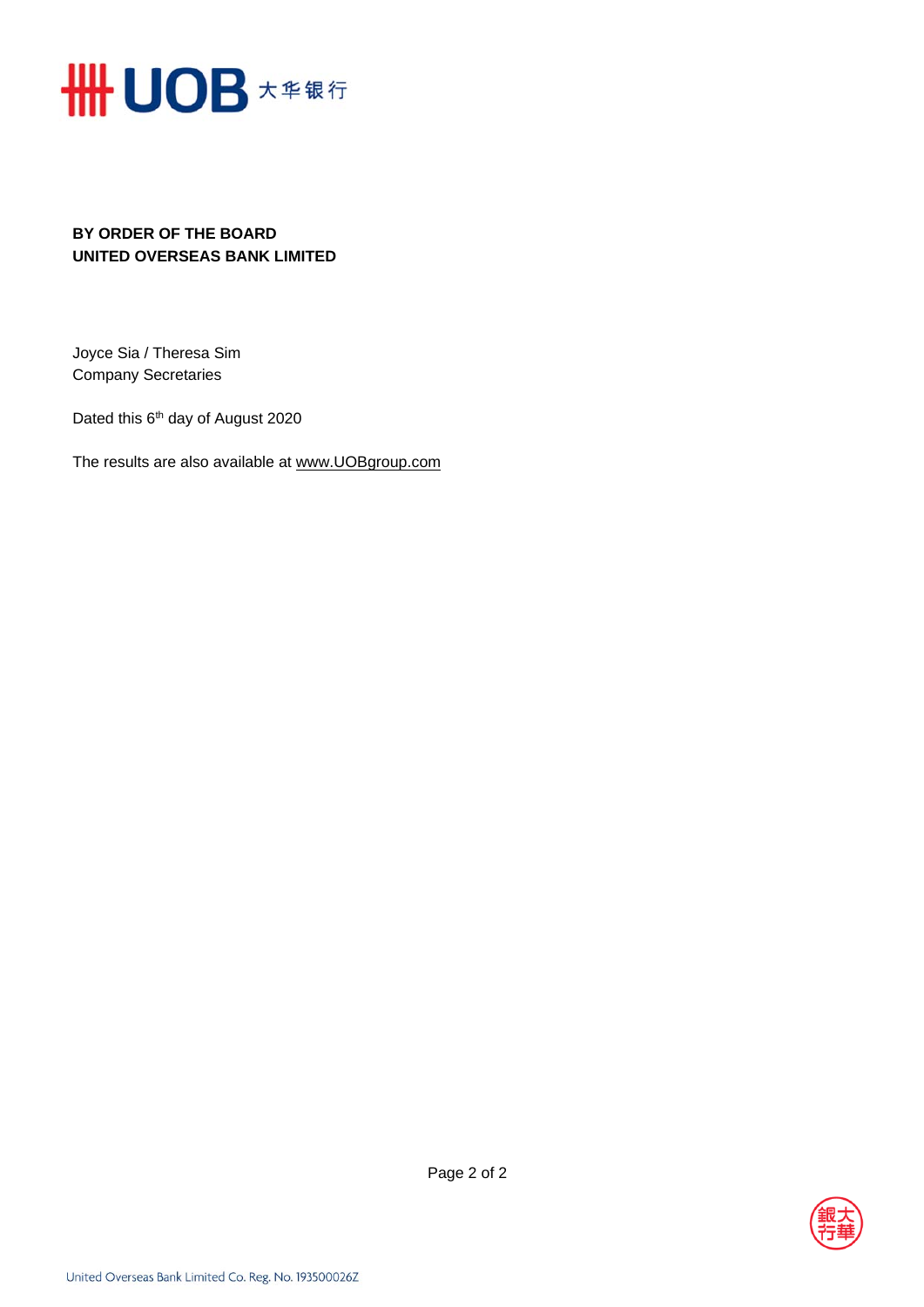

## **Group Financial Report**

 **For the First Half/Second Quarter ended 30 June 2020**

**United Overseas Bank Limited Incorporated in the Republic of Singapore**

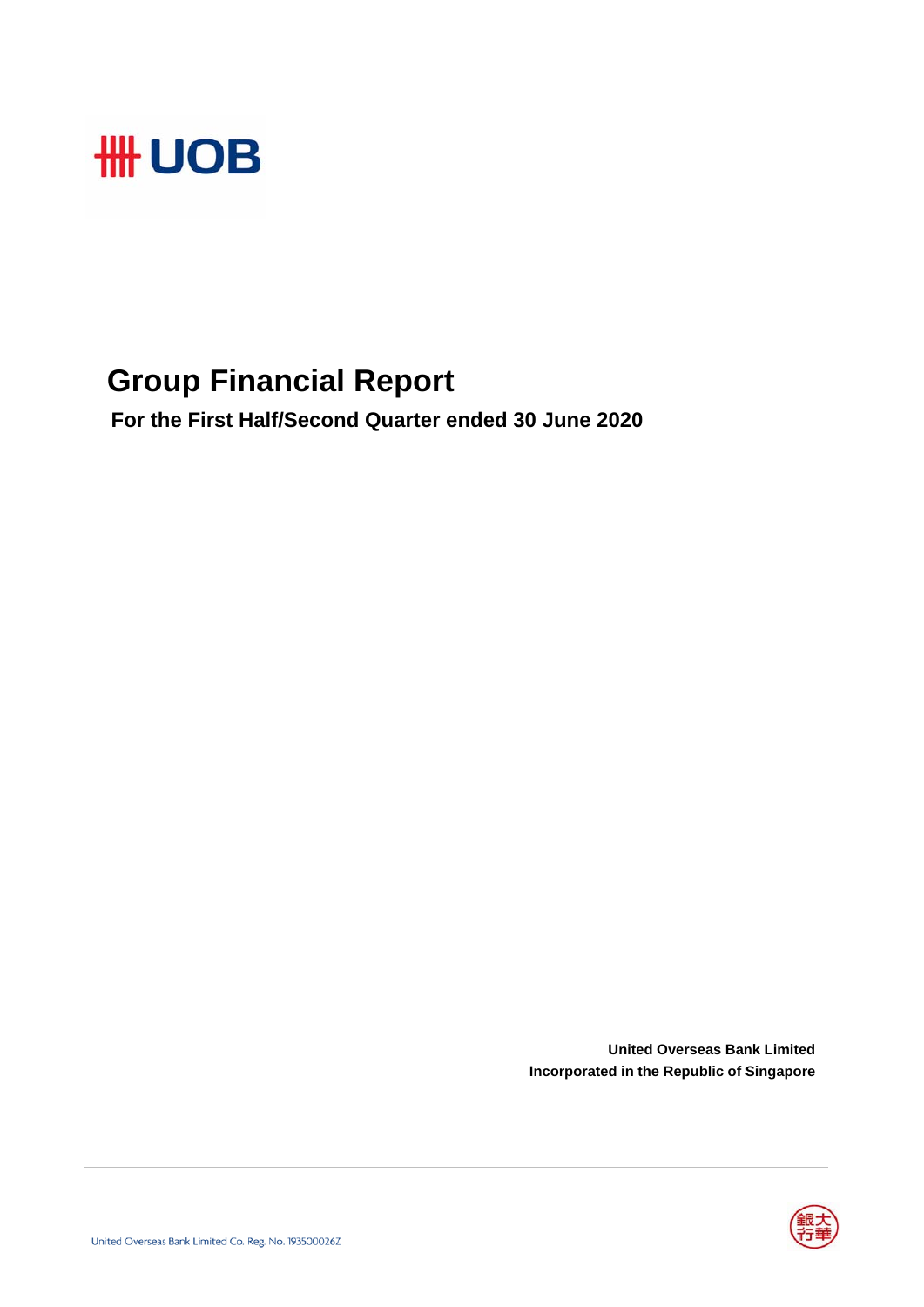# **IOB**

## **Contents**

## **Page**

- 2 Financial Highlights
- 4 Performance Review
- 6 Net Interest Income
- 8 Non-Interest Income
- 9 Operating Expenses
- 10 Allowance for Credit and Other Losses
- 11 Customer Loans
- 12 Non-Performing Assets
- 14 Customer Deposits
- 14 Debts Issued
- 15 Shareholders' Equity
- 15 Changes in Issued Shares of the Bank
- 16 Performance by Business Segment
- 20 Performance by Geographical Segment
- 23 Capital Adequacy and Leverage Ratios

## **Appendix**

- 1 Consolidated Income Statement
- 2 Consolidated Statement of Comprehensive Income
- 3 Consolidated Balance Sheet
- 4 Consolidated Statement of Changes in Equity
- 5 Consolidated Cash Flow Statement
- 6 Balance Sheet of the Bank
- 7 Statement of Changes in Equity of the Bank

### Notes

- 1 The financial statements are presented in Singapore Dollars.
- 2 Certain comparative figures have been restated to conform with current period's presentation.
- 3 Certain figures in this report may not add up to the respective totals due to rounding.
- 4 Amounts less than \$500,000 in absolute term are shown as "0".
- 5 Non-impaired assets refer to Stage 1 and Stage 2 assets under SFRS(I) 9.
- 6 Impaired assets refer to Stage 3 and purchased or originated credit-impaired assets under SFRS(I) 9.

### Abbrevation

- "1H20" and "1H19" denote to first half of 2020 and 2019 respectively.
- "1Q20" denotes first quarter of 2020.
- "2Q20" and "2Q19" denote second quarter of 2020 and 2019 respectively.
- "NM" denotes not meaningful.
- "NA" denotes not applicable.

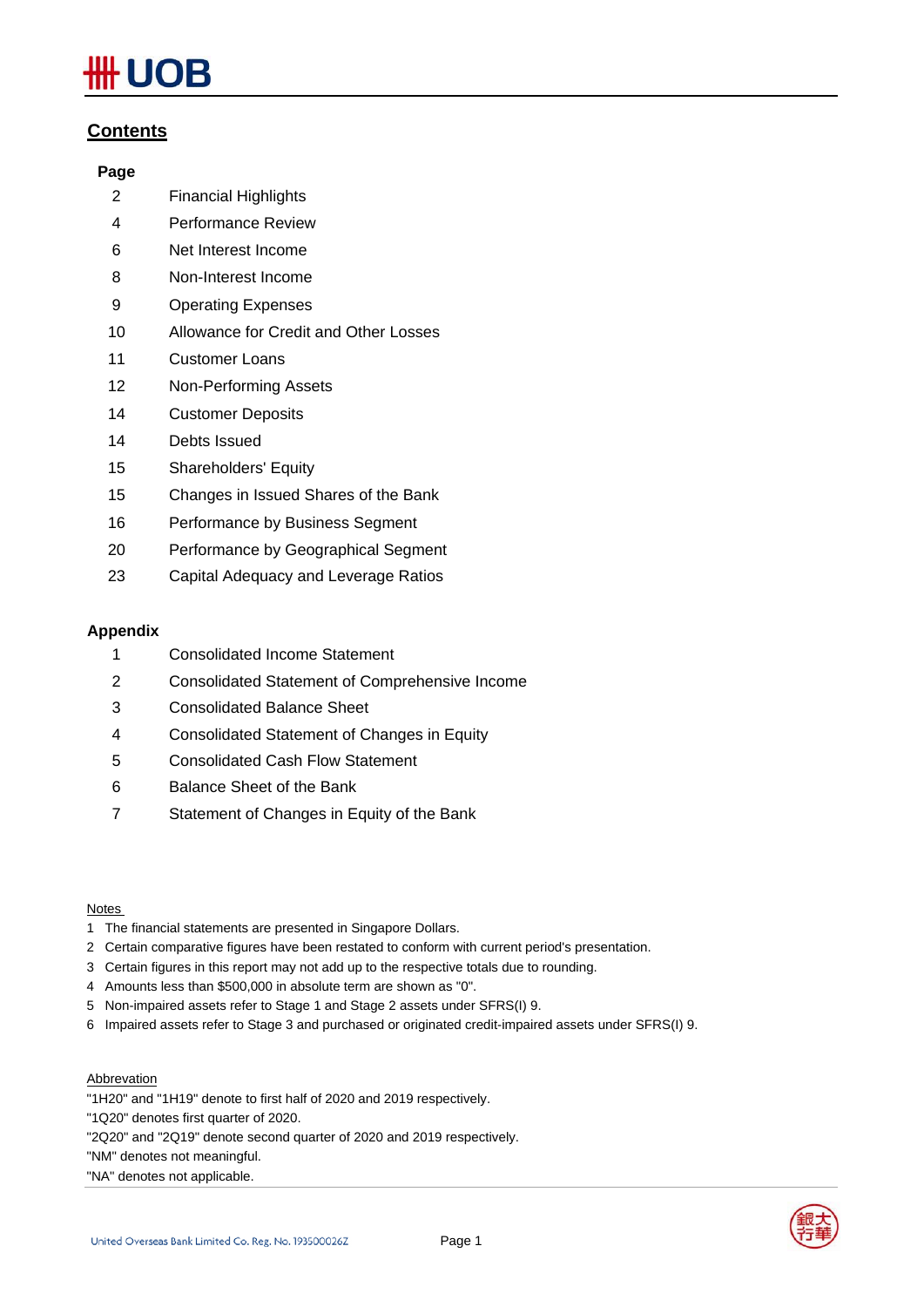| <b>Financial Highlights</b> |
|-----------------------------|
|-----------------------------|

|                                                         | 1H20    | 1H19         | $+/(-)$       | <b>2Q20</b> | 2Q19    | $+/(-)$       | 1Q20    | $+$ /(-)      |
|---------------------------------------------------------|---------|--------------|---------------|-------------|---------|---------------|---------|---------------|
|                                                         |         |              | $\frac{1}{2}$ |             |         | $\frac{1}{2}$ |         | $\frac{0}{6}$ |
| Selected income statement items (\$m)                   |         |              |               |             |         |               |         |               |
| Net interest income                                     | 3,049   | 3,241        | (6)           | 1,456       | 1,653   | (12)          | 1,593   | (9)           |
| Net fee and commission income                           | 960     | 1,005        | (4)           | 445         | 527     | (15)          | 515     | (14)          |
| Other non-interest income                               | 657     | 743          | (12)          | 359         | 403     | (11)          | 298     | 20            |
| Total income                                            | 4,667   | 4,989        | (6)           | 2,260       | 2,583   | (12)          | 2,407   | (6)           |
| Less: Operating expenses                                | 2,126   | 2,203        | (3)           | 1,040       | 1,129   | (8)           | 1,086   | (4)           |
| Operating profit                                        | 2,541   | 2,787        | (9)           | 1,220       | 1,453   | (16)          | 1,320   | (8)           |
| Less: Allowance for credit and other losses             | 682     | 144          | >100          | 396         | 51      | >100          | 286     | 39            |
| Add: Share of profit of associates and joint ventures   | 40      | 17           | >100          | 22          | (0)     | >100          | 18      | 26            |
| Net profit before tax                                   | 1,899   | 2,660        | (29)          | 846         | 1,403   | (40)          | 1,052   | (20)          |
| Less: Tax and non-controlling interests                 | 340     | 440          | (23)          | 143         | 235     | (39)          | 197     | (27)          |
| Net profit after tax <sup>1</sup>                       | 1,558   | 2,219        | (30)          | 703         | 1,168   | (40)          | 855     | (18)          |
| Selected balance sheet items (\$m)                      |         |              |               |             |         |               |         |               |
| Gross customer loans                                    | 280,693 | 272,881      | 3             | 280,693     | 272,881 | 3             | 278,381 | 1             |
| Customer deposits                                       | 322,688 | 304,792      | 6             | 322,688     | 304,792 | 6             | 322,213 | 0             |
| <b>Total assets</b>                                     | 429,614 | 406,382      | 6             | 429,614     | 406,382 | 6             | 428,633 | $\mathbf 0$   |
| Shareholders' equity <sup>1</sup>                       | 40,081  | 39,033       | 3             | 40,081      | 39,033  | 3             | 40,279  | (0)           |
| Key financial ratios (%)                                |         |              |               |             |         |               |         |               |
| Net interest margin <sup>2</sup>                        | 1.60    | 1.80         |               | 1.48        | 1.81    |               | 1.71    |               |
| Non-interest income/Total income                        | 34.7    | 35.0         |               | 35.6        | 36.0    |               | 33.8    |               |
| Cost/Income ratio                                       | 45.6    | 44.1         |               | 46.0        | 43.7    |               | 45.1    |               |
| Overseas profit before tax contribution                 | 48.1    | 39.1         |               | 52.9        | 37.5    |               | 44.4    |               |
| Credit costs on loans (bp) <sup>2</sup><br>Non-impaired | 30      | $\mathbf{1}$ |               | 54          | (3)     |               | 4       |               |
| Impaired                                                | 22      | 12           |               | 13          | 11      |               | 31      |               |
| Total                                                   | 52      | 13           |               | 67          | 8       |               | 36      |               |
| NPL ratio <sup>3</sup>                                  | 1.6     | 1.5          |               | 1.6         | 1.5     |               | 1.6     |               |

Notes:

1 Relate to amount attributable to equity holders of the Bank.

2 Computed on an annualised basis.

3 Refer to non-performing loans as a percentage of gross customer loans.

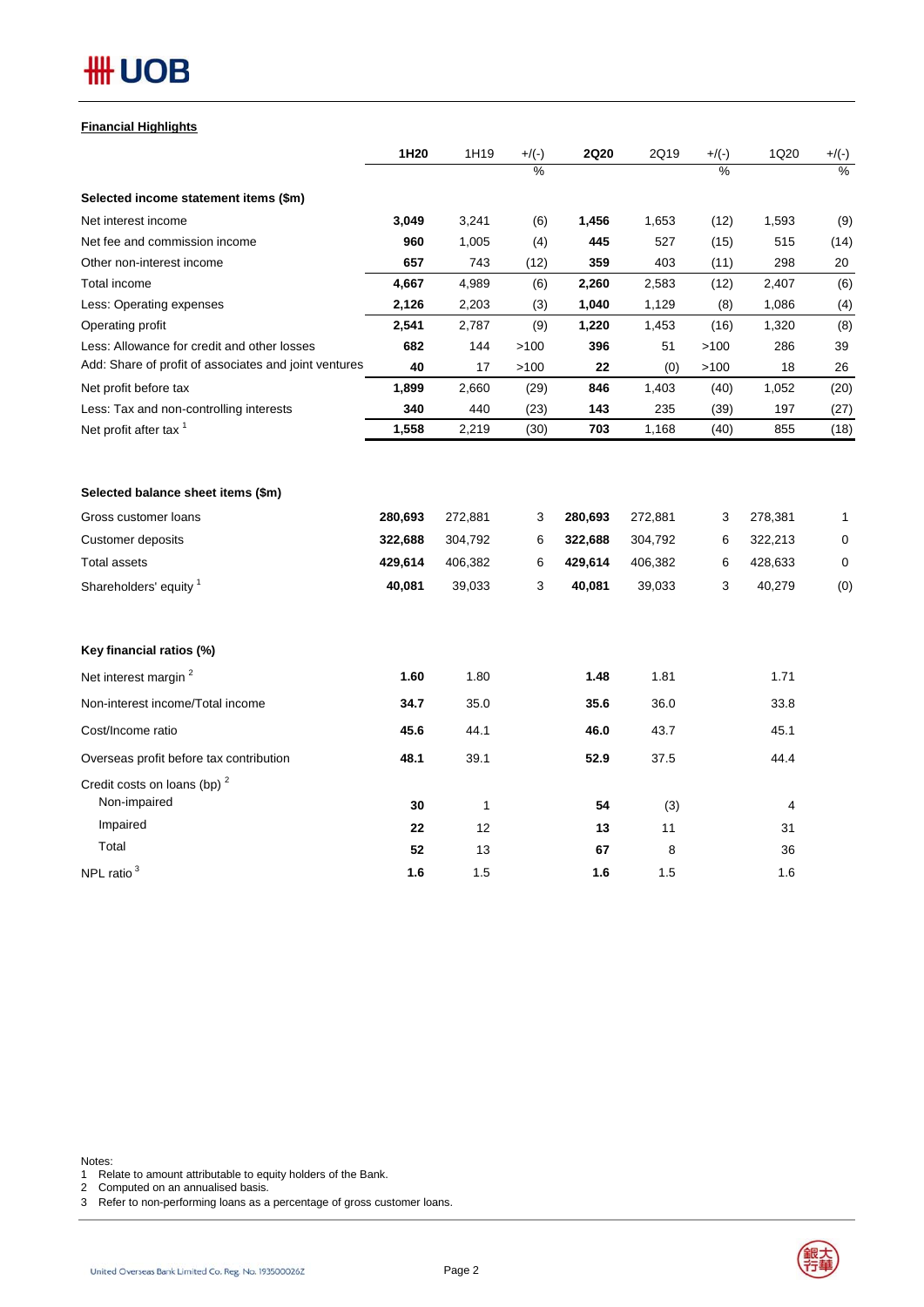# **## UOB**

## **Financial Highlights** *(cont'd)*

|                                                     | 1H20  | 1H19  | <b>2Q20</b> | 2Q19  | 1Q20  |
|-----------------------------------------------------|-------|-------|-------------|-------|-------|
| Key financial ratios (%) (cont'd)                   |       |       |             |       |       |
| Return on average ordinary shareholders' equity 1,2 | 8.0   | 12.0  | 7.1         | 12.5  | 8.8   |
| Return on average total assets <sup>1</sup>         | 0.74  | 1.12  | 0.65        | 1.17  | 0.83  |
| Return on average risk-weighted assets <sup>1</sup> | 1.35  | 1.95  | 1.21        | 2.02  | 1.49  |
| Loan/Deposit ratio <sup>3</sup>                     | 85.8  | 88.5  | 85.8        | 88.5  | 85.4  |
| Liquidity coverage ratios ("LCR") <sup>4</sup>      |       |       |             |       |       |
| All-currency                                        | 138   | 147   | 136         | 147   | 139   |
| Singapore Dollar                                    | 317   | 282   | 305         | 312   | 330   |
| Net stable funding ratio ("NSFR") <sup>5</sup>      | 119   | 108   | 119         | 108   | 109   |
| Capital adequacy ratios                             |       |       |             |       |       |
| Common Equity Tier 1                                | 14.0  | 13.9  | 14.0        | 13.9  | 14.1  |
| Tier 1                                              | 15.0  | 14.9  | 15.0        | 14.9  | 15.1  |
| Total                                               | 17.1  | 17.2  | 17.1        | 17.2  | 17.2  |
| Leverage ratio <sup>6</sup>                         | 7.3   | 7.5   | 7.3         | 7.5   | 7.4   |
| Earnings per ordinary share $(\$)^{1,2}$            |       |       |             |       |       |
| <b>Basic</b>                                        | 1.81  | 2.61  | 1.63        | 2.75  | 2.00  |
| <b>Diluted</b>                                      | 1.81  | 2.60  | 1.62        | 2.74  | 1.99  |
| Net asset value ("NAV") per ordinary share $(\$)^7$ | 22.59 | 22.12 | 22.59       | 22.12 | 22.73 |
| Revalued NAV per ordinary share $(\$)^7$            | 25.65 | 25.00 | 25.65       | 25.00 | 25.79 |

Notes:

1 Computed on an annualised basis.

2 Calculated based on profit attributable to equity holders of the Bank net of perpetual capital securities distributions.

- 3 Refer to net customer loans and customer deposits.
- 4 Figures reported are based on average LCR for the respective periods. A minimum requirement of Singapore Dollar LCR of 100% and allcurrency LCR of 100% shall be maintained at all times. Public disclosure required under MAS Notice 651 is available in the UOB website at www.UOBgroup.com/investor-relations/financial/index.html.

5 NSFR is calculated based on MAS Notice 652 which requires a minimum of 100% to be maintained. Public disclosure required under MAS Notice 653 is available in the UOB website at www.UOBgroup.com/investor-relations/financial/index.html.

6 Leverage ratio is calculated based on MAS Notice 637 which requires a minimum ratio of 3%.

7 Perpetual capital securities are excluded from the computation.

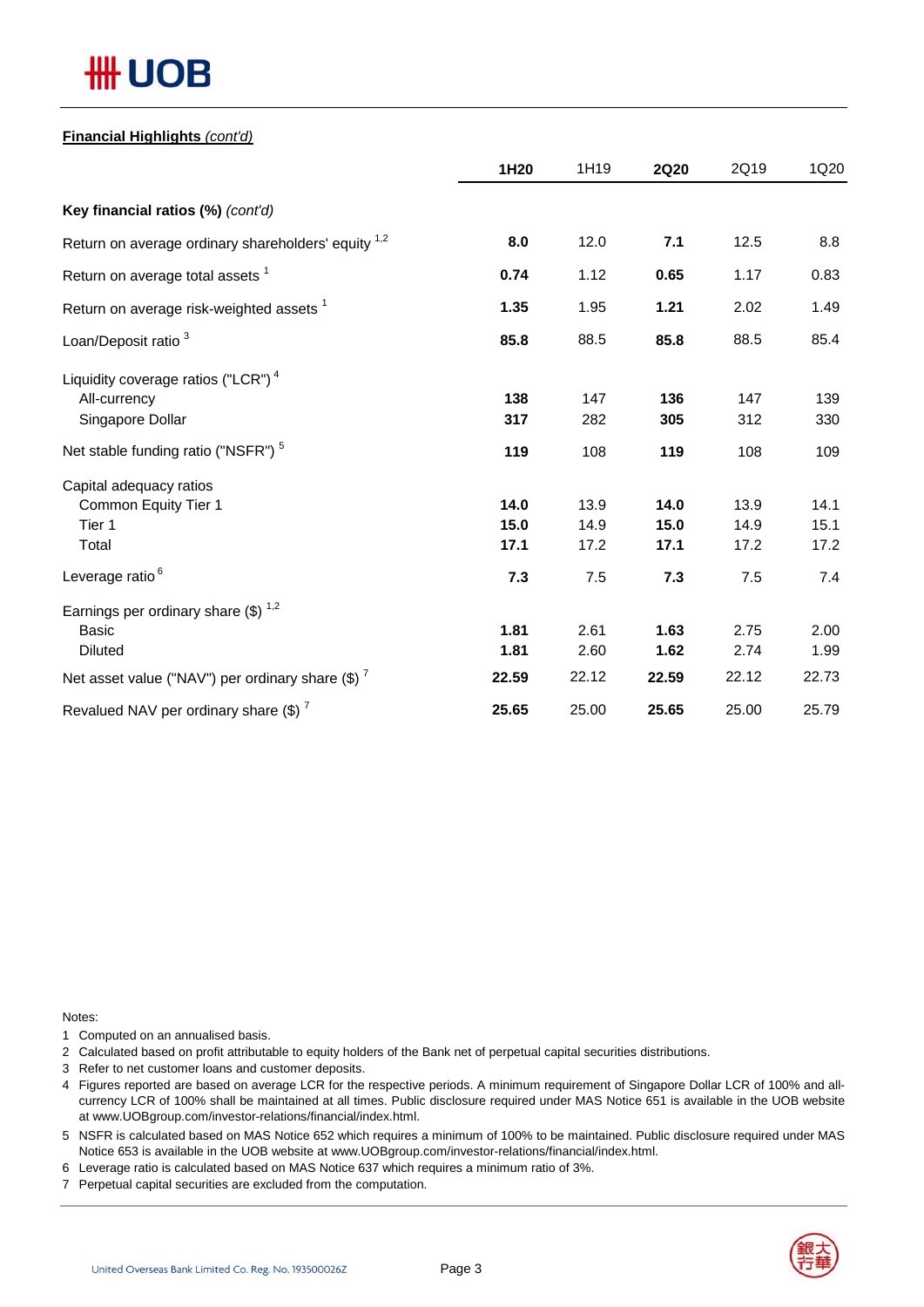

## **Performance Review**

#### **Changes in Accounting Policies**

The Group adopted the following changes with effect from 1 January 2020:

- Amendments to SFRS(I) 3: Definition of a Business
- Amendments to SFRS(I) 9, SFRS(I) 1-39 and SFRS(I) 7: Interest Rate Benchmark Reform
- Amendments to SFRS(I) 16: Covid-19-Related Rent Concessions
- Amendments to SFRS(I) 1-1 and SFRS(I) 1-8: Definition of Material

The amendments to SFRS(I) 9 provide temporary exceptions to specific hedge accounting requirements, to allow hedge accounting not to be discontinued as a result of uncertainties created by interest rate benchmark reform. The Group will apply the applicable exceptions until the uncertainties arising from the interest rate benchmark reform are no longer present, or when the impacted hedging relationships are discontinued.

The Group early adopted the amendments to SFRS(I) 16. These amendments provide a practical expedient for lessees to not assess qualifying COVID-19-related rent concessions for lease modification. Accordingly, such rent concessions are recognised in profit or loss in the periods to which they relate. The adoption of these amendments did not have any impact on the Group's opening balance sheet as at 1 January 2020.

The adoption of the other changes above did not have a significant impact on the Group's financial statements.

Other than the above changes, the accounting policies and computation methods applied in the financial statements for the second quarter ended 30 June 2020 are the same as those applied in the audited financial statements for the financial year ended 31 December 2019.

#### **1H20 versus 1H19**

The Group reported net earnings of \$1.56 billion, 30% lower than a year ago, as more allowance for non-impaired assets was set aside in anticipation of further deterioration in the macroeconomic outlook due to the pandemic.

Net interest income decreased 6% year-on-year to \$3.05 billion, driven by declining margins alongside concerted interest rate cuts across the regional markets as policy-setters attempted to cushion economic headwinds and to protect the productive capacity of their economies.

Net fee and commission income was 4% lower at \$960 million, mainly due to reduced consumer spending on credit cards and slower loan disbursement fees resulted from the economic contraction. This was partially offset by higher wealth management and fund management fees, largely in the first quarter of 2020.

Other non-interest income dropped 12% to \$657 million due to lower net trading income, partially offset by higher gains from investment securities.

Total expenses decreased 3% to \$2.13 billion from lower staff costs, revenue-related expenses and reduced discretionary spend. The cost-to-income ratio was 45.6% on the back of declining operating income.

Total allowance increased to \$682 million in 1H20 from \$144 million a year ago when the credit environment was fairly benign. Given the significantly weakened macroeconomic outlook as a result of COVID-19, additional allowance was set aside preemptively for non-impaired assets. The allowance on impaired assets was also higher, largely from a few major customers in Singapore. These brought the total credit costs on loan for the half year to 52 basis points, 39 basis points higher than 1H19.

#### **2Q20 versus 2Q19**

2Q20 net earnings of \$703 million was 40% lower than the same quarter last year, mainly due to lower margins and higher credit costs.

Net interest income decreased 12% to \$1.46 billion, as margin compression offset the loan growth of 3%. Net fee and commission income was 15% lower at \$445 million, as movement restrictions across the region weighed on customer activities. Trading and investment income declined to \$294 million from \$311 million a year ago, largely due to lower net trading income.

Total operating expenses decreased 8% to \$1.04 billion in line with lower income. The cost-to-income ratio for the quarter was 46.0%.

Total allowance rose to \$396 million from \$51 million a year ago, as additional allowance was set aside for non-impaired assets which brought total credit costs for the quarter to 67 basis points.



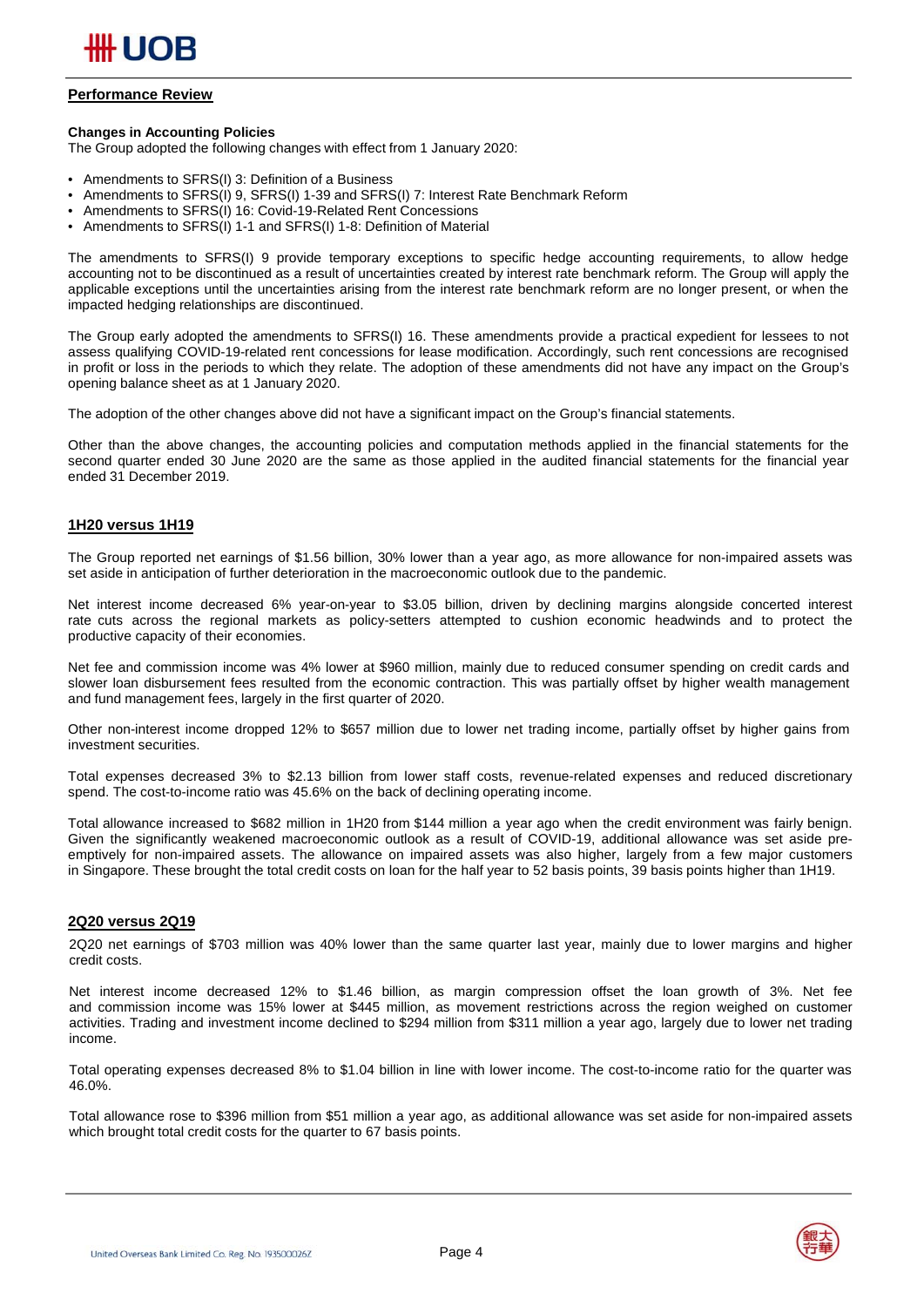#### **Performance Review** *(cont'd)*

#### **2Q20 versus 1Q20**

Compared with the previous quarter, net profit for 2Q20 was 18% lower.

Net interest income decreased 9% from declining margins across the regional markets. Net fee and commission income fell 14% across most business activities amid the global pandemic outbreak. Other non-interest income increased 20% to \$359 million, mainly from higher trading and investment income as financial markets gradually recovered from the early shocks of COVID-19, unwinding some unrealised losses from the previous quarter.

In tandem with lower operating income, total operating expenses decreased 4%, mainly from the drop in staff costs, occupancyrelated expenses and discretionary spend.

Total allowance increased 39% to \$396 million, largely due to higher allowance on non-impaired assets.

#### **Asset quality**

The Group's non-performing loan (NPL) ratio stood at 1.6% for 2Q20, unchanged from last quarter as NPL formation was low this quarter. A further \$379 million in allowance for non-impaired assets was taken in 2Q20, strengthening the non-performing assets coverage to 96% or 230% after taking collaterals into account.

#### **Capital, Funding and Liquidity Positions**

The Group's liquidity and funding positions remained robust with this quarter's average all-currency liquidity coverage ratio (LCR) at 136% and net stable funding ratio (NSFR) at 119%, well above the minimum regulatory requirements. The loan-to-deposit ratio (LDR) was stable at 85.8%.

As at 30 June 2020, the Group's Common Equity Tier 1 CAR remained strong at 14.0%. The Group's leverage ratio of 7.3% was well above regulatory requirement of 3%. The Group remains well capitalised to navigate the macro uncertainties ahead.

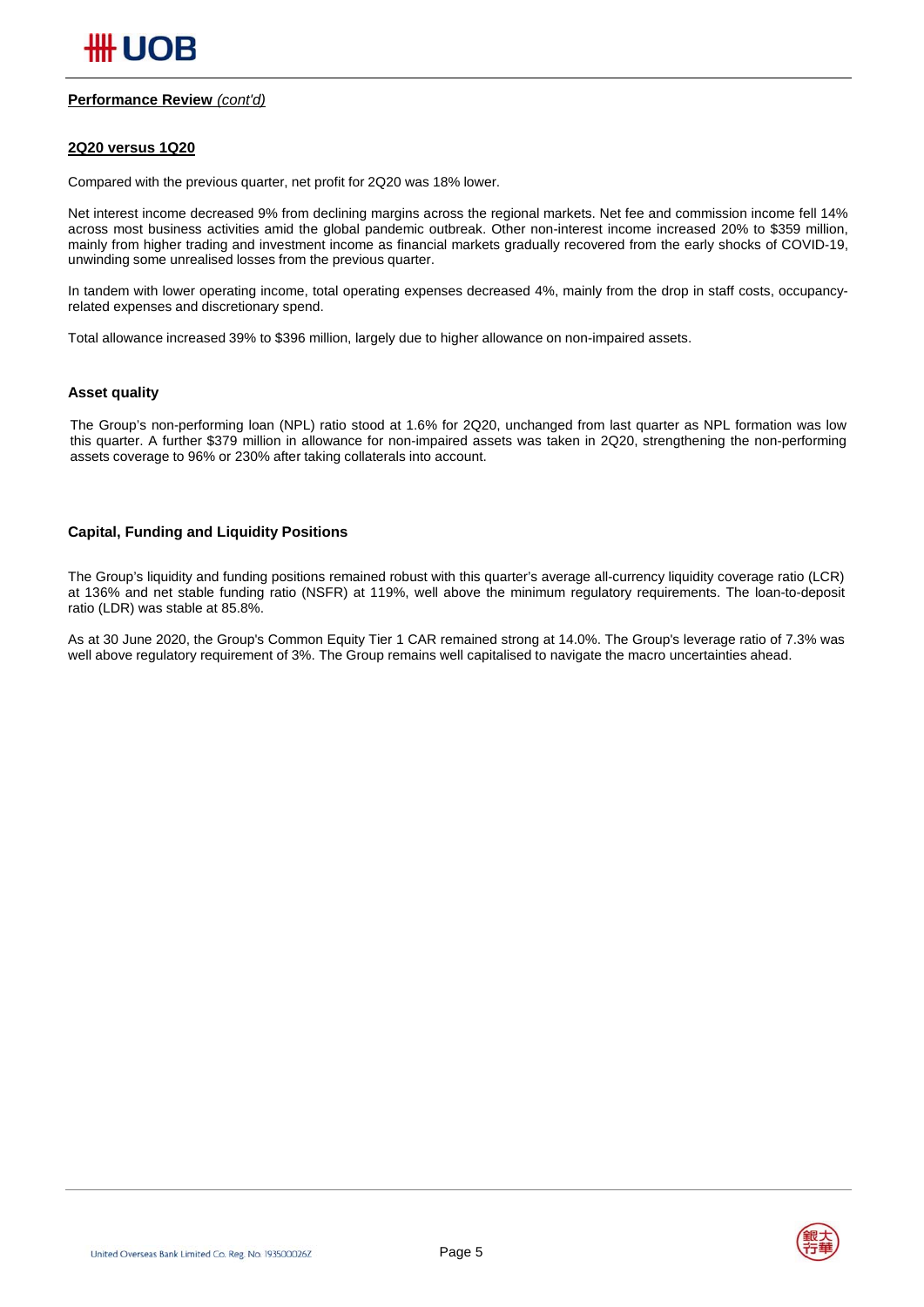## **Net Interest Income**

## **Net interest margin**

|                                  |         | 1H <sub>20</sub> |         | 1H19          |               |         |  |
|----------------------------------|---------|------------------|---------|---------------|---------------|---------|--|
|                                  | Average |                  | Average | Average       |               | Average |  |
|                                  | balance | <b>Interest</b>  | rate    | balance       | Interest      | rate    |  |
|                                  | \$m     | \$m              | %       | $\mathsf{Sm}$ | $\mathsf{Sm}$ | $\%$    |  |
| Interest bearing assets          |         |                  |         |               |               |         |  |
| Customer Ioans                   | 273,574 | 4,406            | 3.24    | 264,839       | 5,050         | 3.85    |  |
| Interbank balances               | 70,944  | 534              | 1.51    | 66,307        | 815           | 2.48    |  |
| <b>Securities</b>                | 39,898  | 426              | 2.15    | 32,434        | 430           | 2.67    |  |
| Total                            | 384,416 | 5,366            | 2.81    | 363,580       | 6,295         | 3.49    |  |
| Interest bearing liabilities     |         |                  |         |               |               |         |  |
| Customer deposits                | 323,486 | 2,027            | 1.26    | 306,439       | 2,542         | 1.67    |  |
| Interbank balances/others        | 42,368  | 289              | 1.37    | 41,408        | 512           | 2.50    |  |
| Total                            | 365,855 | 2,316            | 1.27    | 347,846       | 3,054         | 1.77    |  |
| Net interest margin <sup>1</sup> |         |                  | 1.60    |               |               | 1.80    |  |

|                                     |         | <b>2Q20</b>     |         | 2Q19    |          |      | 1Q20          |          |         |
|-------------------------------------|---------|-----------------|---------|---------|----------|------|---------------|----------|---------|
|                                     | Average |                 | Average | Average | Average  |      | Average       |          | Average |
|                                     | balance | <b>Interest</b> | rate    | balance | Interest | rate | balance       | Interest | rate    |
|                                     | \$m     | \$m             | %       | \$m     | \$m      | %    | $\mathsf{Sm}$ | \$m      | %       |
| Interest bearing assets             |         |                 |         |         |          |      |               |          |         |
| Customer Ioans                      | 276,646 | 2,052           | 2.98    | 268,507 | 2,581    | 3.86 | 270,503       | 2,353    | 3.50    |
| Interbank balances                  | 75,729  | 215             | 1.14    | 64,634  | 391      | 2.43 | 66,159        | 319      | 1.94    |
| <b>Securities</b>                   | 42,129  | 211             | 2.01    | 33,619  | 222      | 2.65 | 37,668        | 215      | 2.29    |
| Total                               | 394,503 | 2,478           | 2.53    | 366,759 | 3,194    | 3.49 | 374,330       | 2,887    | 3.10    |
| <b>Interest bearing liabilities</b> |         |                 |         |         |          |      |               |          |         |
| Customer deposits                   | 330,559 | 908             | 1.11    | 306,943 | 1,276    | 1.67 | 316,414       | 1,119    | 1.42    |
| Interbank balances/others           | 45,119  | 114             | 1.01    | 43,045  | 266      | 2.48 | 39,618        | 175      | 1.78    |
| Total                               | 375,677 | 1,022           | 1.09    | 349,988 | 1,541    | 1.77 | 356,032       | 1,294    | 1.46    |
| Net interest margin                 |         |                 | 1.48    |         |          | 1.81 |               |          | 1.71    |

#### Note:

1 Net interest margin represents annualised net interest income as a percentage of total interest bearing assets.

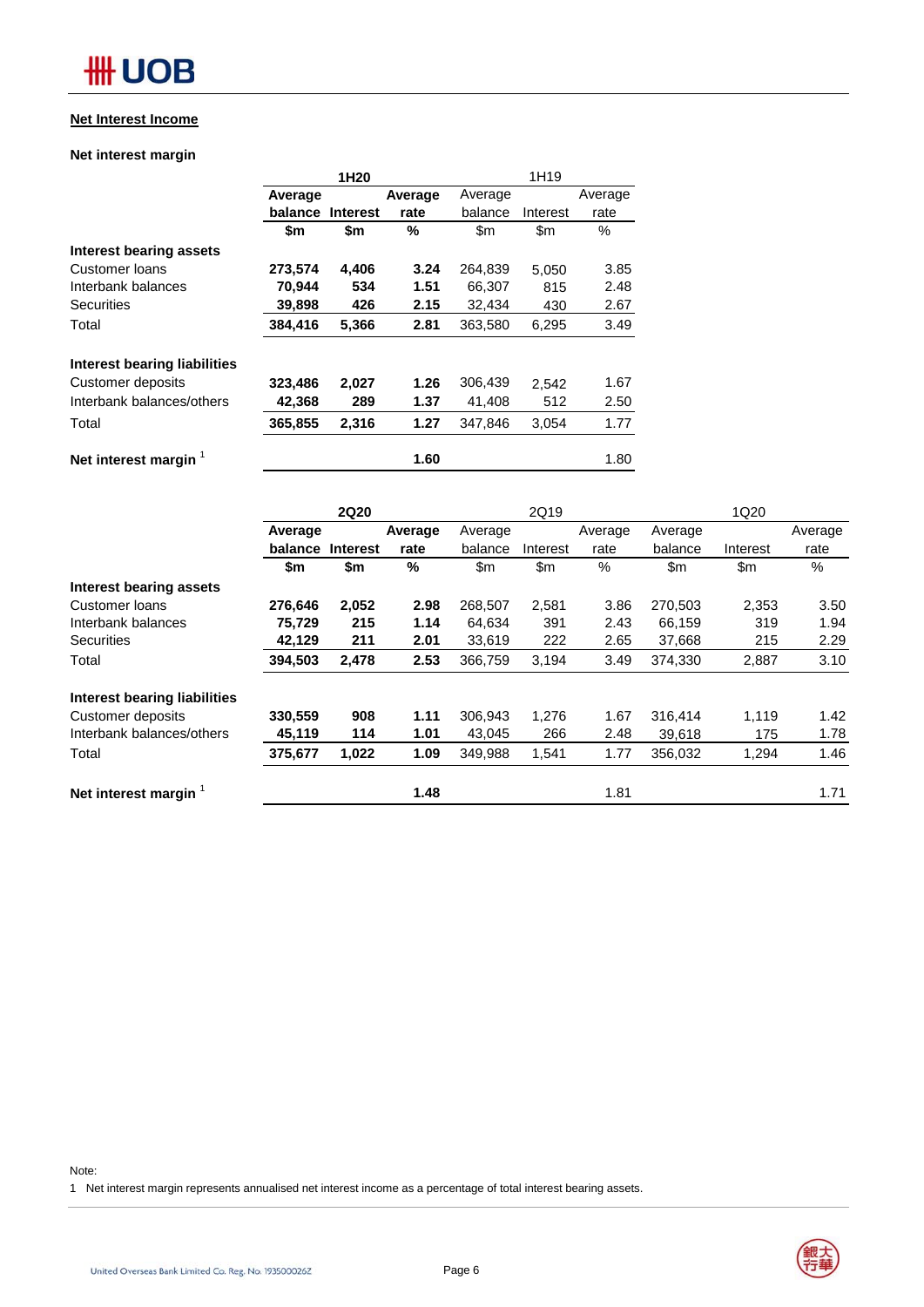### **Net Interest Income** *(cont'd)*

#### **Volume and rate analysis**

|                           |        | 1H20 vs 1H19 |               | 2Q20 vs 2Q19 |        |            | 2Q20 vs 1Q20             |        |            |  |  |  |
|---------------------------|--------|--------------|---------------|--------------|--------|------------|--------------------------|--------|------------|--|--|--|
|                           | Volume | Rate         | <b>Net</b>    | Volume       | Rate   | <b>Net</b> | Volume                   | Rate   | <b>Net</b> |  |  |  |
|                           | change | change       | change        | change       | change | change     | change                   | change | change     |  |  |  |
|                           | \$m    | \$m          | $\mathsf{Sm}$ | \$m          | \$m    | \$m        | \$m                      | \$m    | \$m        |  |  |  |
| Interest income           |        |              |               |              |        |            |                          |        |            |  |  |  |
| <b>Customer loans</b>     | 167    | (824)        | (657)         | 78           | (601)  | (523)      | 53                       | (354)  | (301)      |  |  |  |
| Interbank balances        | 57     | (339)        | (282)         | 67           | (243)  | (176)      | 46                       | (151)  | (105)      |  |  |  |
| <b>Securities</b>         | 99     | (104)        | (5)           | 56           | (67)   | (11)       | 25                       | (29)   | (4)        |  |  |  |
| Total                     | 323    | (1, 267)     | (944)         | 202          | (911)  | (709)      | 125                      | (534)  | (409)      |  |  |  |
| Interest expense          |        |              |               |              |        |            |                          |        |            |  |  |  |
| Customer deposits         | 141    | (662)        | (520)         | 98           | (463)  | (365)      | 50                       | (261)  | (211)      |  |  |  |
| Interbank balances/others | 12     | (236)        | (225)         | 13           | (165)  | (152)      | 24                       | (86)   | (62)       |  |  |  |
| Total                     | 153    | (898)        | (745)         | 111          | (627)  | (516)      | 74                       | (347)  | (272)      |  |  |  |
| Change in number of days  |        | ٠            | 8             |              | ٠      | (4)        | $\overline{\phantom{a}}$ |        |            |  |  |  |
| Net interest income       | 169    | (369)        | (191)         | 91           | (284)  | (197)      | 51                       | (188)  | (137)      |  |  |  |

Net interest income for the first half of 2020 decreased 6% year-on-year to \$3.05 billion, driven by declining margins alongside concerted interest rate cuts across the regional markets as policy-setters attempted to cushion economic headwinds and to protect the productive capacity of their economies.

Against the same quarter last year, net interest income decreased 12% to \$1.46 billion as margin compression offset loan growth of 3%.

Compared with last quarter, net interest income was 9% lower from declining margins across the regional markets.

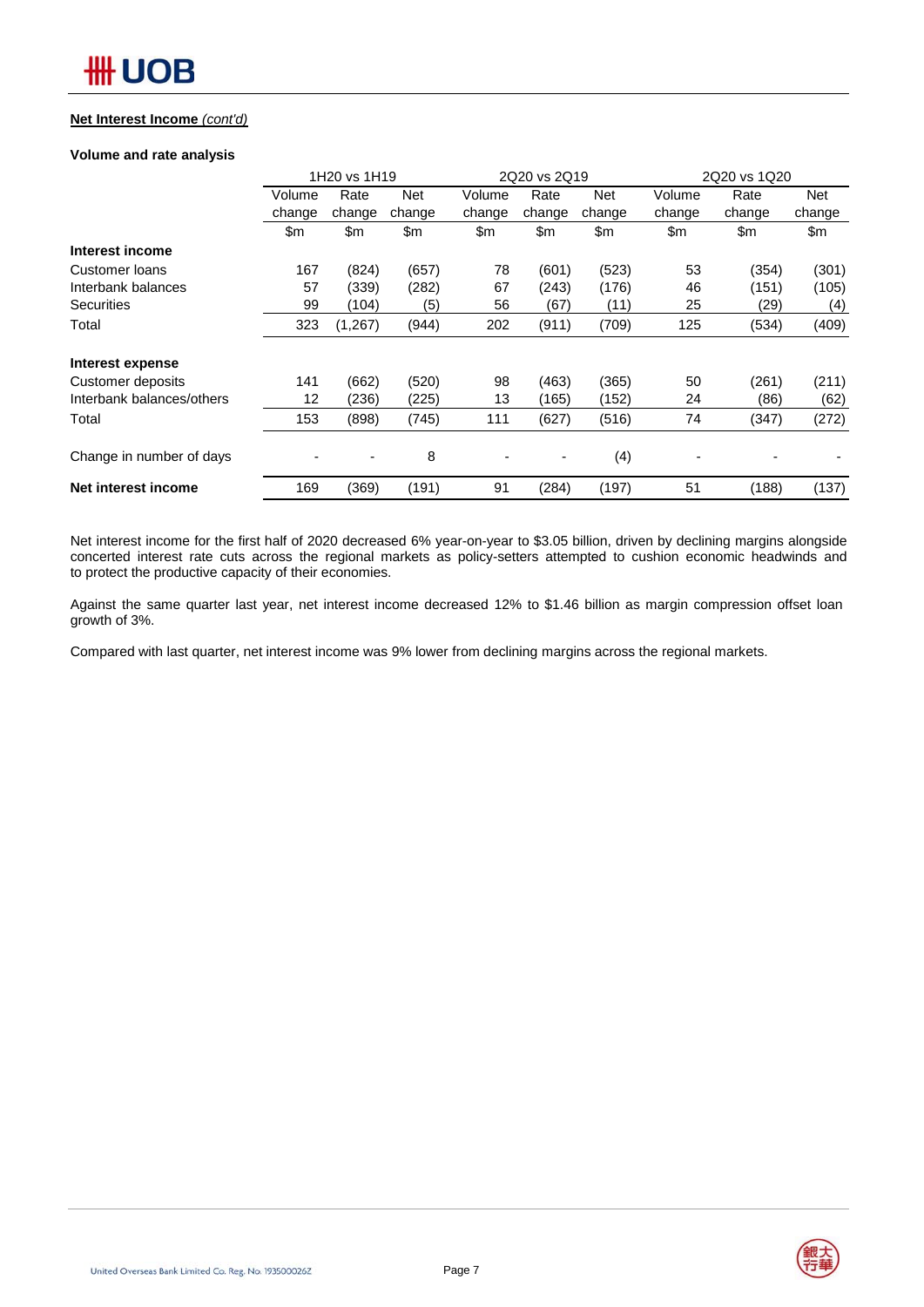

#### **Non-Interest Income**

|                                     | 1H20  | 1H19  | $+$ /(-) | <b>2Q20</b> | 2Q19 | $+$ /(-) | 1Q20 | $+/(-)$ |
|-------------------------------------|-------|-------|----------|-------------|------|----------|------|---------|
|                                     | \$m   | \$m   | $\%$     | \$m         | \$m  | $\%$     | \$m  | %       |
| Net fee and commission income       |       |       |          |             |      |          |      |         |
| Credit card <sup>1</sup>            | 182   | 227   | (20)     | 76          | 121  | (37)     | 106  | (28)    |
| Fund management                     | 123   | 111   | 11       | 57          | 59   | (3)      | 66   | (14)    |
| Wealth management                   | 335   | 295   | 13       | 133         | 160  | (17)     | 201  | (34)    |
| Loan-related <sup>2</sup>           | 274   | 316   | (13)     | 144         | 162  | (11)     | 130  | 10      |
| Service charges                     | 72    | 77    | (6)      | 31          | 38   | (18)     | 41   | (25)    |
| Trade-related <sup>3</sup>          | 136   | 142   | (4)      | 64          | 72   | (11)     | 72   | (10)    |
| <b>Others</b>                       | 8     | 23    | (63)     | 5           | 11   | (58)     | 4    | 16      |
|                                     | 1,129 | 1,190 | (5)      | 509         | 621  | (18)     | 620  | (18)    |
| Less: Fee and commission expenses   | 169   | 185   | (8)      | 64          | 95   | (32)     | 105  | (39)    |
|                                     | 960   | 1,005 | (4)      | 445         | 527  | (15)     | 515  | (14)    |
| Other non-interest income           |       |       |          |             |      |          |      |         |
| Net trading income                  | 373   | 487   | (24)     | 232         | 245  | (5)      | 141  | 65      |
| Net gain from investment securities | 145   | 95    | 52       | 62          | 67   | (7)      | 83   | (25)    |
| Dividend income                     | 32    | 41    | (20)     | 22          | 40   | (44)     | 10   | >100    |
| Rental income                       | 56    | 56    | 1        | 27          | 28   | (3)      | 29   | (7)     |
| Other income                        | 51    | 65    | (21)     | 15          | 24   | (36)     | 36   | (57)    |
|                                     | 657   | 743   | (12)     | 359         | 403  | (11)     | 298  | 20      |
| Total                               | 1,617 | 1,749 | (8)      | 804         | 930  | (14)     | 813  | (1)     |

For 1H20, net fee and commission income decreased 4% to \$960 million, mainly due to reduced consumer spending on credit cards and slower loan disbursement fees resulted from the economic contraction. This was partially offset by higher wealth management and fund management fees, largely in the first quarter of 2020. Other non-interest income dropped 12% to \$657 million due to lower net trading income, partially offset by higher gains from investment securities.

Against the same quarter last year, net fee and commission income was 15% lower at \$445 million as movement restrictions across the region weighed on customer activities. Trading and investment income declined to \$294 million from \$311 million a year ago, largely due to lower net trading income.

Quarter on quarter, net fee and commission income fell 14% across most business activities amid the global pandemic outbreak. Other non-interest income increased 20% to \$359 million, mainly from higher trading and investment income as financial markets gradually recovered from the early shocks of COVID-19, unwinding some unrealised losses from the previous quarter.

Notes:



<sup>1</sup> Credit card fees are net of interchange fees paid.

<sup>2</sup> Loan-related fees include fees earned from corporate finance activities.

<sup>3</sup> Trade-related fees include trade, remittance and guarantees related fees.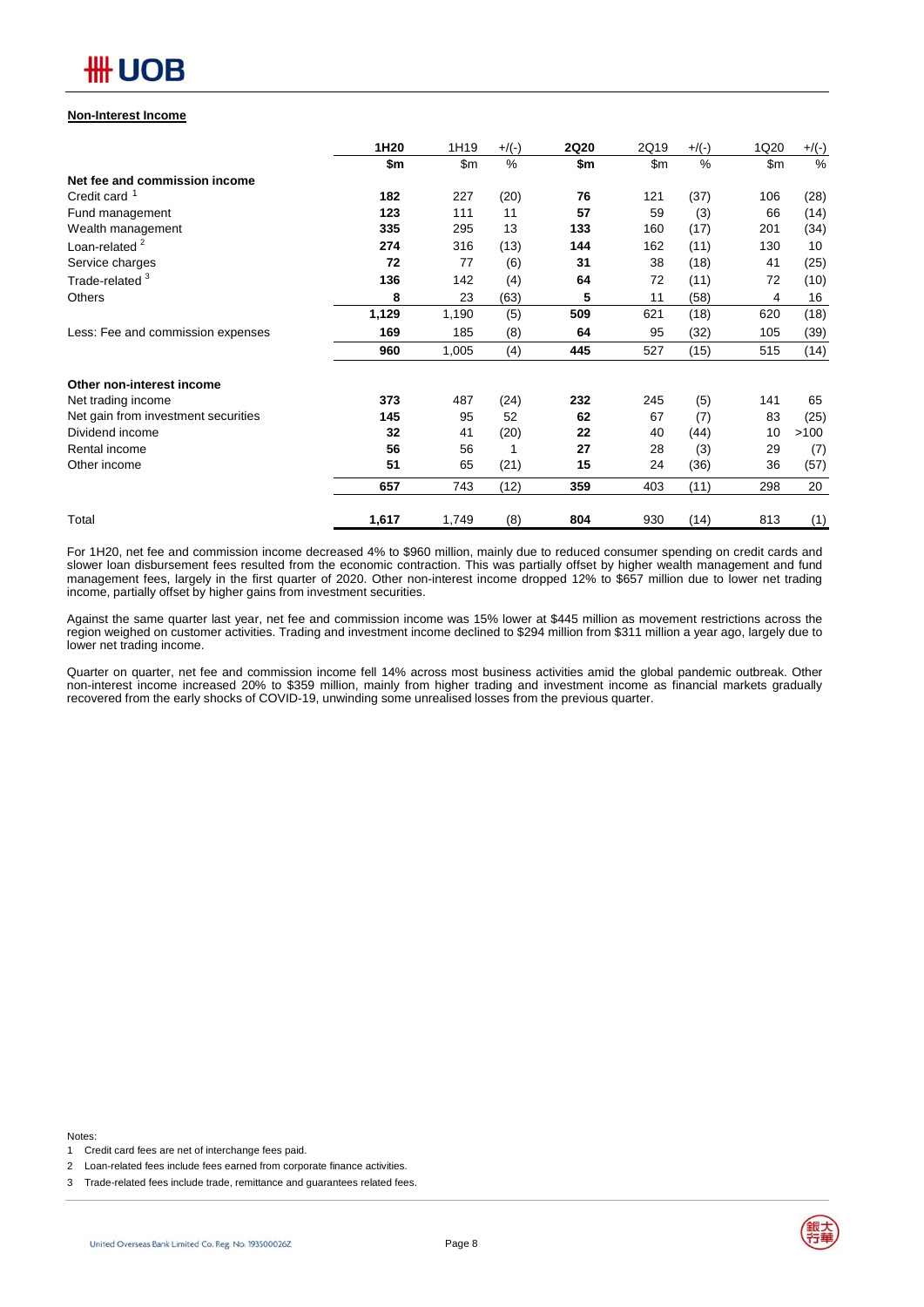#### **Operating Expenses**

|                          | 1H20   | 1H19   | $+$ /(-) | <b>2Q20</b> | 2Q19   | $+$ /(-) | 1Q20   | $+$ /(-)    |
|--------------------------|--------|--------|----------|-------------|--------|----------|--------|-------------|
|                          | \$m    | \$m    | $\%$     | \$m         | \$m    | $\%$     | \$m    | %           |
| <b>Staff costs</b>       | 1,296  | 1,335  | (3)      | 624         | 675    | (7)      | 672    | (7)         |
| Other operating expenses |        |        |          |             |        |          |        |             |
| Revenue-related          | 289    | 332    | (13)     | 147         | 173    | (15)     | 142    | 3           |
| Occupancy-related        | 161    | 163    | (1)      | 75          | 85     | (12)     | 86     | (13)        |
| IT-related               | 278    | 253    | 10       | 146         | 134    | 9        | 132    | 10          |
| <b>Others</b>            | 102    | 120    | (15)     | 48          | 63     | (24)     | 54     | (11)        |
|                          | 830    | 868    | (4)      | 415         | 455    | (9)      | 415    | $\mathbf 0$ |
| Total                    | 2,126  | 2,203  | (3)      | 1,040       | 1,129  | (8)      | 1,086  | (4)         |
| Of which,                |        |        |          |             |        |          |        |             |
| Depreciation of assets   | 223    | 188    | 19       | 114         | 98     | 16       | 110    | 4           |
| Manpower (number)        | 26,495 | 26,867 | (1)      | 26,495      | 26,867 | (1)      | 26,779 | (1)         |

Total expenses for 1H20 decreased 3% to \$2.13 billion from lower staff costs, revenue-related expenses and reduced discretionary spend. The Group remained committed to investing in technology to strengthen product capabilities, enhance customer experience and improve productivity. The cost-to-income ratio was 45.6% on the back of declining operating income.

Compared with the same quarter last year, total expenses fell 8% to \$1.04 billion in line with lower income. The cost-to-income ratio for the quarter was 46.0%.

Quarter on quarter, total expenses decreased 4%, mainly from lower staff costs, occupancy-related expenses and tighter control over discretionary spending.

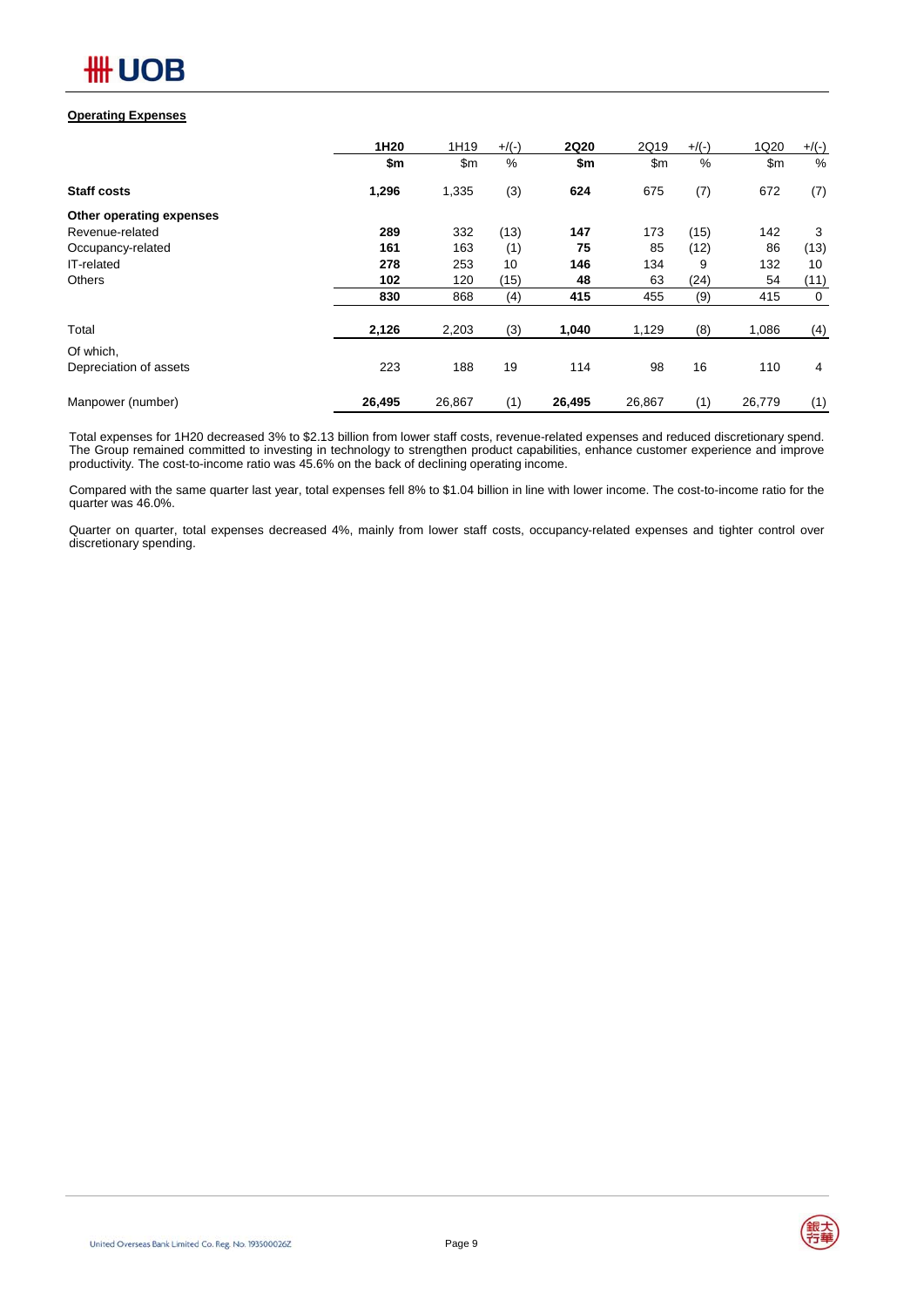

#### **Allowance for Credit and Other Losses**

|                                   | 1H20 | 1H19 | $+/(-)$          | <b>2Q20</b> | 2Q19 | $+/(-)$        | 1Q20 | $+/(-)$      |
|-----------------------------------|------|------|------------------|-------------|------|----------------|------|--------------|
|                                   | \$m  | \$m  | %                | \$m         | \$m  | %              | \$m  | $\%$         |
| Allowance for non-impaired assets | 427  | (15) | >100             | 379         | (21) | >100           | 48   | >100         |
| Allowance for impaired assets     |      |      |                  |             |      |                |      |              |
| Impaired loans <sup>1</sup>       | 304  | 158  | 92               | 90          | 75   | 20             | 214  | (58)         |
| Singapore                         | 161  | 64   | >100             | 28          | 8    | >100           | 133  | (79)         |
| Malaysia                          | 31   | 26   | 20               | 16          | 13   | 18             | 16   | 0            |
| Thailand                          | 52   | 55   | (5)              | 18          | 34   | (47)           | 34   | (47)         |
| Indonesia                         | 49   | 17   | >100             | 25          | 10   | >100           | 24   | 6            |
| Greater China <sup>2</sup>        | 29   | (4)  | >100             | 16          | 8    | 92             | 13   | 23           |
| <b>Others</b>                     | (19) |      | $(0)$ ( $>100$ ) | (14)        |      | (>100)         |      | $(5)$ (>100) |
| Impaired securities and others    | (49) | 0    | (>100)           | (73)        |      | $(3)$ $(>100)$ | 24   | (>100)       |
| Total                             | 682  | 144  | >100             | 396         | 51   | >100           | 286  | 39           |

Total allowance increased to \$682 million in 1H20 from \$144 million a year ago when the credit environment was fairly benign. Given the significantly weakened macroeconomic outlook as a result of COVID-19, additional allowance was set aside pre-emptively for nonimpaired assets. The allowance on impaired assets was also higher, largely from a few major customers in Singapore. These brought the total credit costs for 1H20 to 52 basis points, 39 basis points higher than 1H19.

Total allowance rose to \$396 million in 2Q20 from \$51 million a year ago, as additional allowance was set aside for non-impaired assets which brought total credit costs for the quarter to 67 basis points.

Quarter on quarter, total allowance was 39% higher largely due to higher allowance on non-impaired assets. Allowance on impaired loans decreased to \$90 million in 2Q20 as compared with \$214 million as last quarter included a few major downgrades.

Notes:

1 Allowance for impaired loans by geography are classified according to where credit risks reside, largely represented by the borrower's country of incorporation/operation for non-individuals and residence for individuals.

2 Comprise Mainland China, Hong Kong SAR and Taiwan.

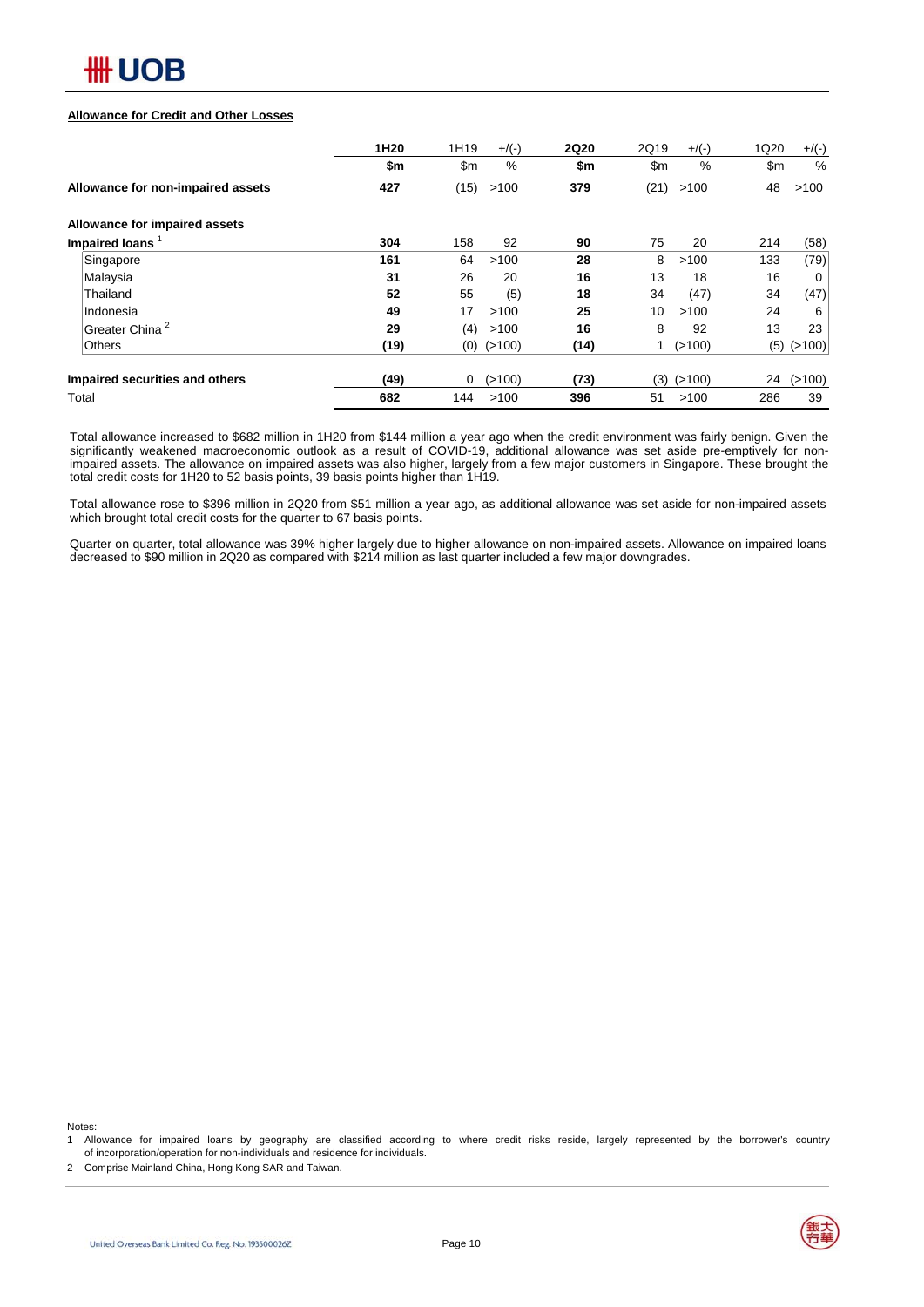#### **Customer Loans**

|                                                          | <b>Jun-20</b> | Mar-20  | Dec-19  | <b>Jun-19</b> |
|----------------------------------------------------------|---------------|---------|---------|---------------|
|                                                          | \$m           | \$m\$   | \$m\$   | \$m           |
| Gross customer loans                                     | 280,693       | 278,381 | 268,676 | 272,881       |
| Less: Allowance for non-impaired loans                   | 2,106         | 1,708   | 1,721   | 1,697         |
| Allowance for impaired loans                             | 1,593         | 1,535   | 1,498   | 1,364         |
| Net customer loans                                       | 276,994       | 275,138 | 265,458 | 269,820       |
| <b>By industry</b>                                       |               |         |         |               |
| Transport, storage and communication                     | 11,449        | 11,453  | 11,036  | 10,682        |
| Building and construction                                | 70,569        | 69,099  | 66,992  | 68,087        |
| Manufacturing                                            | 23,868        | 22,985  | 19,380  | 22,478        |
| Financial institutions, investment and holding companies | 28,651        | 27,310  | 26,098  | 26,750        |
| General commerce                                         | 35,302        | 35,378  | 32,713  | 33,662        |
| Professionals and private individuals                    | 27,453        | 28,490  | 29,458  | 29,225        |
| Housing loans                                            | 68,205        | 68,335  | 68,586  | 68,498        |
| <b>Others</b>                                            | 15,196        | 15,330  | 14,413  | 13,498        |
| Total (gross)                                            | 280,693       | 278,381 | 268,676 | 272,881       |
| By currency                                              |               |         |         |               |
| Singapore Dollar                                         | 126,316       | 125,540 | 125,447 | 127,395       |
| <b>US Dollar</b>                                         | 53,846        | 55,423  | 47,562  | 52,278        |
| Malaysian Ringgit                                        | 26,531        | 26,361  | 26,167  | 25,438        |
| Thai Baht                                                | 19,177        | 18,089  | 18,298  | 16,974        |
| Indonesian Rupiah                                        | 5,744         | 5,105   | 5,681   | 5,414         |
| <b>Others</b>                                            | 49,078        | 47,863  | 45,520  | 45,381        |
| Total (gross)                                            | 280,693       | 278,381 | 268,676 | 272,881       |
| <b>By maturity</b>                                       |               |         |         |               |
| Within 1 year                                            | 114,035       | 112,076 | 103,112 | 108,350       |
| Over 1 year but within 3 years                           | 54,604        | 53,568  | 52,058  | 52,094        |
| Over 3 years but within 5 years                          | 31,922        | 33,425  | 33,494  | 33,634        |
| Over 5 years                                             | 80,133        | 79,312  | 80,012  | 78,802        |
| Total (gross)                                            | 280,693       | 278,381 | 268,676 | 272,881       |
| By geography $1$                                         |               |         |         |               |
| Singapore                                                | 141,949       | 141,495 | 138,666 | 141,696       |
| Malaysia                                                 | 29,754        | 29,659  | 29,554  | 29,010        |
| Thailand                                                 | 20,581        | 19,575  | 19,585  | 18,084        |
| Indonesia                                                | 11,400        | 10,969  | 11,466  | 11,363        |
| <b>Greater China</b>                                     | 44,106        | 45,060  | 41,423  | 42,737        |
| Others                                                   | 32,903        | 31,623  | 27,982  | 29,991        |
| Total (gross)                                            | 280,693       | 278,381 | 268,676 | 272,881       |

As at 30 June 2020, gross loans grew 3% year on year and 1% quarter on quarter to \$281 billion.

Compared to a year ago, Singapore loans remained stable at \$142 billion, while overseas contributed a healthy growth of 6% mainly from Southeast Asia and western countries.

Note:



<sup>1</sup> Loans by geography are classified according to where credit risks reside, largely represented by the borrower's country of incorporation/operation for nonindividuals and residence for individuals.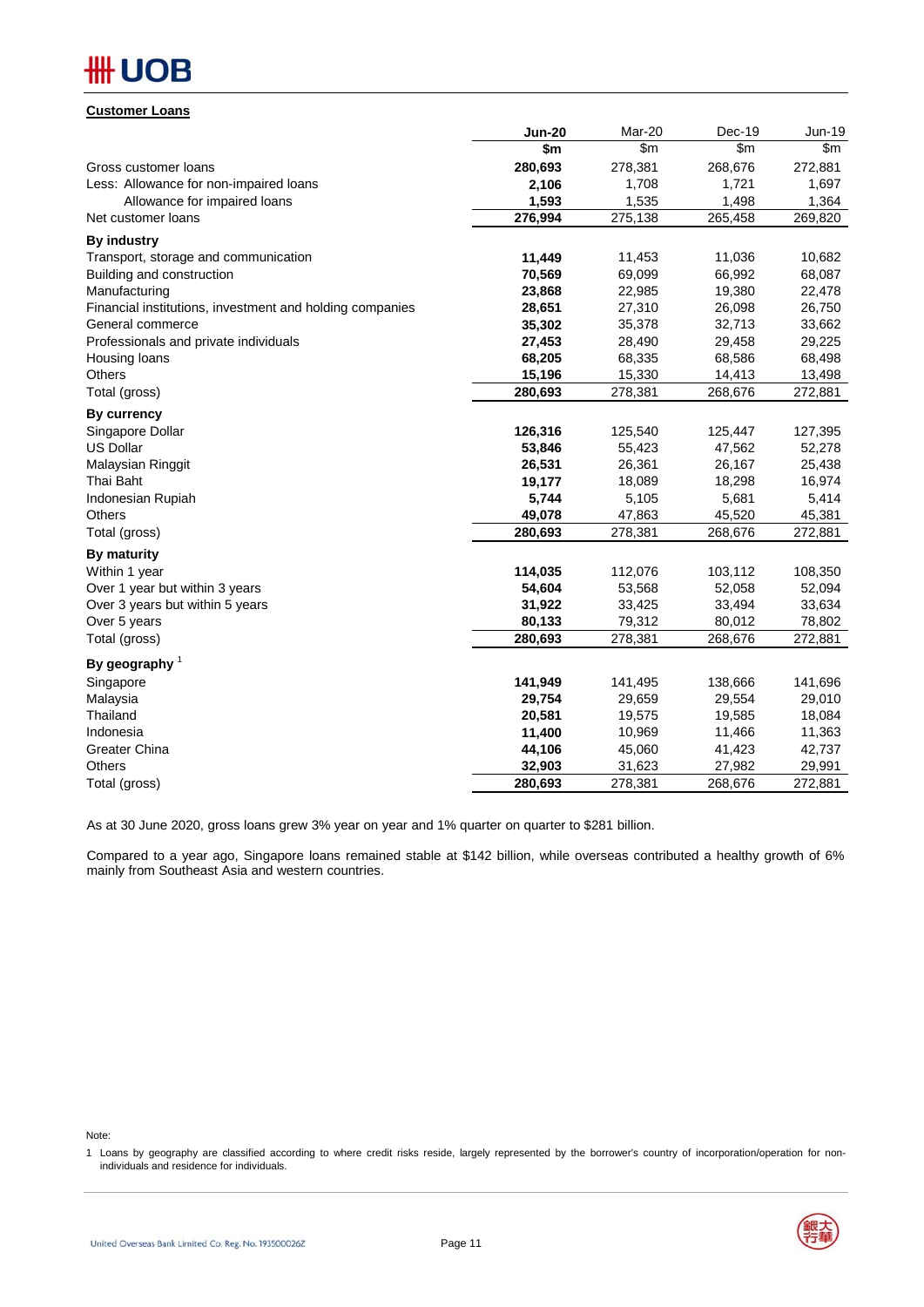| <b>Non-Performing Assets</b>                   |            |                |            |                |            |                |            |                |
|------------------------------------------------|------------|----------------|------------|----------------|------------|----------------|------------|----------------|
|                                                |            | <b>Jun-20</b>  |            | Mar-20         |            | Dec-19         |            | Jun-19         |
|                                                |            | \$m            |            | \$m\$          |            | \$m\$          |            | \$m            |
| Loans ("NPL")                                  |            | 4,529          |            | 4,373          |            | 4,136          |            | 4,030          |
| Debt securities and others                     |            | 99             |            | 217            |            | 161            |            | 155            |
| Non-performing assets ("NPA")                  |            | 4,628          |            | 4,590          |            | 4,297          |            | 4,185          |
| By grading                                     |            |                |            |                |            |                |            |                |
| Substandard                                    |            | 2,961          |            | 2,955          |            | 2,677          |            | 2,716          |
| Doubtful                                       |            | 544            |            | 267            |            | 205            |            | 146            |
| Loss                                           |            | 1,123          |            | 1,368          |            | 1,415          |            | 1,323          |
| Total                                          |            | 4,628          |            | 4,590          |            | 4,297          |            | 4,185          |
| <b>By security</b>                             |            |                |            |                |            |                |            |                |
| Secured by collateral type:                    |            |                |            |                |            |                |            |                |
| Properties<br>Shares and debentures            |            | 2,314<br>1     |            | 2,260          |            | 2,003          |            | 1,896<br>6     |
| <b>Fixed deposits</b>                          |            | $\overline{7}$ |            | 9              |            | 66             |            | 16             |
| Others <sup>1</sup>                            |            | 382            |            | 363            |            | 386            |            | 418            |
|                                                |            | 2,704          |            | 2,632          |            | 2,455          |            | 2,336          |
| Unsecured                                      |            | 1,924          |            | 1,958          |            | 1,842          |            | 1,849          |
| Total                                          |            | 4,628          |            | 4,590          |            | 4,297          |            | 4,185          |
| By ageing                                      |            |                |            |                |            |                |            |                |
| Current                                        |            | 980            |            | 1,150          |            | 1,055          |            | 1,000          |
| Within 90 days                                 |            | 330            |            | 290            |            | 480            |            | 419            |
| Over 90 to 180 days                            |            | 518            |            | 842            |            | 386            |            | 432            |
| Over 180 days<br>Total                         |            | 2,800<br>4,628 |            | 2,308<br>4,590 |            | 2,376<br>4,297 |            | 2,334<br>4,185 |
| <b>Total allowance</b>                         |            |                |            |                |            |                |            |                |
| Non-impaired                                   |            | 2,391          |            | 1,988          |            | 1,985          |            | 1,980          |
| Impaired                                       |            | 1,664          |            | 1,670          |            | 1,626          |            | 1,494          |
| Total                                          |            | 4,055          |            | 3,658          |            | 3,611          |            | 3,474          |
|                                                |            | <b>NPL</b>     |            | <b>NPL</b>     |            | <b>NPL</b>     |            | <b>NPL</b>     |
|                                                | <b>NPL</b> | ratio          | <b>NPL</b> | ratio          | <b>NPL</b> | ratio          | <b>NPL</b> | ratio          |
| <b>NPL by industry</b>                         | \$m        | $\%$           | \$m\$      | $\%$           | \$m\$      | $\%$           | \$m\$      | $\%$           |
| Transport, storage and communication           | 691        | 6.0            | 655        | 5.7            | 650        | 5.9            | 685        | 6.4            |
| Building and construction                      | 563        | 0.8            | 575        | 0.8            | 618        | 0.9            | 733        | 1.1            |
| Manufacturing                                  | 790        | 3.3            | 804        | 3.5            | 712        | 3.7            | 697        | 3.1            |
| Financial institutions, investment and holding |            |                |            |                |            |                |            |                |
| companies                                      | 37         | 0.1            | 39         | 0.1            | 39         | 0.1            | 39         | 0.1            |
| General commerce                               | 898        | 2.5            | 819        | 2.3            | 658        | 2.0            | 487        | 1.4            |
| Professionals and private individuals          | 324        | $1.2$          |            |                | 309        |                |            |                |
| Housing loans                                  | 867        | $1.3$          | 309<br>804 | 1.1<br>1.2     | 775        | 1.0<br>1.1     | 273<br>766 | 0.9<br>1.1     |
| Others                                         | 359        | 2.4            | 368        | 2.4            | 375        | 2.6            | 350        | 2.6            |
|                                                | 4,529      | 1.6            | 4,373      | 1.6            |            | 1.5            | 4,030      | 1.5            |
| Total                                          |            |                |            |                | 4,136      |                |            |                |

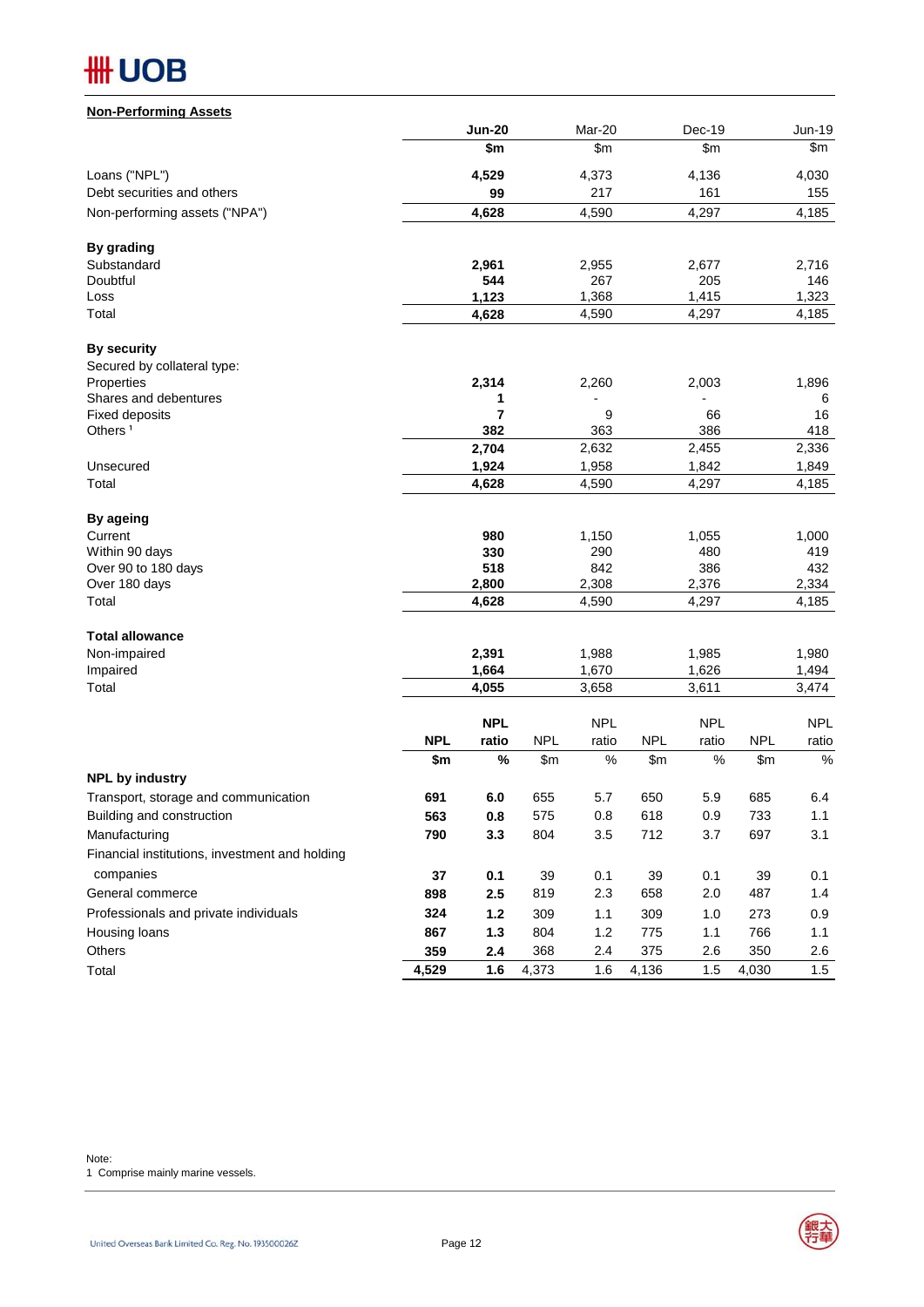#### **Non-Performing Assets** *(cont'd)*

|                                   |                   |                        |                                      | <b>Allowance for impaired</b> |
|-----------------------------------|-------------------|------------------------|--------------------------------------|-------------------------------|
|                                   |                   |                        | <b>Allowance for</b>                 | assets as a % of              |
|                                   | <b>NPL/NPA</b>    | <b>NPL ratio</b>       | impaired assets                      | <b>NPL/NPA</b>                |
| NPL by geography $1$              | \$m\$             | $\%$                   | \$m                                  | $\%$                          |
| Singapore                         |                   |                        |                                      |                               |
| <b>Jun-20</b>                     | 2,325             | 1.6                    | 865                                  | 37                            |
| Mar-20                            | 2,313             | 1.6                    | 859                                  | 37                            |
| Dec-19                            | 2,183             | 1.6                    | 823                                  | 38                            |
| Jun-19                            | 1,963             | 1.4                    | 681                                  | 35                            |
| <b>Malaysia</b>                   |                   |                        |                                      |                               |
| <b>Jun-20</b>                     | 546               | 1.8                    | 124                                  | 23                            |
| Mar-20                            | 576               | 1.9                    | 127                                  | 22                            |
| Dec-19                            | 612               | 2.1                    | 174                                  | 28                            |
| <b>Jun-19</b>                     | 553               | 1.9                    | 167                                  | 30                            |
| <b>Thailand</b>                   |                   |                        |                                      |                               |
| <b>Jun-20</b>                     | 600               | 2.9                    | 238                                  | 40                            |
|                                   | 569               | 2.9                    | 229                                  |                               |
| Mar-20                            |                   |                        |                                      | 40                            |
| Dec-19                            | 550               | 2.8                    | 200                                  | 36                            |
| Jun-19                            | 495               | 2.7                    | 172                                  | 35                            |
| <b>Indonesia</b>                  |                   |                        |                                      |                               |
| <b>Jun-20</b>                     | 576               | 5.1                    | 244                                  | 42                            |
| Mar-20                            | 484               | 4.4                    | 195                                  | 40                            |
| Dec-19                            | 463               | 4.0                    | 178                                  | 38                            |
| Jun-19                            | 497               | 4.4                    | 205                                  | 41                            |
| <b>Greater China</b>              |                   |                        |                                      |                               |
| <b>Jun-20</b>                     | 257               | 0.6                    | 51                                   | 20                            |
| Mar-20                            | 220               | 0.5                    | 37                                   | 17                            |
| Dec-19                            | 101               | 0.2                    | 24                                   | 24                            |
| <b>Jun-19</b>                     | 106               | 0.2                    | 41                                   | 39                            |
| <b>Others</b>                     |                   |                        |                                      |                               |
| <b>Jun-20</b>                     | 225               | 0.7                    | 71                                   | 32                            |
| Mar-20                            | 211               | 0.7                    | 88                                   | 42                            |
| Dec-19                            | 227               | 0.8                    | 99                                   | 44                            |
| Jun-19                            | 416               | $1.4$                  | 98                                   | 24                            |
| <b>Group NPL</b>                  |                   |                        |                                      |                               |
| <b>Jun-20</b>                     | 4,529             | 1.6                    | 1,593                                | 35                            |
| Mar-20                            | 4,373             | 1.6                    | 1,535                                | 35                            |
| Dec-19                            | 4,136             | 1.5                    | 1,498                                | 36                            |
| Jun-19                            | 4,030             | 1.5                    | 1,364                                | 34                            |
|                                   |                   |                        |                                      |                               |
| <b>Group NPA</b><br><b>Jun-20</b> | 4,628             |                        | 1,664                                | 36                            |
| Mar-20                            | 4,590             |                        | 1,670                                | 36                            |
|                                   |                   |                        |                                      |                               |
| Dec-19                            | 4,297             |                        | 1,626                                | 38                            |
| <b>Jun-19</b>                     | 4,185             |                        | 1,494                                | 36                            |
|                                   |                   | <b>Total allowance</b> |                                      |                               |
|                                   | as a % of $NPA^2$ |                        | as a % of unsecured NPA <sup>2</sup> |                               |
| Group                             | $\%$              |                        | $\frac{9}{6}$                        |                               |
| <b>Jun-20</b>                     | 96                |                        | 230                                  |                               |
| Mar-20                            | 88                |                        | 206                                  |                               |
| Dec-19                            | 87                |                        | 202                                  |                               |
| <b>Jun-19</b>                     | 84                |                        | 191                                  |                               |

The Group's overall loan portfolio remained sound. Total NPA stood at \$4.63 billion, a slight increase from last quarter.

NPL ratio was stable at 1.6% as at 30 June 2020 as NPL formation was low this quarter. A further \$379 million allowance for nonimpaired assets was taken in 2Q20, strengthening the NPA coverage to 96% or 230% after taking collaterals into account.

Notes:

1 NPL by geography are classified according to where credit risks reside, largely represented by the borrower's country of incorporation/operation for nonindividuals and residence for individuals.

2 Includes regulatory loss allowance reserves (RLAR) as part of total allowance.

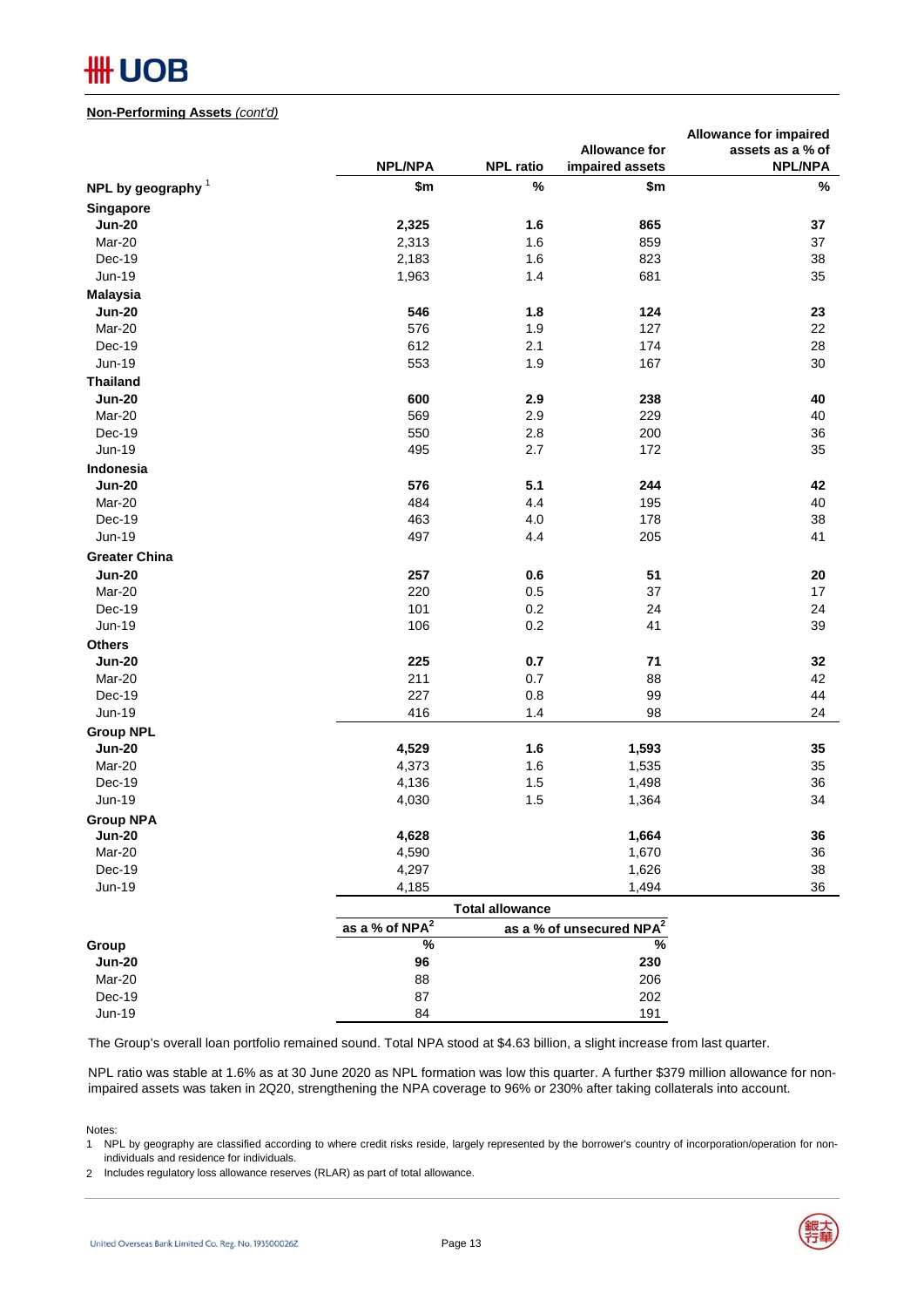# OB

## **Customer Deposits**

|                                         | <b>Jun-20</b> | Mar-20  | Dec-19  | Jun-19  |
|-----------------------------------------|---------------|---------|---------|---------|
|                                         | \$m           | \$m\$   | \$m\$   | \$m     |
| By product                              |               |         |         |         |
| <b>Fixed deposits</b>                   | 150,227       | 160,455 | 155,768 | 159,707 |
| Savings deposits                        | 87,819        | 83,522  | 78,411  | 75,158  |
| <b>Current accounts</b>                 | 72,291        | 67,857  | 62,779  | 56,245  |
| <b>Others</b>                           | 12,351        | 10,379  | 13,769  | 13,682  |
| Total                                   | 322,688       | 322,213 | 310,726 | 304,792 |
| By maturity                             |               |         |         |         |
| Within 1 year                           | 317,539       | 318,806 | 307,222 | 299,678 |
| Over 1 year but within 3 years          | 4,298         | 2,607   | 2,603   | 3,689   |
| Over 3 years but within 5 years         | 352           | 463     | 538     | 736     |
| Over 5 years                            | 499           | 337     | 363     | 689     |
| Total                                   | 322,688       | 322,213 | 310,726 | 304,792 |
| By currency                             |               |         |         |         |
| Singapore Dollar                        | 143,297       | 143,587 | 140,167 | 136,656 |
| <b>US Dollar</b>                        | 89,087        | 87,172  | 76,511  | 73,506  |
| Malaysian Ringgit                       | 28,804        | 28,646  | 28,327  | 28,727  |
| Thai Baht                               | 22,223        | 21,264  | 20,610  | 19,423  |
| Indonesian Rupiah                       | 5,977         | 5,032   | 5,698   | 5,183   |
| <b>Others</b>                           | 33,300        | 36,512  | 39,413  | 41,297  |
| Total                                   | 322,688       | 322,213 | 310,726 | 304,792 |
| Group Loan/Deposit ratio (%)            | 85.8          | 85.4    | 85.4    | 88.5    |
| Singapore Dollar Loan/Deposit ratio (%) | 87.2          | 86.7    | 88.7    | 92.5    |
|                                         | 59.6          | 62.7    |         |         |
| US Dollar Loan/Deposit ratio (%)        |               |         | 61.2    | 70.1    |

Customer deposits were \$323 billion as at 30 June 2020, an increase of 6% from a year ago and little changed over the quarter. The growth was led by higher saving deposits and current accounts.

As at 30 June 2020, the Group's loan-to-deposit ratio and Singapore Dollar loan-to-deposit ratio remained healthy at 85.8% and 87.2% respectively.

## **Debts Issued**

|                               | <b>Jun-20</b> | Mar-20 | Dec-19 | $Jun-19$ |
|-------------------------------|---------------|--------|--------|----------|
|                               | \$m           | \$m    | \$m    | \$m\$    |
| <b>Unsecured</b>              |               |        |        |          |
| Subordinated debts            | 4,513         | 5,362  | 5,121  | 5,946    |
| Commercial papers             | 9,513         | 4,105  | 8,729  | 13,975   |
| Fixed and floating rate notes | 4,235         | 4,211  | 4,853  | 5,183    |
| <b>Others</b>                 | 1,226         | 1,570  | 1,497  | 1,830    |
| <b>Secured</b>                |               |        |        |          |
| Covered bonds                 | 4,494         | 4,516  | 5,009  | 4,404    |
| Total                         | 23,981        | 19,765 | 25,209 | 31,338   |
| Due within 1 year             | 13,483        | 5.703  | 10,759 | 16,369   |
| Due after 1 year              | 10,498        | 14,062 | 14,450 | 14,970   |
| Total                         | 23,981        | 19,765 | 25,209 | 31,338   |
|                               |               |        |        |          |

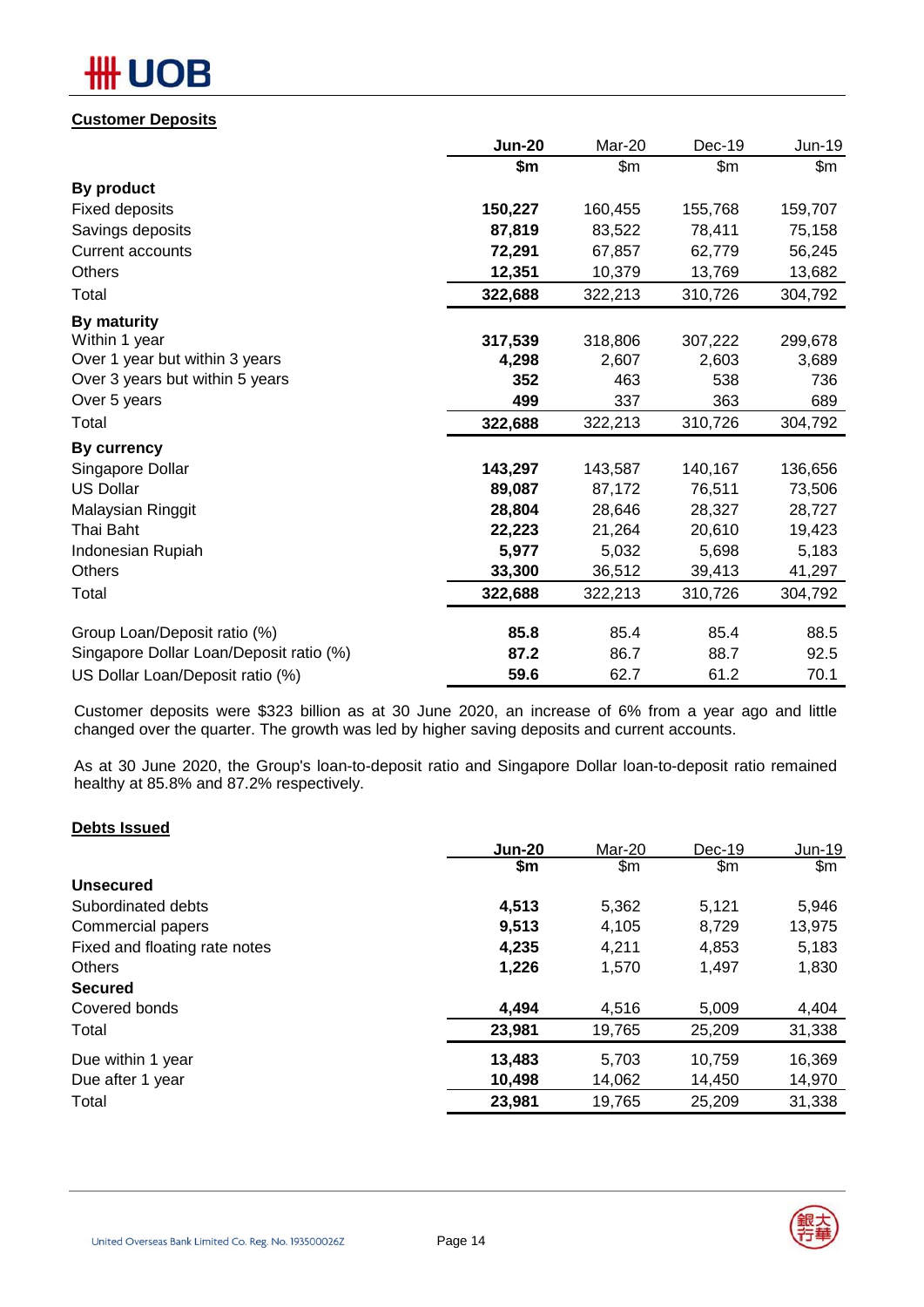

## **Shareholders' Equity**

|                                                    | <b>Jun-20</b> | Mar-20 | $Dec-19$ | Jun-19 |
|----------------------------------------------------|---------------|--------|----------|--------|
|                                                    | \$m           | \$m    | \$m      | \$m    |
| Shareholders' equity                               | 40,081        | 40.279 | 39.637   | 39,033 |
| Add: Revaluation surplus                           | 5,122         | 5.106  | 5.112    | 4.801  |
| Shareholders' equity including revaluation surplus | 45,203        | 45,385 | 44.748   | 43,834 |

Shareholders' equity increased 3% year on year to \$40.1 billion largely driven by higher retained earnings.

As at 30 June 2020, the revaluation surplus of \$5.12 billion relating to the Group's properties, was not recognised in the financial statements.

## **Changes in Issued Shares of the Bank**

|                                           | <b>Number of shares</b> |           |             |           |  |  |
|-------------------------------------------|-------------------------|-----------|-------------|-----------|--|--|
|                                           | 1H <sub>20</sub>        | 1H19      | <b>2Q20</b> | 2Q19      |  |  |
|                                           | '000                    | '000      | '000        | '000      |  |  |
| <b>Ordinary shares</b>                    |                         |           |             |           |  |  |
| Balance at beginning and at end of period | 1,680,541               | 1,680,541 | 1,680,541   | 1,680,541 |  |  |
| <b>Treasury shares</b>                    |                         |           |             |           |  |  |
| Balance at beginning of period            | (12, 207)               | (14, 834) | (13,200)    | (14, 819) |  |  |
| Shares re-purchased - held in treasury    | (993)                   |           |             |           |  |  |
| Shares issued under share-based           |                         |           |             |           |  |  |
| compensation plans                        | 2,099                   | 2,493     | 2,099       | 2,478     |  |  |
| Balance at end of period                  | (11, 101)               | (12, 341) | (11, 101)   | (12, 341) |  |  |
| Ordinary shares net of treasury shares    | 1,669,440               | 1,668,200 | 1,669,440   | 1,668,200 |  |  |

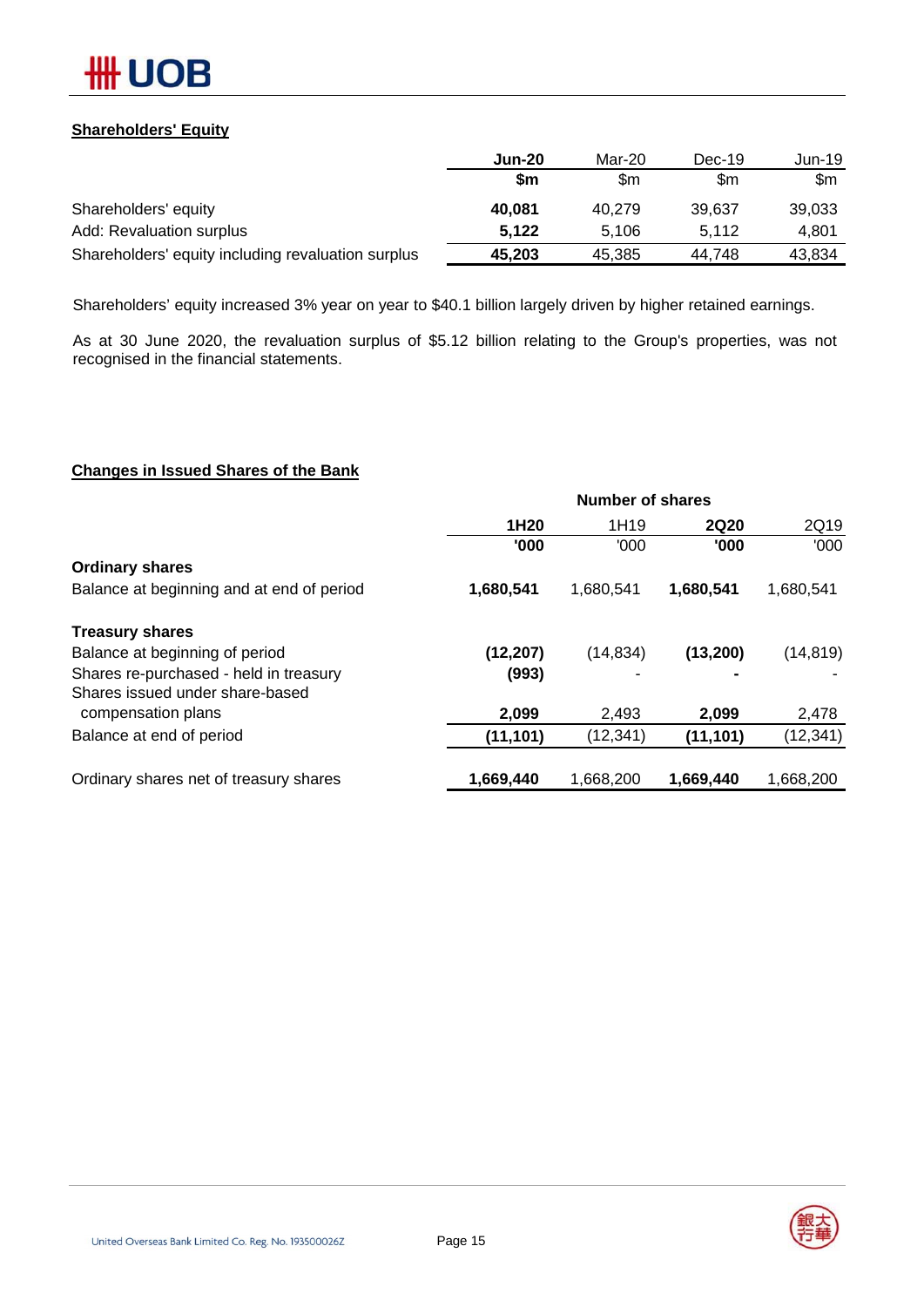

## **Performance by Business Segment** <sup>1</sup>

| Selected income statement items                  | <b>GR</b>     | <b>GWB</b> | <b>GM</b>    | <b>Others</b> | <b>Total</b> |
|--------------------------------------------------|---------------|------------|--------------|---------------|--------------|
|                                                  | $\frac{2}{3}$ | \$m        | \$m          | \$m           | \$m\$        |
| 1H20                                             |               |            |              |               |              |
| Net interest income                              | 1,436         | 1,520      | 172          | (79)          | 3,049        |
| Non-interest income                              | 620           | 528        | 245          | 224           | 1,617        |
| Operating income                                 | 2,056         | 2,048      | 417          | 146           | 4,667        |
| Operating expenses                               | (1,019)       | (489)      | (131)        | (487)         | (2, 126)     |
| Allowance for credit and other losses            | (131)         | (263)      | $\mathbf{2}$ | (290)         | (682)        |
| Share of profit of associates and joint ventures |               | 5          |              | 35            | 40           |
| Profit before tax                                | 906           | 1,301      | 288          | (596)         | 1,899        |
| Tax                                              |               |            |              |               | (336)        |
| Profit for the financial period                  |               |            |              |               | 1,563        |
| Other information:                               |               |            |              |               |              |
| Capital expenditure                              | 28            | 19         | 4            | 210           | 261          |
| Depreciation of assets                           | 32            | 14         | 6            | 171           | 223          |
|                                                  |               |            |              |               |              |
| 1H <sub>19</sub>                                 |               |            |              |               |              |
| Net interest income                              | 1,460         | 1,479      | 13           | 289           | 3,241        |
| Non-interest income                              | 612           | 583        | 270          | 284           | 1,749        |
| Operating income                                 | 2,072         | 2,062      | 283          | 573           | 4,989        |
| Operating expenses                               | (1,011)       | (492)      | (123)        | (577)         | (2,203)      |
| Allowance for credit and other losses            | (91)          | (98)       | 4            | 41            | (144)        |
| Share of profit of associates and joint ventures |               | 1          |              | 16            | 17           |
| Profit before tax                                | 970           | 1,473      | 164          | 53            | 2,660        |
| Tax                                              |               |            |              |               | (432)        |
| Profit for the financial period                  |               |            |              |               | 2,228        |
| Other information:                               |               |            |              |               |              |
| Capital expenditure                              | 27            | 26         | 12           | 205           | 270          |
| Depreciation of assets                           | 27            | 12         | 5            | 144           | 188          |

Note:

1 Comparative segment information for prior periods have been adjusted for changes in organisational structure and management reporting methodology.

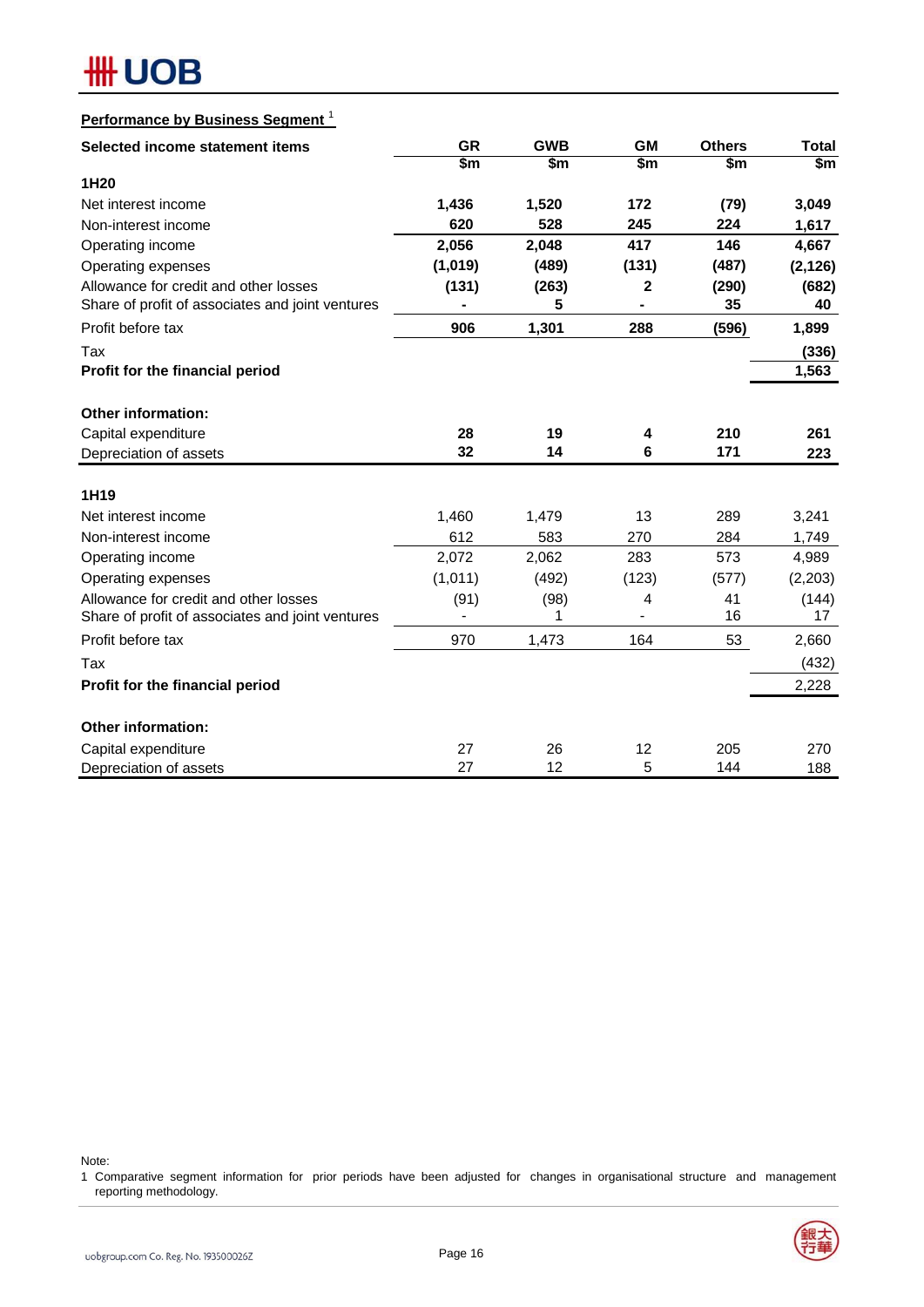| Performance by Business Segment <sup>1</sup><br>(cont'd) |           |                |                        |               |              |
|----------------------------------------------------------|-----------|----------------|------------------------|---------------|--------------|
| Selected income statement items                          | <b>GR</b> | <b>GWB</b>     | <b>GM</b>              | <b>Others</b> | <b>Total</b> |
|                                                          | \$m       | \$m            | $\overline{\text{sm}}$ | \$m           | \$m\$        |
| <b>2Q20</b>                                              |           |                |                        |               |              |
| Net interest income                                      | 697       | 771            | 117                    | (129)         | 1,456        |
| Non-interest income                                      | 265       | 273            | 123                    | 143           | 804          |
| Operating income                                         | 962       | 1,044          | 240                    | 13            | 2,260        |
| Operating expenses                                       | (482)     | (224)          | (65)                   | (269)         | (1,040)      |
| Allowance for credit and other losses                    | (99)      | 1              | (4)                    | (294)         | (396)        |
| Share of profit of associates and joint ventures         |           | 1              |                        | 21            | 22           |
|                                                          |           |                |                        |               |              |
| Profit before tax                                        | 381       | 822            | 171                    | (528)         | 846          |
| Tax                                                      |           |                |                        |               | (141)        |
| Profit for the financial period                          |           |                |                        |               | 706          |
| <b>Other information:</b>                                |           |                |                        |               |              |
| Capital expenditure                                      | 14        | 10             | 2                      | 92            | 118          |
| Depreciation of assets                                   | 16        | 7              | 3                      | 88            | 114          |
|                                                          |           |                |                        |               |              |
| <b>1Q20</b>                                              |           |                |                        |               |              |
| Net interest income                                      | 738       | 749            | 54                     | 52            | 1,593        |
| Non-interest income                                      | 355       | 256            | 122                    | 80            | 813          |
| Operating income                                         | 1,093     | 1,005          | 176                    | 133           | 2,407        |
| Operating expenses                                       | (537)     | (265)          | (66)                   | (218)         | (1,086)      |
| Allowance for credit and other losses                    | (32)      | (264)          | 6                      | 4             | (286)        |
| Share of profit of associates and joint ventures         |           | 4              |                        | 14            | 18           |
| Profit before tax                                        | 524       | 480            | 116                    | (68)          | 1,052        |
| Tax                                                      |           |                |                        |               | (195)        |
| Profit for the financial period                          |           |                |                        |               | 857          |
| Other information:                                       |           |                |                        |               |              |
| Capital expenditure                                      | 14        | 9              | 2                      | 118           | 144          |
| Depreciation of assets                                   | 16        | $\overline{7}$ | 3                      | 84            | 110          |
|                                                          |           |                |                        |               |              |
| <b>2Q19</b>                                              |           |                |                        |               |              |
| Net interest income                                      | 744       | 745            | 10                     | 154           | 1,653        |
| Non-interest income                                      | 328       | 296            | 130                    | 176           | 930          |
| Operating income                                         | 1,072     | 1,041          | 140                    | 330           | 2,583        |
| Operating expenses                                       | (519)     | (251)          | (63)                   | (296)         | (1, 129)     |
| Allowance for credit and other losses                    | (56)      | 8              | 8                      | (11)          | (51)         |
| Share of profit of associates and joint ventures         |           | (5)            |                        | 5             | (0)          |
| Profit before tax                                        | 497       | 793            | 85                     | 28            | 1,403        |
| Tax                                                      |           |                |                        |               | (231)        |
| Profit for the financial period                          |           |                |                        |               | 1,171        |
|                                                          |           |                |                        |               |              |
| <b>Other information:</b>                                |           |                |                        |               |              |
| Capital expenditure                                      | 11        | 14             | $\overline{7}$         | 108           | 140          |
| Depreciation of assets                                   | 14        | 6              | $\overline{2}$         | 76            | 98           |

Note:

1 Comparative segment information for prior periods have been adjusted for changes in organisational structure and management reporting methodology.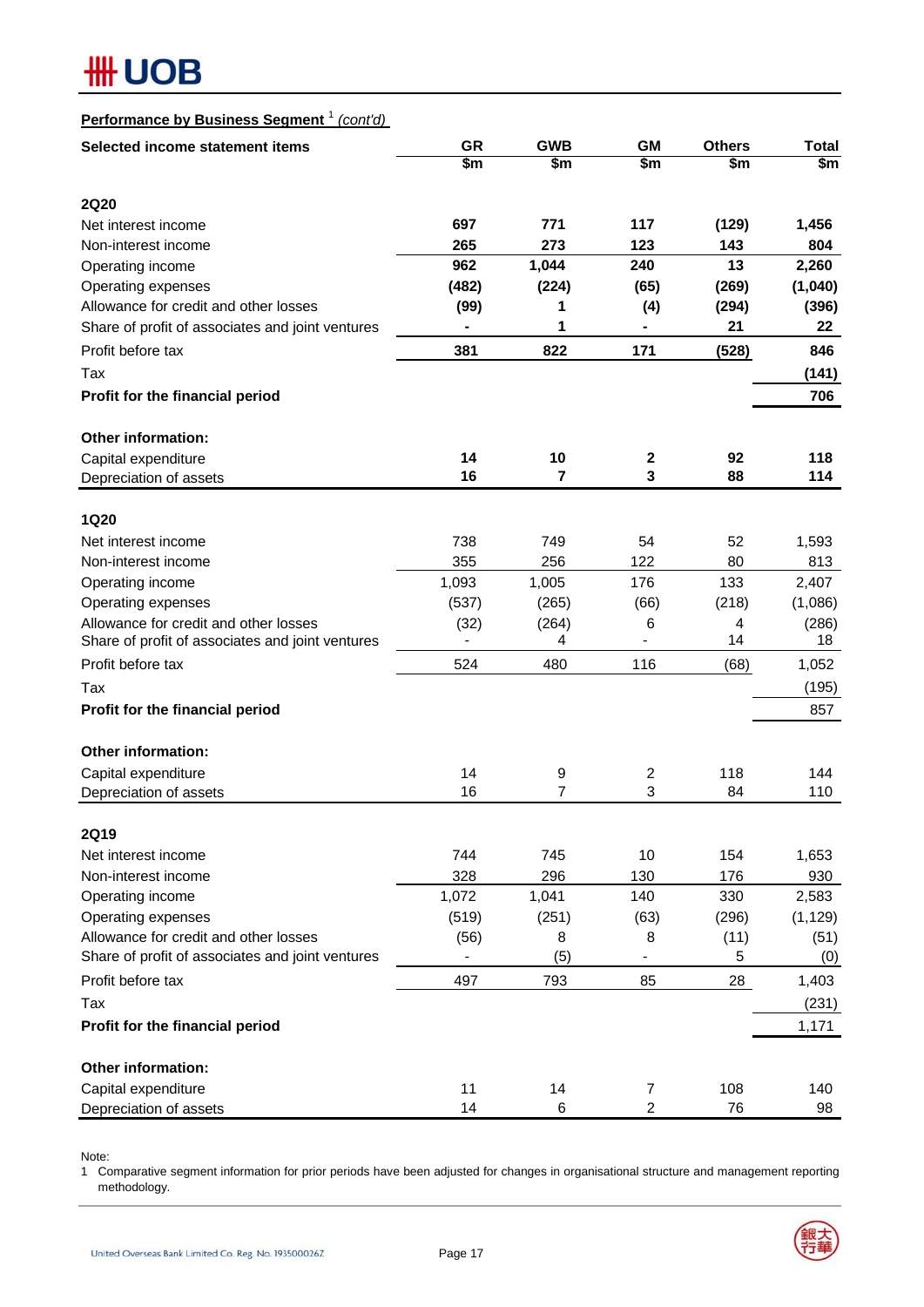## **#H UOB**

## **Performance by Business Segment** <sup>1</sup> *(cont'd)*

| Selected balance sheet items                | <b>GR</b>   | <b>GWB</b> | <b>GM</b>     | <b>Others</b> | <b>Total</b> |
|---------------------------------------------|-------------|------------|---------------|---------------|--------------|
|                                             | \$m         | \$m        | $\frac{2}{3}$ | \$m           | \$m          |
| At 30 June 2020                             |             |            |               |               |              |
| <b>Segment assets</b>                       | 106,734     | 197,170    | 82,709        | 37,657        | 424,270      |
| Intangible assets                           | 1,317       | 2,087      | 660           | 83            | 4,147        |
| Investment in associates and joint ventures | 0           | 175        |               | 1,022         | 1,197        |
| <b>Total assets</b>                         | 108,051     | 199,432    | 83,369        | 38,762        | 429,614      |
| <b>Segment liabilities</b>                  | 164,224     | 165,681    | 48,913        | 10,490        | 389,308      |
| Other information:                          |             |            |               |               |              |
| Gross customer loans                        | 106,929     | 172,949    | 795           | 20            | 280,693      |
| Non-performing assets                       | 1,401       | 3,201      | 10            | 16            | 4,628        |
| At 31 March 2020                            |             |            |               |               |              |
| <b>Segment assets</b>                       | 107,481     | 199,115    | 79,236        | 37,450        | 423,282      |
| Intangible assets                           | 1,313       | 2,081      | 658           | 83            | 4,134        |
| Investment in associates and joint ventures | $\mathbf 0$ | 195        | ä,            | 1,022         | 1,217        |
| <b>Total assets</b>                         | 108,794     | 201,391    | 79,894        | 38,555        | 428,633      |
| <b>Segment liabilities</b>                  | 157,914     | 168,258    | 50,731        | 11,233        | 388,136      |
| Other information:                          |             |            |               |               |              |
| Gross customer loans                        | 107,455     | 170,612    | 294           | 20            | 278,381      |
| Non-performing assets                       | 1,317       | 3,248      | 9             | 16            | 4,590        |
| At 30 June 2019                             |             |            |               |               |              |
| <b>Segment assets</b>                       | 108,505     | 189,521    | 66,814        | 36,221        | 401,061      |
| Intangible assets                           | 1,316       | 2,086      | 660           | 81            | 4,143        |
| Investment in associates and joint ventures |             | 182        | ä,            | 996           | 1,178        |
| <b>Total assets</b>                         | 109,821     | 191,789    | 67,474        | 37,298        | 406,382      |
| <b>Segment liabilities</b>                  | 148,344     | 162,939    | 41,717        | 14,147        | 367,147      |
| <b>Other information:</b>                   |             |            |               |               |              |
| Gross customer loans                        | 108,408     | 163,603    | 851           | 19            | 272,881      |
| Non-performing assets                       | 1,229       | 2,932      | 8             | 16            | 4,185        |

Note:

1 Comparative segment information for prior periods have been adjusted for changes in organisational structure and management reporting methodology.

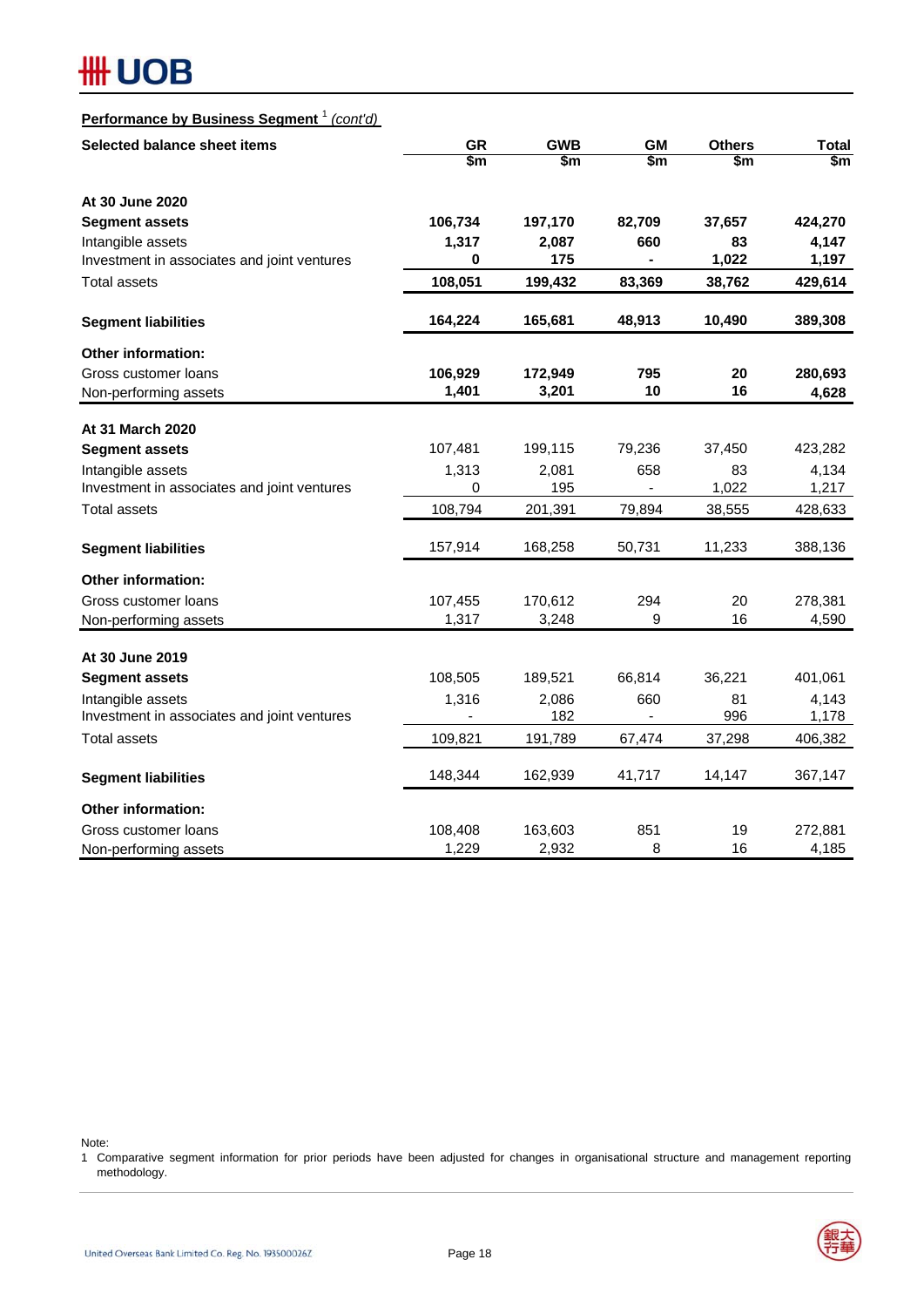

#### **Performance by Business Segment** *(cont'd)*

Business segment performance reporting is prepared based on the Group's internal organisation structure and the methodologies adopted in the management reporting framework. Business segments' results include all applicable revenue, expenses, internal fund transfer price and cost allocations associated with the activities of the business. Transactions between business segments are operated on an arm's length basis in a manner similar to third party transactions and they are eliminated on consolidation.

The Banking Group is organised into three major business segments - Group Retail, Group Wholesale Banking and Global Markets. Others include non-banking activities and corporate functions.

#### **Group Retail ("GR")**

GR segment covers personal and small enterprise customers.

Customers have access to a diverse range of products and services, including deposits, insurance, card, wealth management, investment, loan and trade financing products which are available across the Group's global branch network.

Profit before tax declined 7% to \$906 million in 1H20 compared to a year ago. Net interest income decreased 2% to \$1.44 billion largely from deposit margin compression amid significant easing in benchmark rates, partly moderated by healthy volume growth. Non-interest income stable at \$620 million, supported by higher wealth management income. Expenses marginally higher at \$1.02 billion, as the savings from tighter staff and discretionary cost management were offset by continued investments in technology/ digital capabilities. Allowance for credit and other losses rose 44% to \$131 million mainly from mortgage and unsecured loans.

Compared to 2Q19 and 1Q20, profit before tax decreased to \$381 million as interest income was affected by lower rates while wealth, cards and transaction related service fee registered a drop from lock down and disruption to client activities amidst the global pandemic. This was partly offset by reduction in expenses.

#### **Group Wholesale Banking ("GWB")**

GWB encompasses corporate and institutional client segments which include medium and large enterprises, local corporations, multi-national corporations, financial institutions, government-linked entities, financial sponsors and property funds.

GWB provides customers with a broad range of products and services, including financing, trade services, cash management, capital markets solutions and advisory and treasury products.

Against 1H19, operating profit for 1H20 was relatively flat at \$1.56 billion. Net interest income grew 3% to \$1.52 billion from franchise volume growth, partly negated by margin compression following the reduction in benchmark rates by US Federal Reserve and other regional central banks. Non-interest income declined 9% to \$528 million, mainly from slowdown in investment banking and loanrelated fees. Expenses were relatively flat at \$489 million, with tighter cost management and pacing of investments to income growth. Allowance for credit and other losses increased by \$165 million to \$263 million, mainly due to specific allowances for a few major accounts while last year included recovery/ repayments.

As compared to 2Q19, profit before tax grew 4% to \$822 million from lower staff and revenue related expenses whilst income and allowance for credit and other losses were relatively flat. Profit before tax improved by 71% against 1Q20. Income rose 4% to \$1.04 billion from volume growth and higher fee while expenses were lower by 15% to \$224 million, generating positive JAWs growth. Allowance for credit and other losses declined as 1Q20 was adversely impacted by major clients downgrade (including a corporate oil trading account).

#### **Global Markets ("GM")**

GM provides a comprehensive suite of treasury products and services across multi-asset classes which includes foreign exchange, interest rate, credit, commodities, equities and structured investment products to help customers manage market risks and volatility. GM also engages in market making activities and management of funding and liquidity.

Income from products and services offered to customers of Group Retail and Group Wholesale Banking are reflected in the respective client segments.

Profit before tax rose 76% to \$288 million as compared to 1H19. Income benefitted from the sharp downward movement in interest rates during the early part of this year. Expenses grew 7% to \$131 million from investments in technology, with strong positive JAWs to income growth.

Profit before tax for the quarter at \$171 million, increased by \$86 million against 2Q19 and \$55 million against 1Q20 from stronger net interest income while expenses were relatively flat.

#### **Others**

Others includes corporate support functions, decisions not attributable to business segments mentioned above and other activities, which comprises property, insurance and investment management.

Other segment registered a net loss of \$596 million in 1H20, due to lower income from investments, central treasury activities and allowance for non-impaired assets set aside for deterioration in the macroeconomic outlook. This was partially moderated by lower operating expenses.

Against 2Q19 and 1Q20, the net loss of \$528 million this quarter was attributable to lower income from central treasury activities and allowance for non-impaired assets.

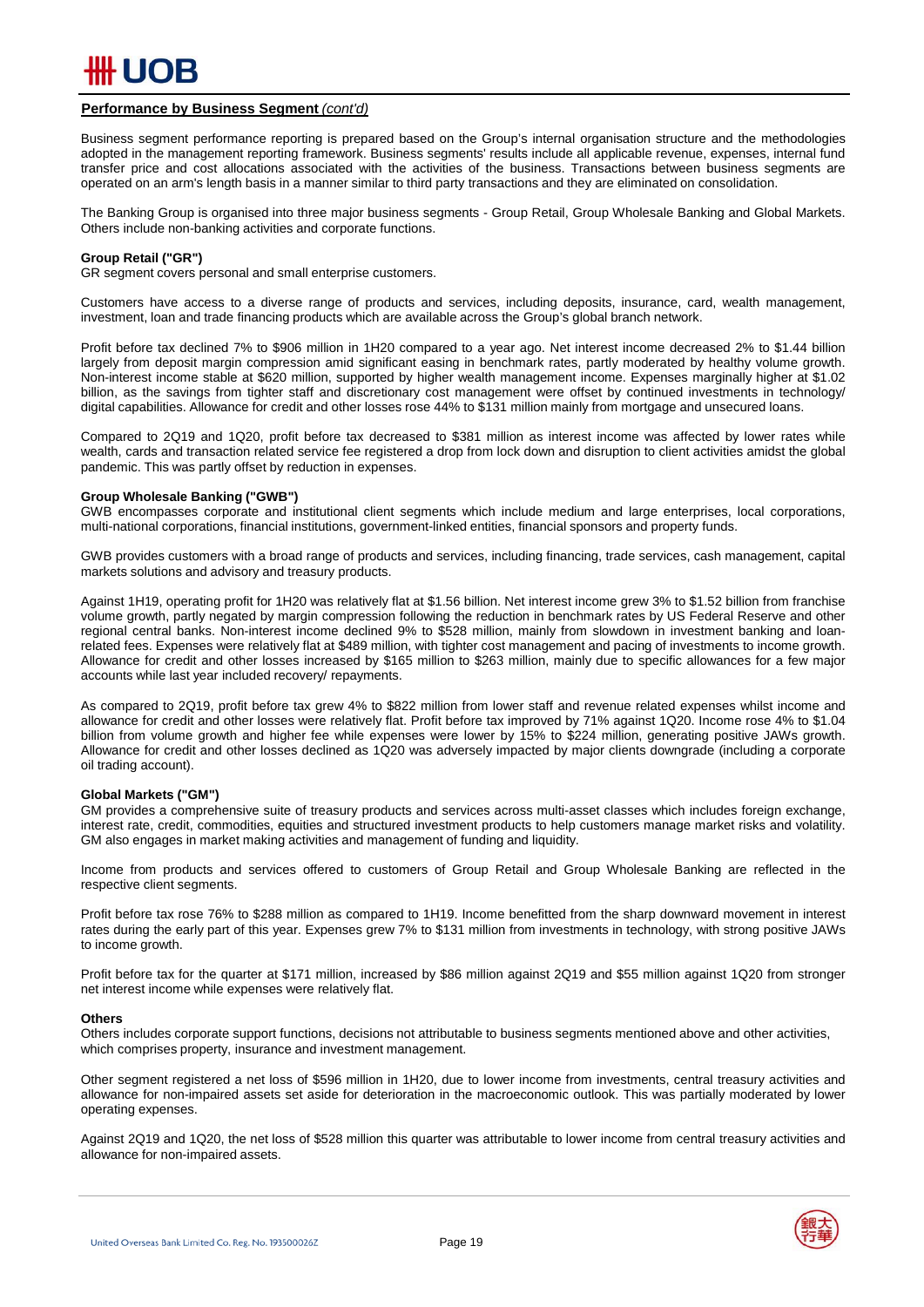## **Performance by Geographical Segment** <sup>1</sup>

|                                                     |           |                 |                 |           | Greater |               |              |
|-----------------------------------------------------|-----------|-----------------|-----------------|-----------|---------|---------------|--------------|
|                                                     | Singapore | <b>Malaysia</b> | <b>Thailand</b> | Indonesia | China   | <b>Others</b> | <b>Total</b> |
|                                                     | \$m       | \$m             | \$m             | \$m       | \$m     | \$m           | \$m          |
| 1H20                                                |           |                 |                 |           |         |               |              |
| Net interest income                                 | 1,548     | 387             | 368             | 175       | 323     | 248           | 3,049        |
| Non-interest income                                 | 942       | 179             | 126             | 96        | 135     | 139           | 1,617        |
| Operating income                                    | 2,490     | 566             | 494             | 271       | 458     | 388           | 4,667        |
| Operating expenses                                  | (1, 174)  | (215)           | (305)           | (168)     | (192)   | (72)          | (2, 126)     |
| Allowance for credit and other losses               | (371)     | (53)            | (130)           | (79)      | (39)    | (10)          | (682)        |
| Share of profit of associates and joint<br>ventures | 40        | 0               |                 |           | (1)     | 1             | 40           |
| Profit before tax                                   | 985       | 298             | 59              | 24        | 226     | 307           | 1,899        |
| Total assets before intangible assets               | 247,268   | 41,515          | 27,507          | 10,335    | 58,363  | 40,479        | 425,467      |
| Intangible assets                                   | 3,182     |                 | 729             | 236       |         |               | 4,147        |
| <b>Total assets</b>                                 | 250,450   | 41,515          | 28,236          | 10,571    | 58,363  | 40,479        | 429,614      |
| 1H19                                                |           |                 |                 |           |         |               |              |
| Net interest income                                 | 1,887     | 357             | 373             | 162       | 198     | 264           | 3,241        |
| Non-interest income                                 | 1.014     | 156             | 138             | 74        | 283     | 84            | 1,749        |
| Operating income                                    | 2,901     | 513             | 511             | 236       | 481     | 347           | 4,989        |
| Operating expenses                                  | (1,251)   | (205)           | (318)           | (165)     | (191)   | (73)          | (2,203)      |
| Allowance for credit and other losses               | (52)      | (28)            | (33)            | (34)      | 14      | (11)          | (144)        |
| Share of profit of associates and joint<br>ventures | 22        | 0               |                 |           | 0       | (5)           | 17           |
| Profit before tax                                   | 1,620     | 280             | 160             | 37        | 304     | 259           | 2,660        |
| Total assets before intangible assets               | 236,811   | 40,521          | 24,470          | 9,866     | 56,288  | 34,283        | 402,239      |
| Intangible assets                                   | 3,182     |                 | 728             | 233       |         |               | 4,143        |
| <b>Total assets</b>                                 | 239,993   | 40,521          | 25,198          | 10,099    | 56,288  | 34,283        | 406,382      |

Note:

1 Based on the location where the transactions and assets are booked. The information is stated after elimination of inter-segment transactions.

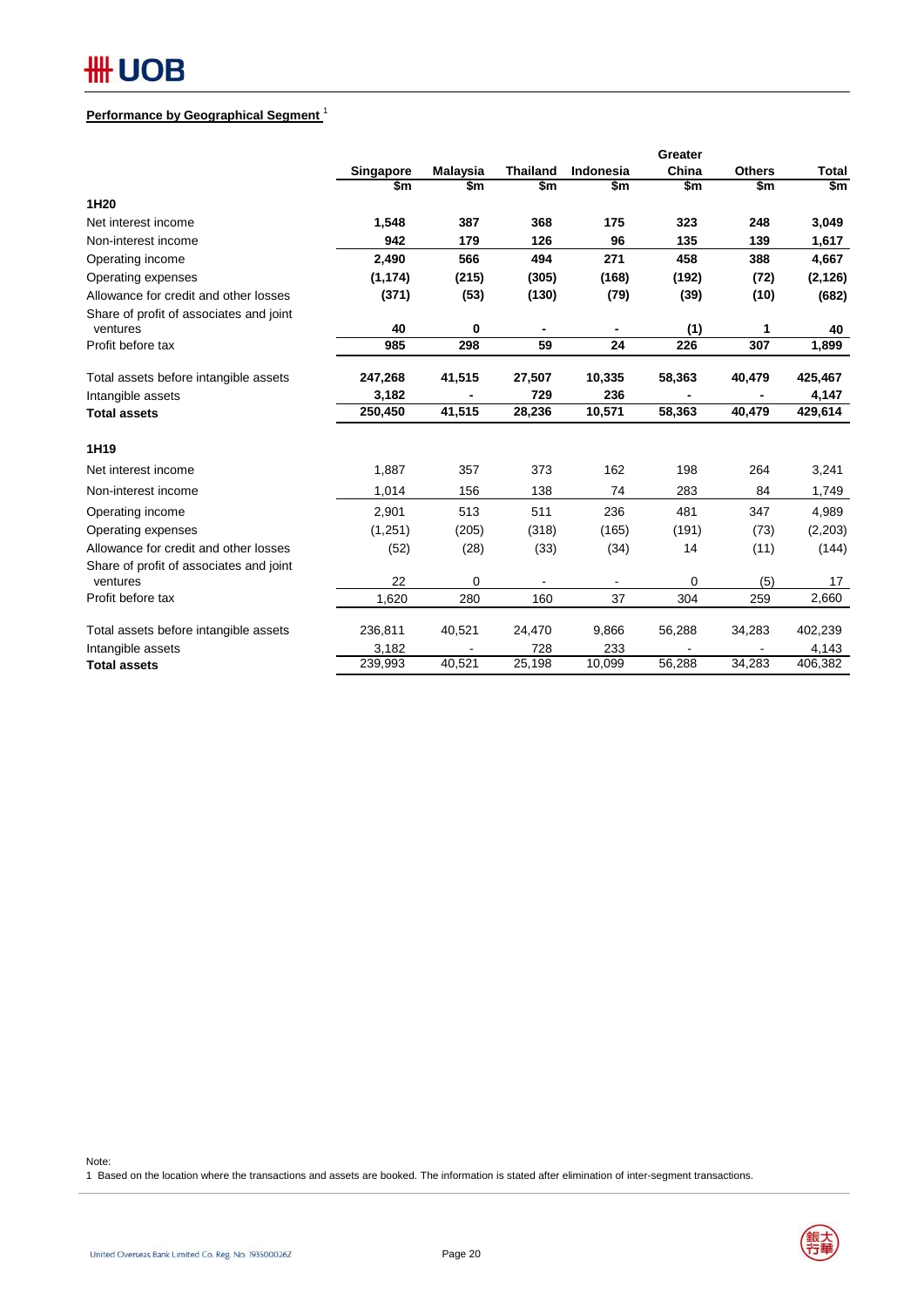## **Performance by Geographical Segment** <sup>1</sup> *(cont'd)*

|                                                                                  |                  |                 |                 |                          | Greater |                                                                                                                                                                                |                  |
|----------------------------------------------------------------------------------|------------------|-----------------|-----------------|--------------------------|---------|--------------------------------------------------------------------------------------------------------------------------------------------------------------------------------|------------------|
|                                                                                  | Singapore        | <b>Malaysia</b> | <b>Thailand</b> | <b>Indonesia</b>         | China   | <b>Others</b>                                                                                                                                                                  | Total            |
|                                                                                  | \$m              | \$m             | \$m             | \$m                      | \$m     | \$m<br>127<br>51<br>178<br>(35)<br>15<br>(1)<br>157<br>40,479<br>40,479<br>121<br>87<br>209<br>(37)<br>(25)<br>2<br>148<br>37,813<br>37,813<br>132<br>57<br>189<br>(37)<br>(6) | \$m              |
| <b>2Q20</b>                                                                      |                  |                 |                 |                          |         |                                                                                                                                                                                |                  |
| Net interest income                                                              | 690              | 191             | 184             | 92                       | 172     |                                                                                                                                                                                | 1,456            |
| Non-interest income                                                              | 493              | 69              | 58              | 50                       | 83      |                                                                                                                                                                                | 804              |
| Operating income                                                                 | 1,183            | 260             | 242             | 142                      | 255     |                                                                                                                                                                                | 2,260            |
| Operating expenses                                                               | (580)            | (105)           | (145)           | (84)                     | (91)    |                                                                                                                                                                                | (1,040)          |
| Allowance for credit and other losses<br>Share of profit of associates and joint | (228)            | (19)            | (93)            | (50)                     | (21)    |                                                                                                                                                                                | (396)            |
| ventures<br>Profit before tax                                                    | 24               | 0               |                 | $\blacksquare$           | (1)     |                                                                                                                                                                                | 22<br>846        |
|                                                                                  | 399              | 136             | 4               | 8                        | 142     |                                                                                                                                                                                |                  |
| Total assets before intangible assets                                            | 247,268          | 41,515          | 27,507          | 10,335                   | 58,363  |                                                                                                                                                                                | 425,467          |
| Intangible assets                                                                | 3,182            |                 | 729             | 236                      |         |                                                                                                                                                                                | 4,147            |
| <b>Total assets</b>                                                              | 250,450          | 41,515          | 28,236          | 10,571                   | 58,363  |                                                                                                                                                                                | 429,614          |
| 1Q20                                                                             |                  |                 |                 |                          |         |                                                                                                                                                                                |                  |
| Net interest income                                                              | 858              | 197             | 184             | 83                       | 150     |                                                                                                                                                                                | 1,593            |
| Non-interest income                                                              | 449              | 109             | 68              | 47                       | 53      |                                                                                                                                                                                | 813              |
| Operating income                                                                 | 1,307            | 306             | 252             | 130                      | 203     |                                                                                                                                                                                | 2,407            |
| Operating expenses                                                               | (594)            | (110)           | (159)           | (85)                     | (101)   |                                                                                                                                                                                | (1,086)          |
| Allowance for credit and other losses                                            | (143)            | (34)            | (37)            | (29)                     | (18)    |                                                                                                                                                                                | (286)            |
| Share of profit of associates and joint                                          |                  |                 |                 |                          |         |                                                                                                                                                                                |                  |
| ventures                                                                         | 16               | 0               |                 | $\overline{\phantom{a}}$ | 0       |                                                                                                                                                                                | 18               |
| Profit before tax                                                                | 586              | 162             | 56              | 16                       | 84      |                                                                                                                                                                                | 1,052            |
| Total assets before intangible assets                                            | 248,368          | 42,240          | 26,582          | 9,165                    | 60,331  |                                                                                                                                                                                | 424,499          |
| Intangible assets                                                                | 3,182            |                 | 727             | 225                      |         |                                                                                                                                                                                | 4,134            |
| <b>Total assets</b>                                                              | 251,550          | 42,240          | 27,309          | 9,390                    | 60,331  |                                                                                                                                                                                | 428,633          |
| <b>2Q19</b>                                                                      |                  |                 |                 |                          |         |                                                                                                                                                                                |                  |
| Net interest income                                                              | 970              | 177             | 189             | 79                       | 106     |                                                                                                                                                                                | 1,653            |
| Non-interest income                                                              | 533              | 80              | 72              | 38                       | 150     |                                                                                                                                                                                | 930              |
| Operating income                                                                 | 1,503            | 257             | 261             | 117                      | 256     |                                                                                                                                                                                | 2,583            |
| Operating expenses                                                               | (644)            | (105)           | (161)           | (83)                     | (99)    |                                                                                                                                                                                | (1, 129)         |
| Allowance for credit and other losses                                            | 9                | (26)            | (38)            | (17)                     | 27      |                                                                                                                                                                                | (51)             |
| Share of profit of associates and joint<br>ventures                              | 9                | 0               |                 |                          | 0       | (9)                                                                                                                                                                            | (0)              |
| Profit before tax                                                                | 877              | 126             | 62              | 17                       | 184     | 137                                                                                                                                                                            | 1,403            |
|                                                                                  |                  |                 |                 |                          |         |                                                                                                                                                                                |                  |
| Total assets before intangible assets                                            | 236,811          | 40,521          | 24,470          | 9,866                    | 56,288  | 34,283                                                                                                                                                                         | 402.239          |
| Intangible assets                                                                | 3,182<br>239,993 | 40,521          | 728             | 233                      |         | 34,283                                                                                                                                                                         | 4,143<br>406,382 |
| <b>Total assets</b>                                                              |                  |                 | 25,198          | 10,099                   | 56,288  |                                                                                                                                                                                |                  |

Note:

1 Based on the location where the transactions and assets are booked. The information is stated after elimination of inter-segment transactions.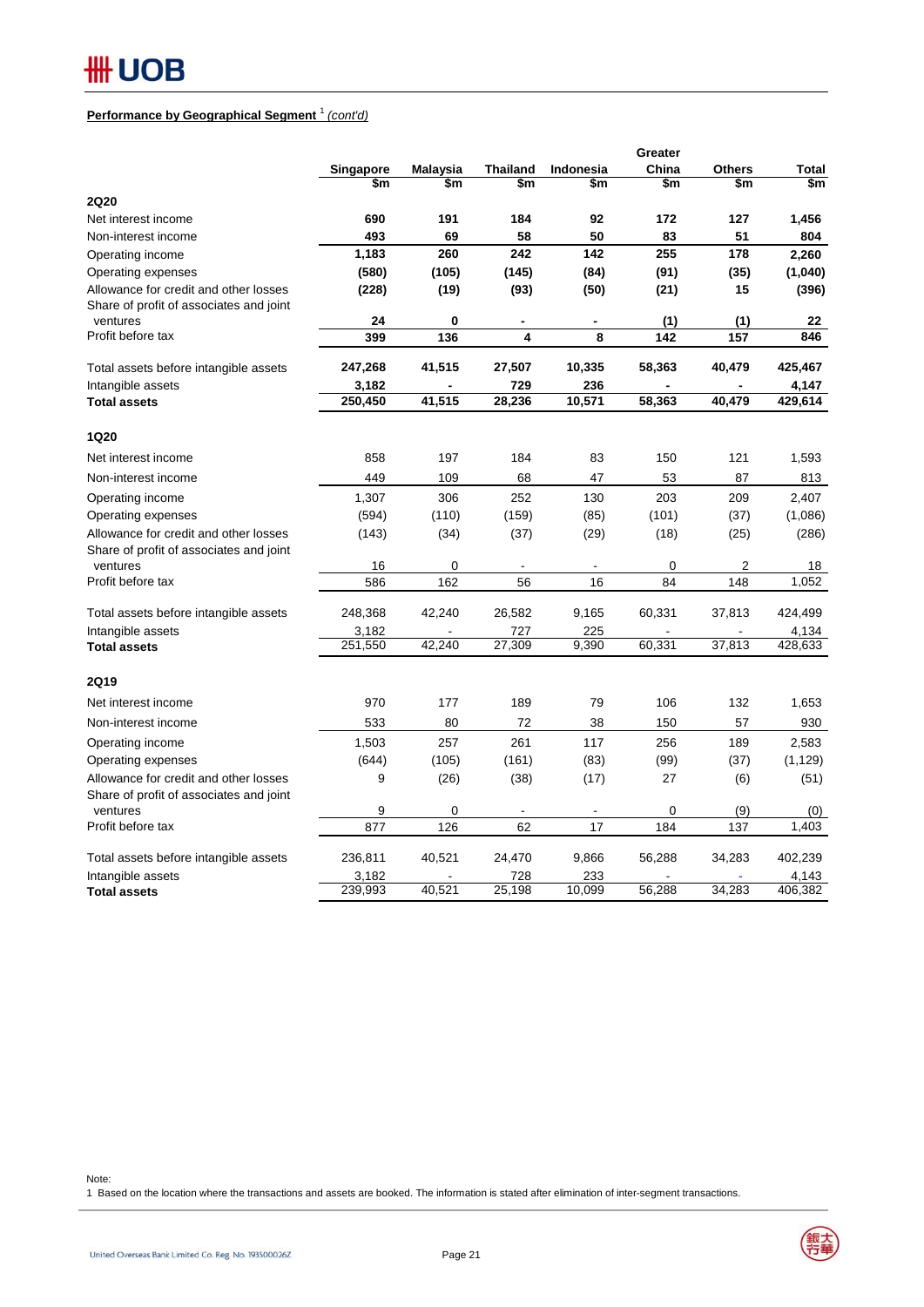

#### **Performance by Geographical Segment** *(cont'd)*

Geographical segment performance reporting is prepared based on the location where the transactions or assets are booked. The information is stated after elimination of inter-segment transactions. Geographical segment performance reporting is prepared based on the location where the transactions or assets are booked.<br>The information is stated after elimination of inter-segment transactions.<br>Singapore

#### **Singapore**

margin compression amid significant reduction in benchmark interest rates, coupled with increased allowance for credit and other losses. Expenses were 6% lower at \$1.17 billion from lower staff costs, revenue-related costs and tighter control over<br>discretionary spend. discretionary spend.

Against the same quarter last year, profit before tax declined by 54% to \$399 million largely due to declining margins and additional allowance for non-impaired assets set aside for deteriorating macroeconomic outlook.

\$690 million due to lower loan margin and declining interbank rates while allowance for credit and other losses increased. This<br>was partly moderated by higher trading income and reduced expenses. was partly moderated by higher trading income and reduced expenses. Profit before tax of \$399 million in 2Q20 represented a drop of 32% from last quarter. Net interest income decreased by 20% to

#### **Malaysia**

by higher net interest income on government securities and treasury income, partly negated by decline in fees. Total expenses increased 5% to \$215 million from investments in technology while allowance for credit and other losses was higher by \$25<br>million at \$53 million. million at \$53 million. Compared to a year ago, profit before tax grew 6% to \$298 million in 1H20. Total income rose 10% to \$566 million supported

lower credit losses while non-interest income declined mainly from fee and commission income. Against the same quarter last year, profit before tax increased 8% to \$136 million attributable to higher net interest income and

Profit before tax was 16% lower than 1Q20 due to lower treasury and fee income, partly mitigated by lower credit costs.

#### **Thailand**

to improve provision coverage in view of the weaker macro environment backdrop. For 1H20, profit before tax fell by 63% year on year to \$59 million as higher allowance for credit and other losses was set aside

income and additional allowance set aside for non-impaired assets. Profit before tax was lower at \$4 million in 2Q20 as compared to a year ago and previous quarter, largely due to lower fee

#### **Indonesia**

growth in income. Net interest income rose 8% to \$175 million led by improved net interest margin. Non-interest income registered 31% growth to \$96 million on the back of higher trading income and wealth management fee. Profit before tax declined by 35% to \$24 million in 1H20 largely due to increased credit costs, partly moderated by double-digit

million mainly attributable to higher allowance for credit and other losses. This was partly compensated by stronger net interest income and trading performance. This was partly competitive and other losses interests and other losses. This was partly competitive and trading performance. Against the same quarter last year and the previous quarter, profit before tax decreased by 55% and 52% respectively to \$8

#### **Greater China**

interest income from improved net interest margin was more than offset by lower trading income and loan-related fee. Credit interest income from improved net interest margin was more than offset by lower trading income and loan-related fee. Credit<br>costs were higher due to allowance on impaired loans while similar period last year benefitted fro Profit before tax fell 26% year on year to \$226 milion in 1H20. Total income declined by 5% to \$458 million as stronger net

higher allowance for credit and other losses. The same of the state of the state of to higher allowance for credit and other losses. Compared to the same quarter last year, profit before tax decreased by 23% to \$142 million due to lower treasury income and

income and lower staff costs. The formation supported by recovery in the interest income, higher net interest in Against last quarter, profit before tax improved 68% to \$142 million supported by recovery in trading income, higher net interest

#### **Others**

related fee income and contribution from associates. This was partly offset by lower net interest income. Profit before tax registered strong growth of 19% to \$307 million on the back of higher gain from investment securities, loan-

loans as well as improved contribution from associates. Quarter on quarter, profit before tax increased 6% to \$157 million due to write-back in allowance for credit and other losses, partly offset by lower trading and investment income. Compared to the same quarter last year, profit before tax rose 15% to \$157 million largely due to recoveries from impaired

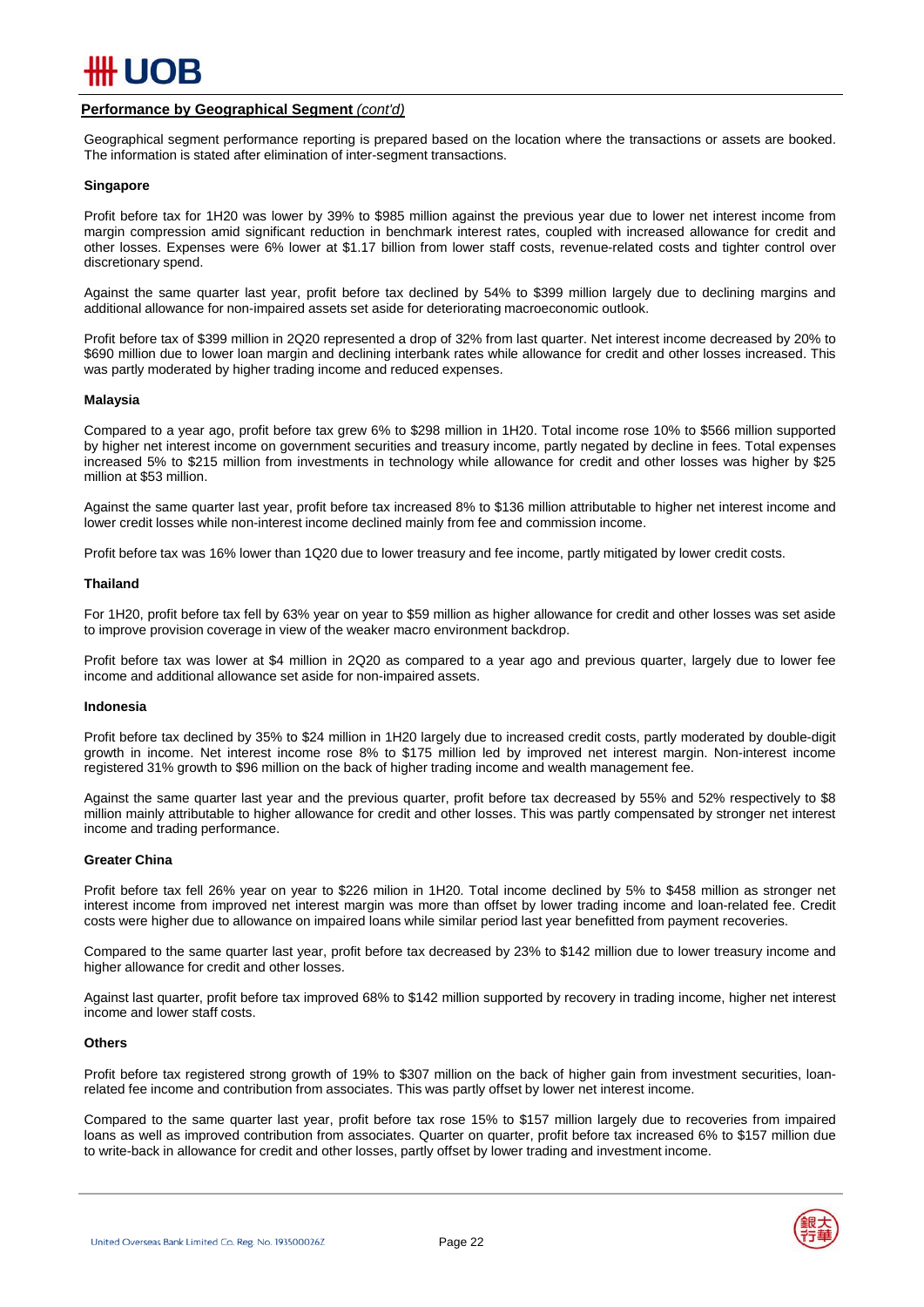## ## UOB

## **Capital Adequacy and Leverage Ratios** 1,2,3

|                                              | <b>Jun-20</b> | Mar-20  | Dec-19        | Jun-19  |
|----------------------------------------------|---------------|---------|---------------|---------|
|                                              | \$m           | \$m\$   | $\mathsf{Sm}$ | \$m     |
| Share capital                                | 4,977         | 4,929   | 4,949         | 4,946   |
| Disclosed reserves/others                    | 32,172        | 32,425  | 32,012        | 31,734  |
| Regulatory adjustments                       | (4,668)       | (4,606) | (4, 595)      | (4,613) |
| <b>Common Equity Tier 1 Capital ("CET1")</b> | 32,481        | 32,748  | 32,366        | 32,067  |
| Perpetual capital securities/others          | 2,379         | 2,379   | 2,379         | 2,129   |
| <b>Additional Tier 1 Capital ("AT1")</b>     | 2,379         | 2,379   | 2,379         | 2,129   |
| <b>Tier 1 Capital</b>                        | 34,860        | 35,127  | 34,745        | 34,196  |
| Subordinated notes                           | 3,678         | 4,219   | 3,969         | 5,056   |
| Provisions/others                            | 1,054         | 593     | 638           | 378     |
| <b>Tier 2 Capital</b>                        | 4,732         | 4,812   | 4,607         | 5,434   |
| <b>Eligible Total Capital</b>                | 39,592        | 39,939  | 39,352        | 39,630  |
| <b>Risk-Weighted Assets ("RWA")</b>          | 232,037       | 231,900 | 226,318       | 230,032 |
| <b>Capital Adequacy Ratios ("CAR")</b>       |               |         |               |         |
| CET <sub>1</sub>                             | 14.0%         | 14.1%   | 14.3%         | 13.9%   |
| Tier 1                                       | 15.0%         | 15.1%   | 15.4%         | 14.9%   |
| Total                                        | 17.1%         | 17.2%   | 17.4%         | 17.2%   |
| <b>Leverage Exposure</b>                     | 477,488       | 475,001 | 452,859       | 454,152 |
| Leverage Ratio                               | 7.3%          | 7.4%    | 7.7%          | 7.5%    |

The Group's CET1, Tier 1 and Total CAR as at 30 June 2020 were well above the regulatory minimum requirements.

Year on year, total capital remained stable mainly from retained earnings, issuance net redemption of perpetual capital securities and higher eligible provisions, offset by redemption of subordinated notes. RWA was higher largely due to asset growth.

Total capital was lower quarter on quarter mainly from payment of dividends and redemption of S\$500 million subordinated notes, partly offset by higher eligible provisions.

As at 30 June 2020, the Group's leverage ratio was 7.3%, comfortably above the regulatory minimum requirement of 3%.

Notes:

- 1 Singapore-incorporated banks are required to maintain minimum CAR as follows: CET1 at 6.5%, Tier 1 at 8% and Total at 10%. In addition, the Group is required to maintain CET1 capital to meet the capital conservation buffer of 2.5% and the countercyclical capital buffer (CCyB) of up to 2.5%. The Group's CCyB is computed as the weighted average of effective CCyB in jurisdictions to which the Group has private sector exposures.
- 2 Leverage ratio is calculated based on MAS Notice 637 which requires a minimum ratio of 3%.
- 3 Disclosures required under MAS Notice 637 are published on our website: www.UOBgroup.com/investor-relations/financial/index.html.

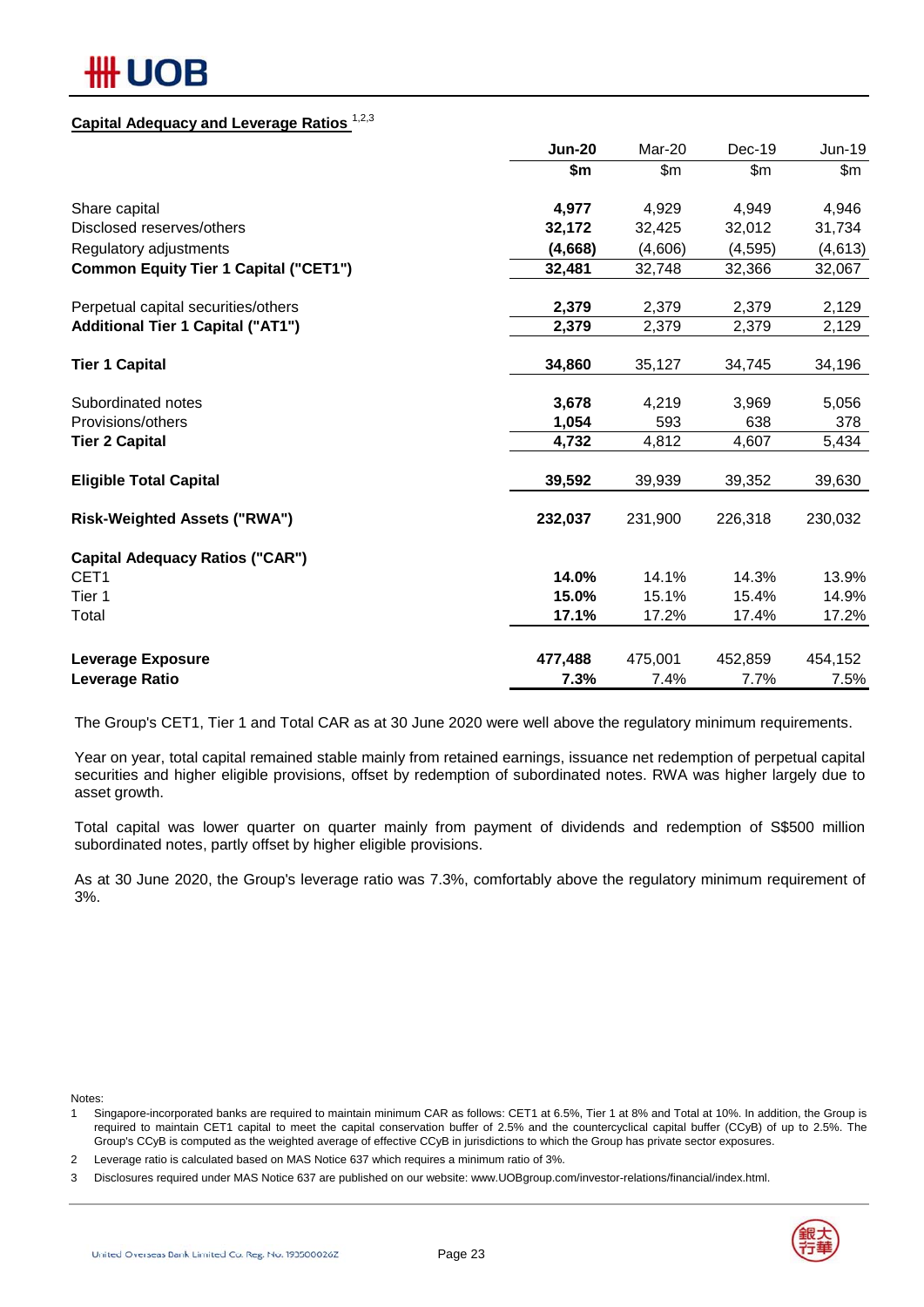## **Consolidated Income Statement (Unaudited)**

| 1H20  | 1H19  | $+$ /(-)      | <b>2Q20</b> | 2Q19          | $+$ /(-)      | 1Q20          | $+$ /(-) |
|-------|-------|---------------|-------------|---------------|---------------|---------------|----------|
| \$m   | \$m\$ | $\frac{0}{0}$ | \$m         | $\mathsf{Sm}$ | $\frac{0}{0}$ | $\mathsf{Sm}$ | $\%$     |
| 5,366 | 6,295 | (15)          | 2,478       | 3,194         | (22)          | 2,887         | (14)     |
| 2,316 | 3,054 | (24)          | 1,022       | 1,541         | (34)          | 1,294         | (21)     |
| 3,049 | 3,241 | (6)           | 1,456       | 1,653         | (12)          | 1,593         | (9)      |
| 960   | 1,005 | (4)           | 445         | 527           | (15)          | 515           | (14)     |
| 32    | 41    | (20)          | 22          | 40            | (44)          | 10            | >100     |
| 56    | 56    | 1             | 27          | 28            | (3)           | 29            | (7)      |
| 373   | 487   | (24)          | 232         | 245           | (5)           | 141           | 65       |
| 145   | 95    | 52            | 62          | 67            | (7)           | 83            | (25)     |
| 51    | 65    | (21)          | 15          | 24            | (36)          | 36            | (57)     |
| 1,617 | 1,749 | (8)           | 804         | 930           | (14)          | 813           | (1)      |
| 4,667 | 4,989 | (6)           | 2,260       | 2,583         | (12)          | 2,407         | (6)      |
| 1,296 | 1,335 | (3)           | 624         | 675           | (7)           | 672           | (7)      |
| 830   | 868   | (4)           | 415         | 455           | (9)           | 415           | 0        |
| 2,126 | 2,203 | (3)           | 1,040       | 1,129         | (8)           | 1,086         | (4)      |
| 2,541 | 2,787 | (9)           | 1,220       | 1,453         | (16)          | 1,320         | (8)      |
| 682   | 144   | >100          | 396         | 51            | >100          | 286           | 39       |
| 1,859 | 2,643 | (30)          | 824         | 1,403         | (41)          | 1,035         | (20)     |
| 40    | 17    | >100          | 22          | (0)           | >100          | 18            | 26       |
| 1,899 | 2,660 | (29)          | 846         | 1,403         | (40)          | 1,052         | (20)     |
| 336   | 432   | (22)          | 141         | 231           | (39)          | 195           | (28)     |
| 1,563 | 2,228 | (30)          | 706         | 1,171         | (40)          | 857           | (18)     |
|       |       |               |             |               |               |               |          |
| 1,558 | 2,219 | (30)          | 703         | 1,168         | (40)          | 855           | (18)     |
| 5     | 9     | (45)          | 3           | 4             | (26)          | 2             | 28       |
| 1,563 | 2,228 | (30)          | 706         | 1,171         | (40)          | 857           | (18)     |
|       |       |               |             |               |               |               |          |

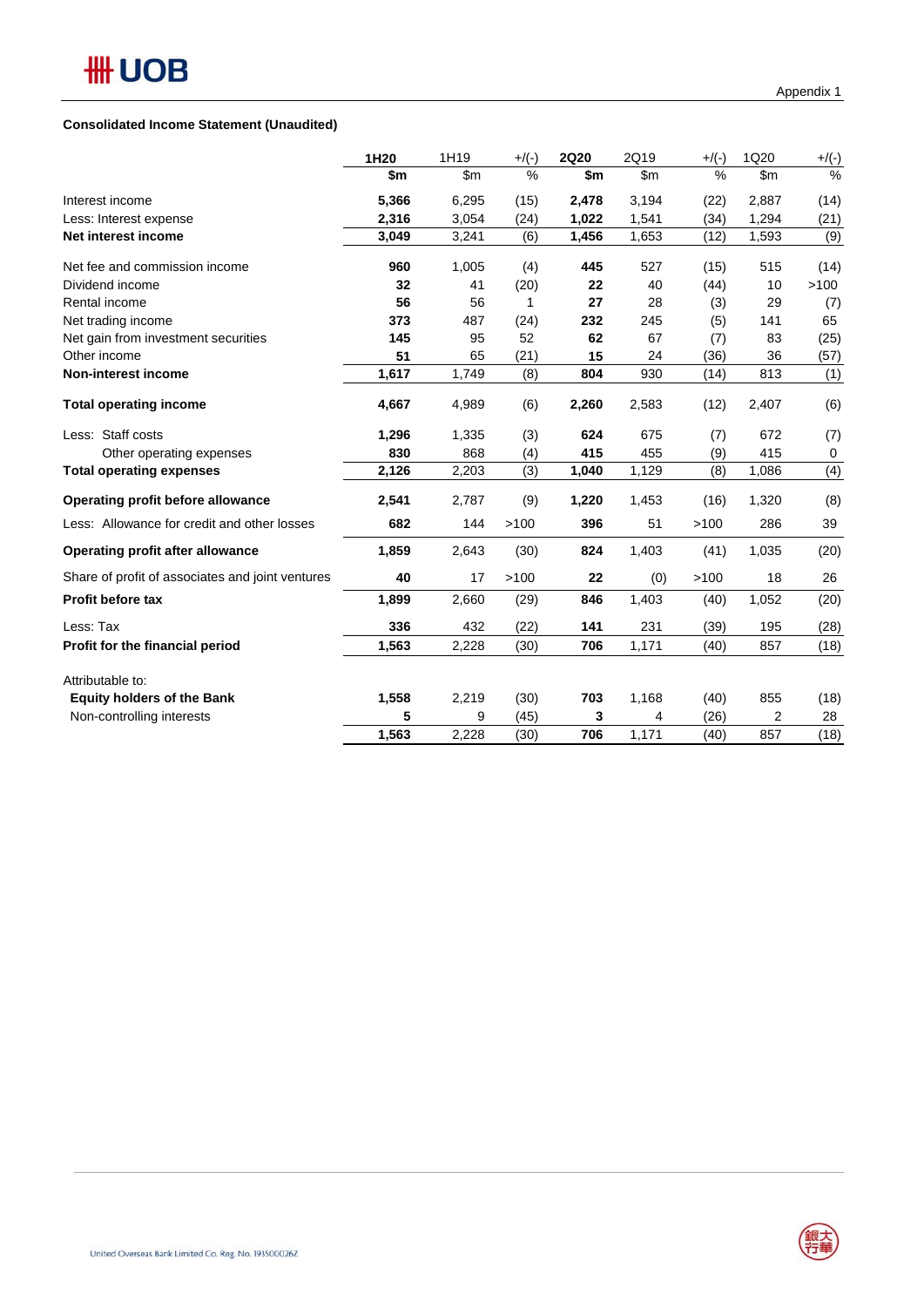

## **Consolidated Statement of Comprehensive Income (Unaudited)**

|                                                                                                           | 1H20  | 1H19          | $+$ /(-)  | <b>2Q20</b>  | 2Q19          | $+$ /(-)      | 1Q20         | $+$ /(-)      |
|-----------------------------------------------------------------------------------------------------------|-------|---------------|-----------|--------------|---------------|---------------|--------------|---------------|
|                                                                                                           | \$m   | $\mathsf{Sm}$ | $\%$      | \$m          | $\mathsf{Sm}$ | $\frac{0}{0}$ | \$m\$        | $\frac{0}{0}$ |
| Profit for the financial period                                                                           | 1,563 | 2,228         | (30)      | 706          | 1,171         | (40)          | 857          | (18)          |
| Other comprehensive income that will not be<br>reclassified to income statement                           |       |               |           |              |               |               |              |               |
| Net gains/(losses) on equity instruments at<br>fair value through other comprehensive income              | (147) | 131           | (>100)    | 4            | 21            | (81)          | (151)        | >100          |
| Fair value changes on financial liabilities designated at<br>fair value due to the Bank's own credit risk | (1)   | (38)          | 97        | (4)          | (12)          | 68            | 3            | (>100)        |
| Remeasurement of defined benefit obligation                                                               |       | 0             | <b>NM</b> |              | 0             | <b>NM</b>     |              |               |
| Related tax on items at fair value through other                                                          |       |               |           |              |               |               |              |               |
| comprehensive income                                                                                      | 8     | (51)          | >100      | 3            | (67)          | >100          | 5            | (46)          |
|                                                                                                           | (140) | 43            | (>100)    | 3            | (57)          | >100          | (143)        | >100          |
| Other comprehensive income that may be<br>subsequently reclassified to income statement                   |       |               |           |              |               |               |              |               |
| Currency translation adjustments                                                                          | 50    | 89            | (44)      | 131          | (9)           | >100          | (81)         | >100          |
| Debt instruments at fair value through other<br>comprehensive income                                      |       |               |           |              |               |               |              |               |
| Change in fair value                                                                                      | 341   | 300           | 14        | 281          | 124           | >100          | 59           | >100          |
| Transfer to income statement on disposal                                                                  | (81)  | (53)          | (53)      | (32)         | (41)          | 22            | (49)         | 34            |
| Changes in allowance for expected credit losses                                                           | 3     | (50)          | >100      | $\mathbf{2}$ | (3)           | >100          | $\mathbf{1}$ | 87            |
| <b>Related tax</b>                                                                                        | (24)  | 49            | (>100)    | (15)         | 53            | (>100)        | (9)          | (63)          |
|                                                                                                           | 288   | 335           | (14)      | 367          | 124           | >100          | (79)         | >100          |
| Change in shares of other comprehensive<br>income of associates and joint ventures                        | 20    | 6             | >100      | 3            | 11            | (74)          | 17           | (84)          |
|                                                                                                           |       |               |           |              |               |               |              |               |
| Other comprehensive income for<br>the financial period, net of tax                                        | 168   | 384           | (56)      | 373          | 78            | >100          | (205)        | >100          |
| Total comprehensive income for                                                                            |       |               |           |              |               |               |              |               |
| the financial period, net of tax                                                                          | 1,732 | 2,612         | (34)      | 1,079        | 1,249         | (14)          | 653          | 65            |
| Attributable to:                                                                                          |       |               |           |              |               |               |              |               |
| <b>Equity holders of the Bank</b>                                                                         | 1,728 | 2,596         | (33)      | 1,068        | 1,242         | (14)          | 660          | 62            |
| Non-controlling interests                                                                                 | 3     | 16            | (79)      | 11           | 7             | 49            | (7)          | >100          |
|                                                                                                           | 1,732 | 2,612         | (34)      | 1,079        | 1,249         | (14)          | 653          | 65            |
|                                                                                                           |       |               |           |              |               |               |              |               |

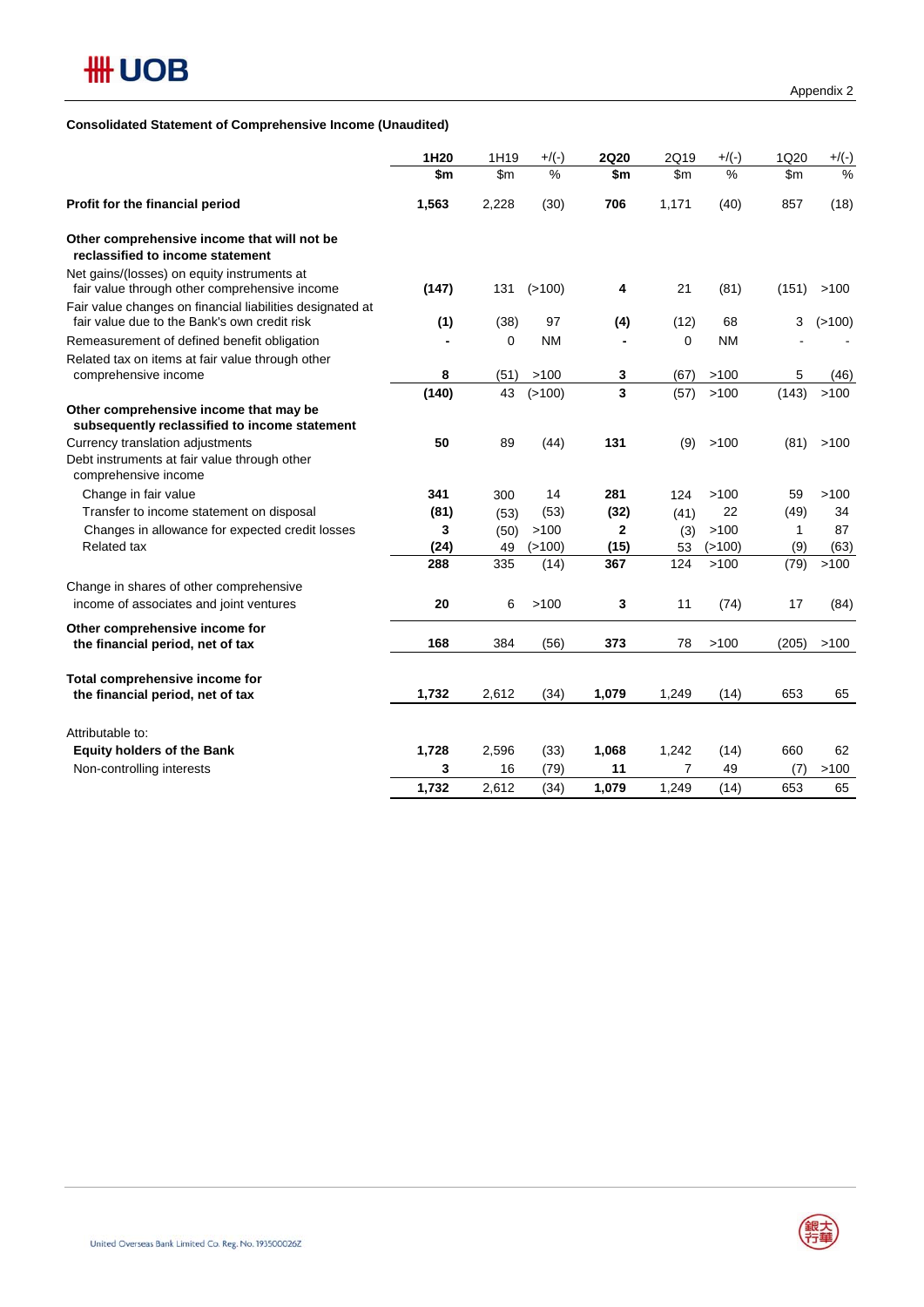## **Consolidated Balance Sheet (Unaudited)**

|                                                      | <b>Jun-20</b>     | Mar-20           | Dec-19 $1$ | Jun-19  |
|------------------------------------------------------|-------------------|------------------|------------|---------|
|                                                      | \$m               | $\overline{\$m}$ | \$m        | \$m\$   |
| <b>Equity</b>                                        | 7,354             | 7,305            | 7,325      | 7,072   |
| Share capital and other capital<br>Retained earnings | 23,429            | 24,020           | 23,405     | 22,681  |
| Other reserves                                       | 9,299             | 8,953            | 8,907      | 9,280   |
| Equity attributable to equity holders of the Bank    | 40,081            | 40,279           | 39,637     | 39,033  |
| Non-controlling interests                            | 225               | 219              | 227        | 202     |
| <b>Total equity</b>                                  | 40,306            | 40,498           | 39,864     | 39,235  |
|                                                      |                   |                  |            |         |
| <b>Liabilities</b><br>Deposits and balances of banks | 23,899            | 25,875           | 15,301     | 18,157  |
| Deposits and balances of customers                   | 322,688           | 322,213          | 310,726    | 304,792 |
| Bills and drafts payable                             | 737               | 704              | 646        | 743     |
| Derivative financial liabilities                     | 11,905            | 13,084           | 6,695      | 5,874   |
| <b>Other liabilities</b>                             | 5,001             | 5,528            | 5,179      | 5,431   |
| Tax payable                                          | 650               | 571              | 489        | 542     |
| Deferred tax liabilities                             | 447               | 396              | 299        | 270     |
| Debts issued                                         | 23,981            | 19,765           | 25,209     | 31,338  |
| <b>Total liabilities</b>                             | 389,308           | 388,136          | 364,545    | 367,147 |
|                                                      |                   |                  |            |         |
| <b>Total equity and liabilities</b>                  | 429,614           | 428,633          | 404,409    | 406,382 |
|                                                      |                   |                  |            |         |
| <b>Assets</b>                                        |                   |                  |            |         |
| Cash, balances and placements with central banks     | 31,016            | 30,306           | 25,864     | 26,742  |
| Singapore Government treasury bills and securities   | 8,491             | 6,877            | 6,199      | 5,542   |
| Other government treasury bills and securities       | 17,406            | 14,946           | 15,166     | 14,733  |
| <b>Trading securities</b>                            | 3,134             | 3,076            | 2,789      | 2,193   |
| Placements and balances with banks                   | 44,975<br>276,994 | 53,795           | 52,840     | 53,103  |
| Loans to customers<br>Derivative financial assets    |                   | 275,138          | 265,458    | 269,820 |
|                                                      | 11,905            | 12,960           | 6,408      | 5,832   |
| Investment securities                                | 20,573            | 16,401           | 15,454     | 14,722  |
| Other assets                                         | 5,572             | 5,667            | 4,906      | 4,536   |
| Deferred tax assets                                  | 426               | 359              | 300        | 260     |
| Investment in associates and joint ventures          | 1,197             | 1,217            | 1,182      | 1,178   |
| Investment properties                                | 957<br>2,822      | 955              | 936        | 984     |
| <b>Fixed assets</b>                                  |                   | 2,801            | 2,760      | 2,593   |
| Intangible assets                                    | 4,147             | 4,134            | 4,148      | 4,143   |
| <b>Total assets</b>                                  | 429,614           | 428,633          | 404,409    | 406,382 |
| <b>Off-balance sheet items</b>                       |                   |                  |            |         |
| <b>Contingent liabilities</b>                        | 24,581            | 26,130           | 32,364     | 32,175  |
| <b>Financial derivatives</b>                         | 1,014,222         | 1,061,616        | 941,393    | 939,828 |
| Commitments                                          | 162,970           | 157,759          | 161,245    | 153,946 |
|                                                      |                   |                  |            |         |
| Net asset value per ordinary share (\$)              | 22.59             | 22.73            | 22.33      | 22.12   |
| Note:                                                |                   |                  |            |         |

1 Audited.



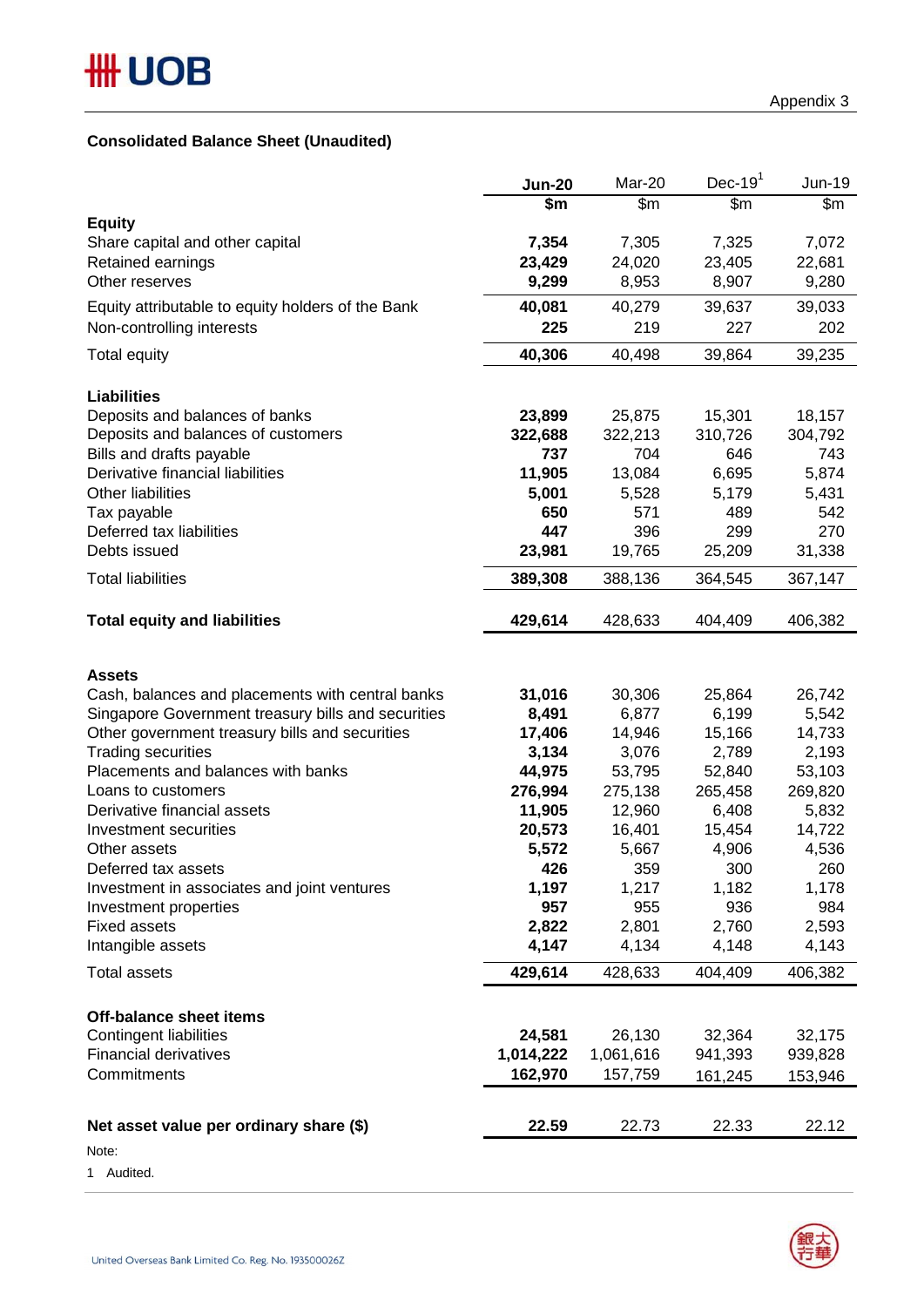## **Consolidated Statement of Changes in Equity (Unaudited)**

|                                                                                           | Share capital<br>and other<br>capital<br>\$m | <b>Retained</b><br>earnings<br>\$m | Other<br>reserves<br>\$m | Total<br>\$m   | Non-<br>controlling<br>interests<br>\$m | <b>Total</b><br>equity<br>\$m |
|-------------------------------------------------------------------------------------------|----------------------------------------------|------------------------------------|--------------------------|----------------|-----------------------------------------|-------------------------------|
| Balance at 1 January 2020                                                                 | 7,325                                        | 23,405                             | 8,907                    | 39,637         | 227                                     | 39,864                        |
| Profit for the financial period<br>Other comprehensive income<br>for the financial period |                                              | 1,558<br>(1)                       | 171                      | 1,558<br>170   | 5<br>(1)                                | 1,563<br>168                  |
| Total comprehensive income<br>for the financial period<br>Transfers                       |                                              | 1,557<br>(241)                     | 171<br>241               | 1,728          | 3                                       | 1,732                         |
| Change in non-controlling interests                                                       |                                              |                                    |                          |                | (1)                                     | (1)                           |
| Dividends<br>Shares re-purchased - held in                                                |                                              | (1, 292)                           |                          | (1, 292)       | (5)                                     | (1, 297)                      |
| treasury                                                                                  | (20)                                         |                                    |                          | (20)           |                                         | (20)                          |
| Share-based compensation                                                                  |                                              |                                    | 28                       | 28             |                                         | 28                            |
| Shares issued under share-based<br>compensation plans                                     | 48                                           |                                    | (48)                     |                |                                         |                               |
| Balance at 30 June 2020                                                                   | 7,354                                        | 23,429                             | 9,299                    | 40,081         | 225                                     | 40,306                        |
| Balance at 1 January 2019                                                                 | 7,014                                        | 21,716                             | 8,893                    | 37,623         | 190                                     | 37,813                        |
| Profit for the financial period                                                           |                                              | 2,219                              |                          | 2,219          | 9                                       | 2,228                         |
| Other comprehensive income<br>for the financial period                                    |                                              | (0)                                | 376                      | 376            | 7                                       | 384                           |
| Total comprehensive income<br>for the financial period                                    |                                              | 2,219                              | 376                      | 2,596          | 16                                      | 2,612                         |
| Transfers                                                                                 |                                              | (43)                               | 43                       | $\blacksquare$ | $\overline{\phantom{a}}$                | $\blacksquare$                |
| <b>Dividends</b>                                                                          |                                              | (1, 211)                           | $\blacksquare$           | (1,211)        | (4)                                     | (1, 215)                      |
| Share-based compensation                                                                  |                                              |                                    | 26                       | 26             |                                         | 26                            |
| Shares issued under share-based<br>compensation plans                                     | 58                                           |                                    | (58)                     |                |                                         |                               |
| Balance at 30 June 2019                                                                   | 7,072                                        | 22,681                             | 9,280                    | 39,033         | 202                                     | 39,235                        |

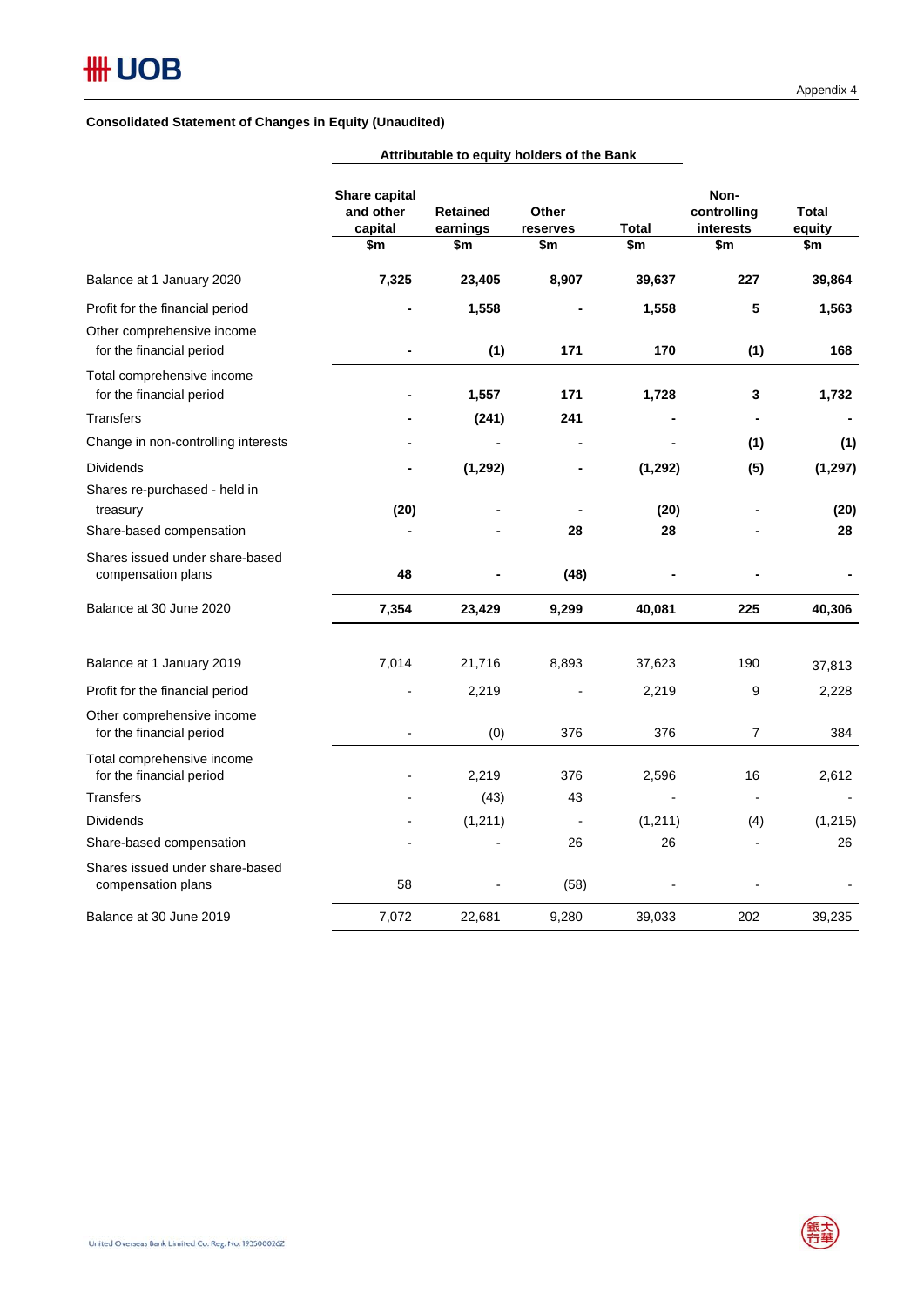#### **Consolidated Statement of Changes in Equity (Unaudited)**

|                                                        | Share capital<br>and other<br>capital | <b>Retained</b><br>earnings | Other<br>reserves | <b>Total</b> | Non-<br>controlling<br>interests | <b>Total</b><br>equity |
|--------------------------------------------------------|---------------------------------------|-----------------------------|-------------------|--------------|----------------------------------|------------------------|
|                                                        | \$m                                   | \$m                         | \$m               | \$m          | \$m                              | \$m                    |
| Balance at 1 April 2020                                | 7,305                                 | 24,020                      | 8,953             | 40,279       | 219                              | 40,498                 |
| Profit for the financial period                        | $\blacksquare$                        | 703                         |                   | 703          | 3                                | 706                    |
| Other comprehensive income<br>for the financial period |                                       | (1)                         | 366               | 365          | 8                                | 373                    |
| Total comprehensive income<br>for the financial period |                                       | 702                         | 366               | 1,068        | 11                               | 1,079                  |
| <b>Transfers</b>                                       |                                       | (14)                        | 14                |              | ۰                                |                        |
| <b>Dividends</b>                                       |                                       | (1, 280)                    | $\blacksquare$    | (1,280)      | (5)                              | (1, 285)               |
| Share-based compensation                               |                                       |                             | 15                | 15           |                                  | 15                     |
| Shares issued under share-based<br>compensation plans  | 48                                    |                             | (48)              |              |                                  |                        |
| Balance at 30 June 2020                                | 7,354                                 | 23,429                      | 9,299             | 40,081       | 225                              | 40,306                 |
| Balance at 1 April 2019                                | 7,014                                 | 22,725                      | 9,250             | 38,989       | 199                              | 39,188                 |
| Profit for the financial period                        |                                       | 1,168                       |                   | 1,168        | $\overline{4}$                   | 1,171                  |
| Other comprehensive income<br>for the financial period |                                       | $\mathbf 0$                 | 74                | 74           | 3                                | 78                     |
| Total comprehensive income<br>for the financial period |                                       | 1,168                       | 74                | 1,242        | 7                                | 1,249                  |
| <b>Transfers</b>                                       |                                       | $\Omega$                    | (0)               |              | $\overline{\phantom{0}}$         |                        |
| <b>Dividends</b>                                       |                                       | (1, 211)                    |                   | (1, 211)     | (4)                              | (1, 215)               |
| Share-based compensation                               |                                       |                             | 13                | 13           |                                  | 13                     |
| Shares issued under share-based<br>compensation plans  | 58                                    |                             | (58)              |              |                                  |                        |
| Balance at 30 June 2019                                | 7,072                                 | 22,681                      | 9,280             | 39,033       | 202                              | 39,235                 |

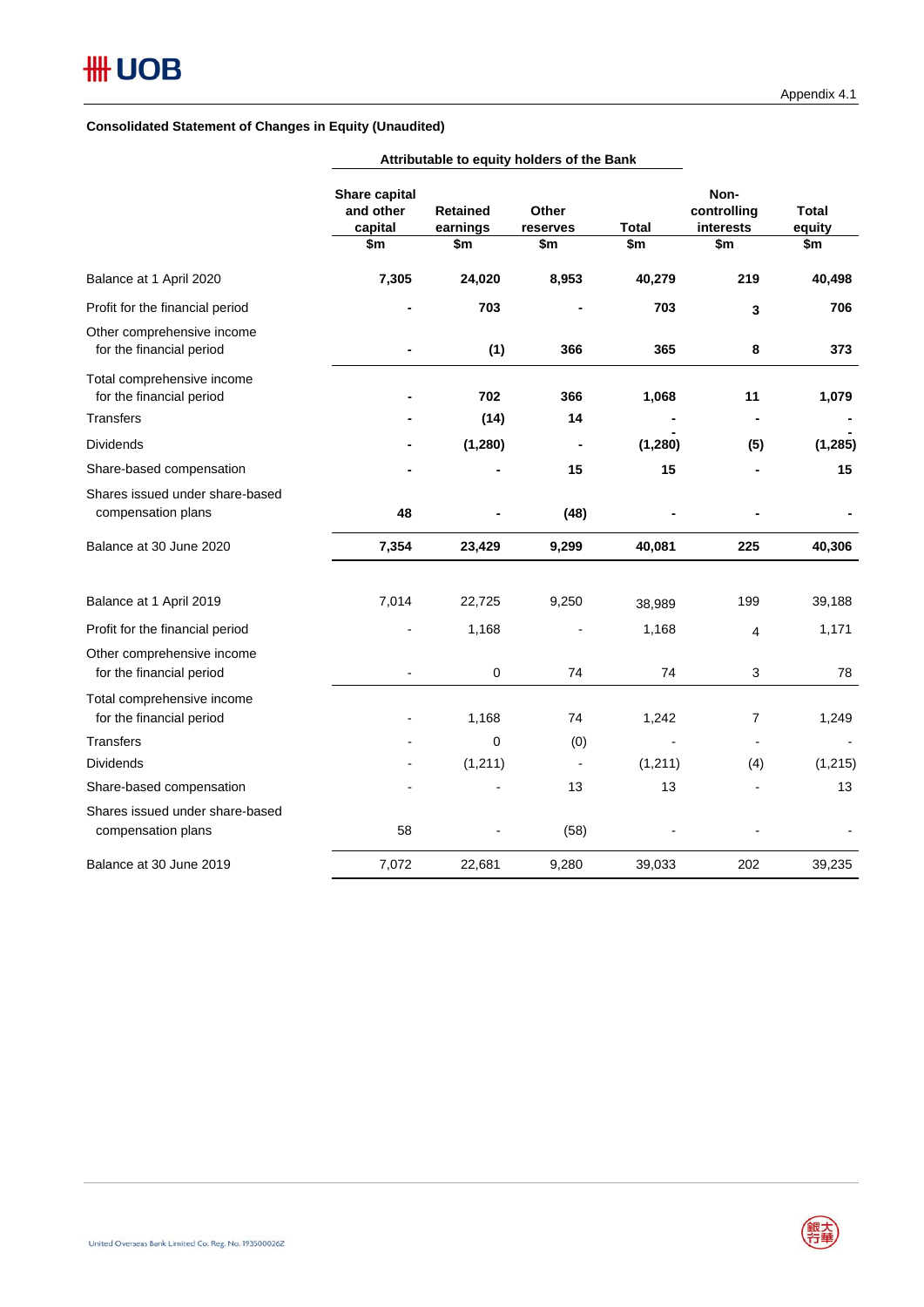

| <b>Consolidated Cash Flow Statement (Unaudited)</b>            |           |               |             |           |
|----------------------------------------------------------------|-----------|---------------|-------------|-----------|
|                                                                | 1H20      | 1H19          | <b>2Q20</b> | 2Q19      |
|                                                                | \$m       | $\mathsf{Sm}$ | \$m         | \$m       |
| Cash flows from operating activities                           |           |               |             |           |
| Profit for the financial period                                | 1,563     | 2,228         | 706         | 1,171     |
| Adjustments for:                                               |           |               |             |           |
| Allowance for credit and other losses                          | 682       | 144           | 396         | 51        |
| Share of profit of associates and joint ventures               | (40)      | (17)          | (22)        | 0         |
| Tax                                                            | 336       | 432           | 141         | 231       |
| Depreciation of assets                                         | 223       | 188           | 114         | 98        |
| Net gain on disposal of assets                                 | (134)     | (151)         | (88)        | (110)     |
| Share-based compensation                                       | 28        | 26            | 15          | 14        |
| Operating profit before working capital changes                | 2,659     | 2,850         | 1,260       | 1,454     |
|                                                                |           |               |             |           |
| Change in working capital:                                     |           |               |             |           |
| Deposits and balances of banks                                 | 8,444     | 4,420         | (2, 373)    | (751)     |
| Deposits and balances of customers                             | 11,357    | 11,110        | (432)       | (2,777)   |
| Bills and drafts payable                                       | 92        | 98            | 29          | 13        |
| Other liabilities                                              | 3,345     | 279           | (1, 459)    | 821       |
| Restricted balances with central banks                         | 636       | (260)         | 629         | (36)      |
| Government treasury bills and securities                       | (4, 317)  | (1, 393)      | (3,782)     | (1,358)   |
| <b>Trading securities</b>                                      | (412)     | (247)         | (43)        | (159)     |
| Placements and balances with banks                             | 8,279     | (2, 284)      | 8,858       | (4, 195)  |
| Loans to customers                                             | (10, 804) | (11, 125)     | (1, 548)    | (3, 433)  |
| Investment securities                                          | (4, 815)  | (808)         | (3,736)     | 535       |
| Other assets                                                   | (5, 974)  | (208)         | 1,341       | (699)     |
| Cash generated from/(used in) operations                       | 8,488     | 2,431         | (1, 256)    | (10, 583) |
| Income tax paid                                                | (157)     | (390)         | (82)        | (328)     |
| Net cash provided by/(used in) operating activities            | 8,331     | 2,041         | (1, 338)    | (10, 911) |
|                                                                |           |               |             |           |
| Cash flows from investing activities                           |           |               |             |           |
| Capital injection into associates and joint ventures           | (0)       | (22)          | (0)         | (14)      |
| Distribution from associates and joint ventures                | 34        | 31            | 33          | 27        |
| Acquisition of properties and other fixed assets               | (261)     | (270)         | (118)       | (140)     |
| Proceeds from disposal of properties and other fixed assets    | 9         | 22            |             | 7         |
| Change in non-controlling interests                            | (1)       |               |             |           |
| Net cash used in investing activities                          | (220)     | (239)         | (85)        | (120)     |
| Cash flows from financing activities                           |           |               |             |           |
| Issuance of debts issued                                       | 13,646    | 17,604        | 9,313       | 14,884    |
| Redemption of debts issued                                     | (15, 362) | (17, 119)     | (5, 168)    | (6, 123)  |
|                                                                | (20)      |               |             |           |
| Shares re-purchased - held in treasury                         |           |               | (1, 252)    | (1, 167)  |
| Dividends paid on ordinary shares                              | (1, 252)  | (1, 167)      |             |           |
| Distribution for perpetual capital securities                  | (46)      | (44)          | (33)        | (44)      |
| Dividends paid to non-controlling interests                    | (5)       | (4)           | (5)         | (4)       |
| Lease payments                                                 | (51)      | (38)          | (25)        | (21)      |
| Net cash (used in)/provided by financing activities            | (3,090)   | (768)         | 2,829       | 7,525     |
|                                                                |           |               |             |           |
| Currency translation adjustments                               | 743       | 197           | (70)        | 178       |
| Net increase/(decrease) in cash and cash equivalents           | 5,765     | 1,232         | 1,337       | (3, 327)  |
| Cash and cash equivalents at beginning of the financial period | 20,188    | 19,617        | 24,616      | 24,176    |
| Cash and cash equivalents at end of the financial period       | 25,953    | 20,849        | 25,953      | 20,849    |

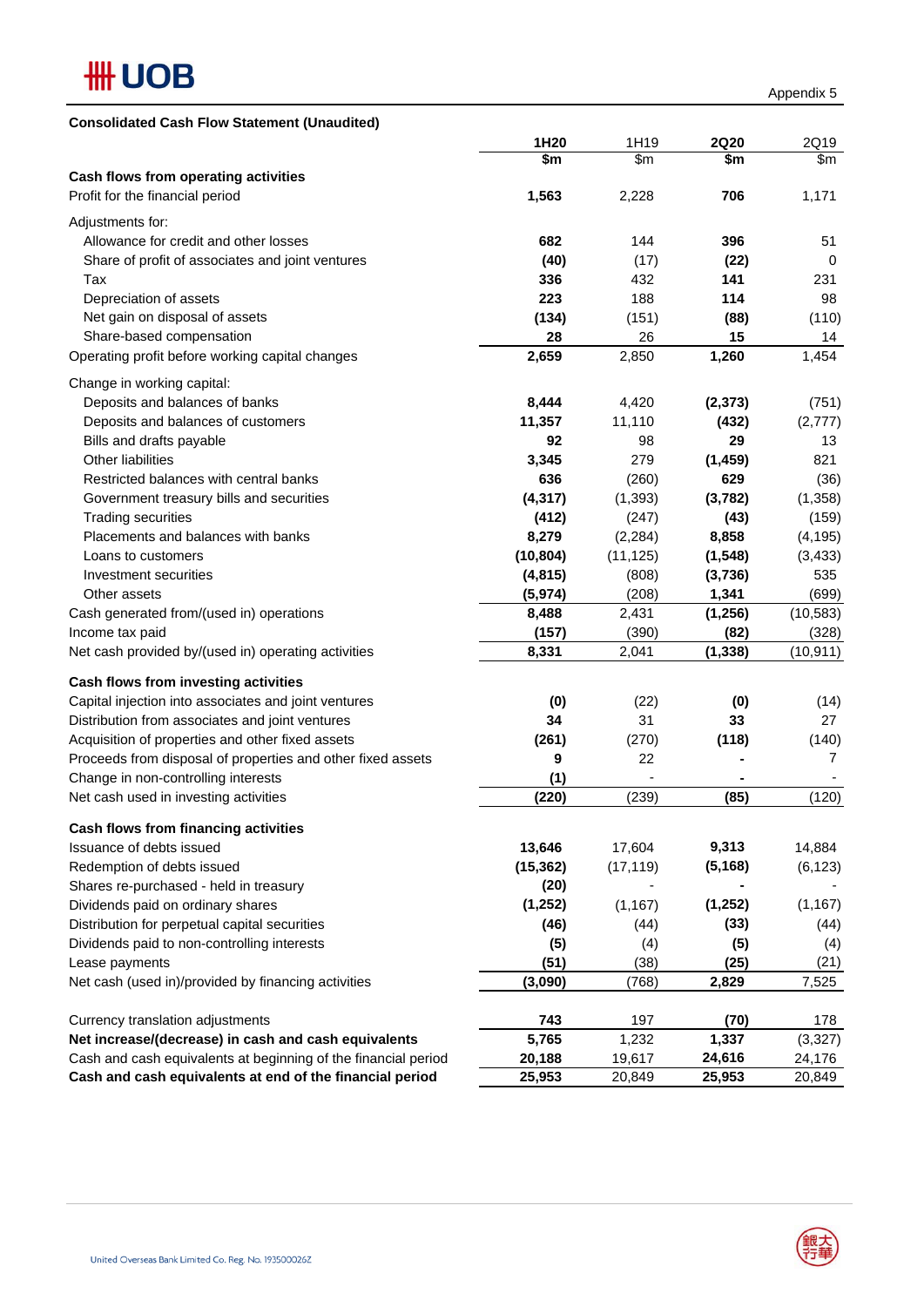# **#HUOB**

## **Balance Sheet of the Bank (Unaudited)**

|                                                    | <b>Jun-20</b> | Mar-20  | $Dec-191$ | Jun-19  |
|----------------------------------------------------|---------------|---------|-----------|---------|
|                                                    | \$m           | \$m\$   | \$m\$     | \$m     |
| <b>Equity</b>                                      |               |         |           |         |
| Share capital and other capital                    | 7,354         | 7,305   | 7,325     | 7,072   |
| Retained earnings                                  | 17,124        | 17,656  | 17,197    | 16,944  |
| Other reserves                                     | 9,654         | 9,485   | 9,351     | 9,822   |
| Total                                              | 34,132        | 34,446  | 33,873    | 33,838  |
| <b>Liabilities</b>                                 |               |         |           |         |
| Deposits and balances of banks                     | 22,534        | 24,365  | 13,404    | 15,513  |
| Deposits and balances of customers                 | 249,630       | 251,131 | 241,462   | 236,998 |
| Deposits and balances of subsidiaries              | 12,776        | 13,682  | 13,419    | 11,071  |
| Bills and drafts payable                           | 588           | 532     | 465       | 492     |
| Derivative financial liabilities                   | 10,666        | 11,478  | 5,695     | 4,759   |
| <b>Other liabilities</b>                           | 3,737         | 4,281   | 3,667     | 3,462   |
| Tax payable                                        | 518           | 470     | 410       | 491     |
| Deferred tax liabilities                           | 220           | 230     | 202       | 191     |
| Debts issued                                       | 22,700        | 18,139  | 23,557    | 29,894  |
| Total                                              | 323,370       | 324,308 | 302,280   | 302,871 |
| <b>Total equity and liabilities</b>                | 357,501       | 358,754 | 336,154   | 336,709 |
| <b>Assets</b>                                      |               |         |           |         |
| Cash, balances and placements with central banks   | 27,583        | 25,314  | 22,319    | 22,229  |
| Singapore Government treasury bills and securities | 8,491         | 6,877   | 6,199     | 5,542   |
| Other government treasury bills and securities     | 4,535         | 5,003   | 5,120     | 6,177   |
| <b>Trading securities</b>                          | 2,708         | 2,642   | 2,506     | 2,103   |
| Placements and balances with banks                 | 37,086        | 43,918  | 42,456    | 41,845  |
| Loans to customers                                 | 215,263       | 214,699 | 205,229   | 211,203 |
| Placements with and advances to subsidiaries       | 17,020        | 18,474  | 17,972    | 14,831  |
| Derivative financial assets                        | 10,647        | 11,231  | 5,394     | 4,741   |
| Investment securities                              | 17,386        | 13,577  | 12,723    | 12,491  |
| Other assets                                       | 3,824         | 4,217   | 3,528     | 2,885   |
| Deferred tax assets                                | 102           | 105     | 96        | 87      |
| Investment in associates and joint ventures        | 347           | 350     | 350       | 374     |
| Investment in subsidiaries                         | 6,224         | 6,067   | 6,005     | 6,026   |
| Investment properties                              | 979           | 981     | 970       | 1,050   |
| <b>Fixed assets</b>                                | 2,125         | 2,118   | 2,106     | 1,943   |
| Intangible assets                                  | 3,182         | 3,182   | 3,182     | 3,182   |
| Total                                              | 357,501       | 358,754 | 336,154   | 336,709 |
|                                                    |               |         |           |         |
| <b>Off-balance sheet items</b>                     |               |         |           |         |
| Contingent liabilities                             | 17,291        | 18,728  | 19,908    | 20,442  |
| <b>Financial derivatives</b>                       | 863,206       | 921,403 | 803,829   | 762,745 |
| Commitments                                        | 129,149       | 125,583 | 128,562   | 125,858 |
| Net asset value per ordinary share (\$)            | 19.02         | 19.23   | 18.88     | 19.01   |

Note:

1 Audited.

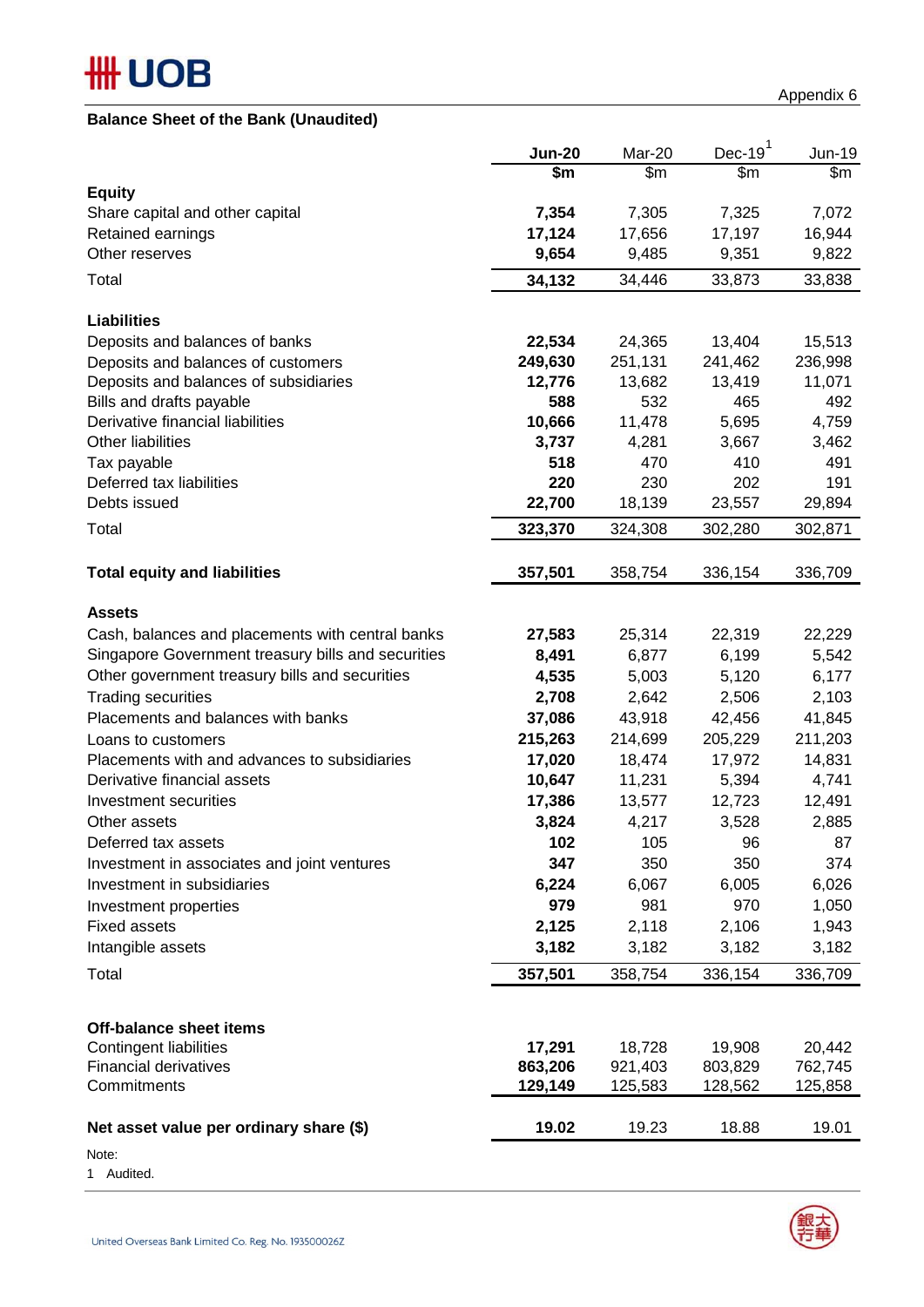## **Statement of Changes in Equity of the Bank (Unaudited)**

|                                                                            | <b>Share capital</b><br>and other<br>capital | <b>Retained</b><br>earnings | Other reserves Total equity |          |  |
|----------------------------------------------------------------------------|----------------------------------------------|-----------------------------|-----------------------------|----------|--|
|                                                                            | \$m                                          | \$m                         | \$m                         | \$m      |  |
| Balance at 1 January 2020                                                  | 7,325                                        | 17,197                      | 9,351                       | 33,873   |  |
| Profit for the financial period                                            |                                              | 1,457                       |                             | 1,457    |  |
| Other comprehensive income<br>for the financial period                     |                                              | (1)                         | 86                          | 85       |  |
| Total comprehensive income<br>for the financial period<br><b>Transfers</b> |                                              | 1,456<br>(238)              | 86<br>238                   | 1,542    |  |
| <b>Dividends</b>                                                           |                                              | (1, 292)                    |                             | (1, 292) |  |
| Share buyback - held in treasury                                           | (20)                                         |                             |                             | (20)     |  |
| Share-based compensation                                                   |                                              |                             | 28                          | 28       |  |
| Shares issued under share-based<br>compensation plans                      | 48                                           |                             | (48)                        |          |  |
| Balance at 30 June 2020                                                    | 7,354                                        | 17,124                      | 9,654                       | 34,132   |  |
| Balance at 1 January 2019                                                  | 7,014                                        | 16,118                      | 9,598                       | 32,729   |  |
| Profit for the financial period                                            |                                              | 2,083                       |                             | 2,083    |  |
| Other comprehensive income<br>for the financial period                     |                                              | (0)                         | 212                         | 212      |  |
| Total comprehensive income<br>for the financial period                     |                                              | 2,082                       | 212                         | 2,294    |  |
| <b>Transfers</b>                                                           |                                              | (45)                        | 45                          |          |  |
| <b>Dividends</b>                                                           |                                              | (1, 211)                    |                             | (1, 211) |  |
| Share-based compensation                                                   |                                              |                             | 26                          | 26       |  |
| Shares issued under share-based<br>compensation plans                      | 58                                           |                             | (58)                        |          |  |
| Balance at 30 June 2019                                                    | 7,072                                        | 16,944                      | 9,822                       | 33,838   |  |